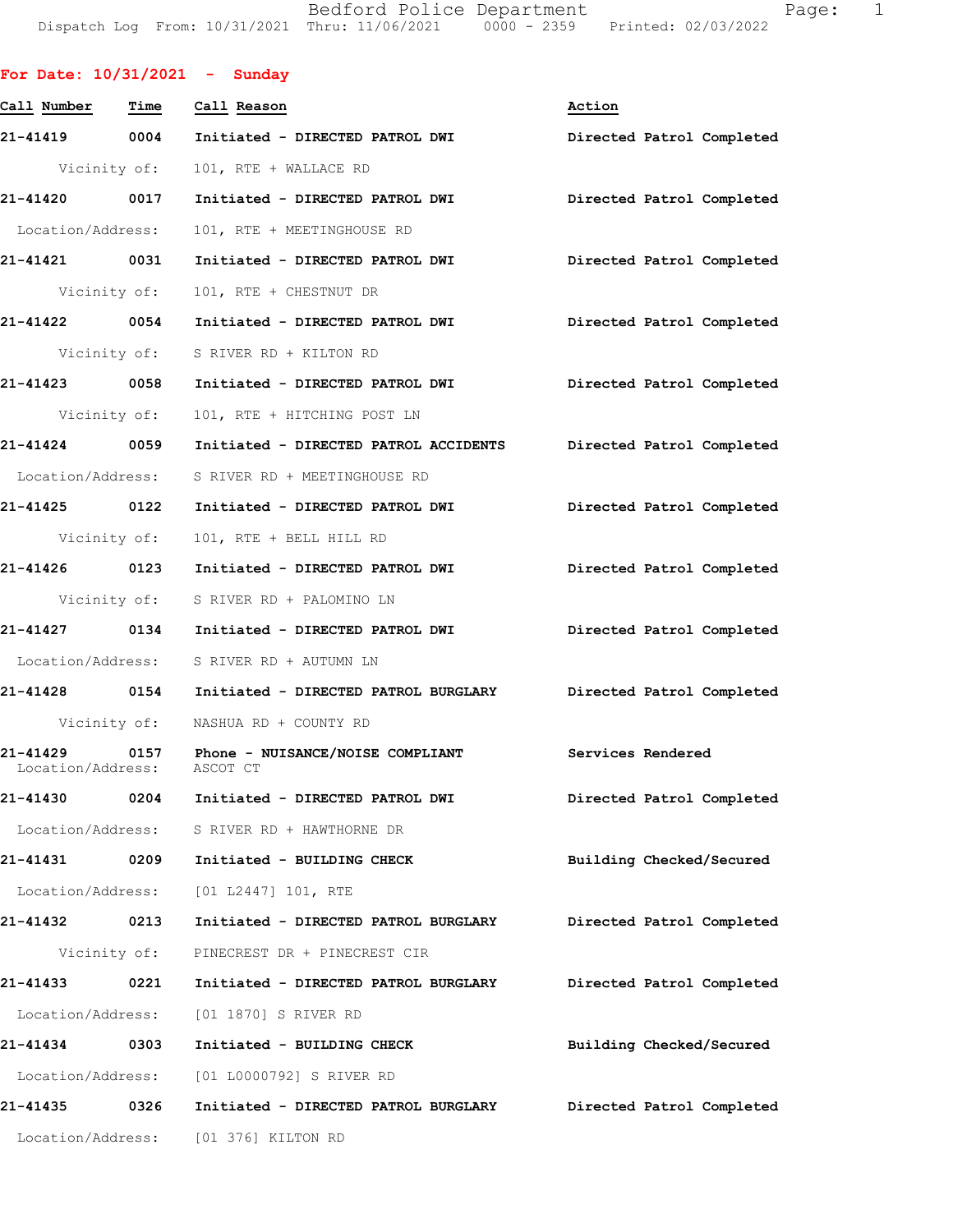Dispatch Log From: 10/31/2021 Thru: 11/06/2021 0000 - 2359 Printed: 02/03/2022 **21-41437 0338 Initiated - DIRECTED PATROL-CAR BREAK-INS Directed Patrol Completed**  Location/Address: [01 L1094] S RIVER RD **21-41436 0341 Initiated - BUILDING CHECK Directed Patrol Completed**  Location/Address: [01 L0000786] S RIVER RD **21-41438 0437 Initiated - DIRECTED PATROL-CAR BREAK-INS Directed Patrol Completed**  Location/Address: [01 324] HAWTHORNE DR **21-41439 0532 Initiated - DIRECTED PATROL BURGLARY Directed Patrol Completed**  Vicinity of: PALOMINO LN + PLUMMER RD **21-41440 0549 Initiated - DIRECTED PATROL ACCIDENTS Directed Patrol Completed**  Location/Address: S RIVER RD + BACK RIVER RD **21-41441 0612 Initiated - DIRECTED PATROL ACCIDENTS Directed Patrol Completed**  Location/Address: 101, RTE + WALLACE RD **21-41442 0613 Initiated - DIRECTED PATROL ACCIDENTS Directed Patrol Completed**  Vicinity of: S RIVER RD + KILTON RD **21-41443 0616 911 - S-EMERGENCY MEDICAL CALL-ECHO Investigated**  Location/Address: [01 L816] ROOSEVELT DR **21-41444 0719 911 - S-EMERGENCY MEDICAL CALL-DELTA TRANSPORTED TO CMC HOSPITAL**  Location/Address: [01 L2400] RIDGEWOOD RD **21-41445 0743 911 - S-EMERGENCY MEDICAL CALL-CHARL Transported to Elliot Hospital** Location/Address: [01 1489] LEAVY DR **21-41446 0825 Phone - ALARM,BURGLAR Alarm - False**  Location/Address: [01 1723] HITCHING POST LN **21-41447 0830 Initiated - DIRECTED PATROL TRAFFIC ENF Directed Patrol Completed**  Location/Address: S RIVER RD + COLBY CT **21-41448 0852 Initiated - DIRECTED PATROL TRAFFIC ENF Directed Patrol Completed**  Location/Address: 114 RTE + NEW BOSTON RD **21-41449 0905 Initiated - MOTOR VEHICLE STOP Summons/Warning Issued**  Location/Address: 114 RTE + NEW BOSTON RD **21-41450 0906 Initiated - DIRECTED PATROL TRAFFIC ENF Directed Patrol Completed**  Location/Address: BOYNTON ST + PLUMMER RD **21-41451 0914 Initiated - DIRECTED PATROL TRAFFIC ENF Directed Patrol Completed**  Vicinity of: S RIVER RD

**21-41452 0921 Initiated - DIRECTED PATROL TRAFFIC ENF Directed Patrol Completed**  Location/Address: 101, RTE + KAHLIKO LN **21-41453 0929 Initiated - DIRECTED PATROL TRAFFIC ENF Directed Patrol Completed** 

Location/Address: S RIVER RD + UPJOHN ST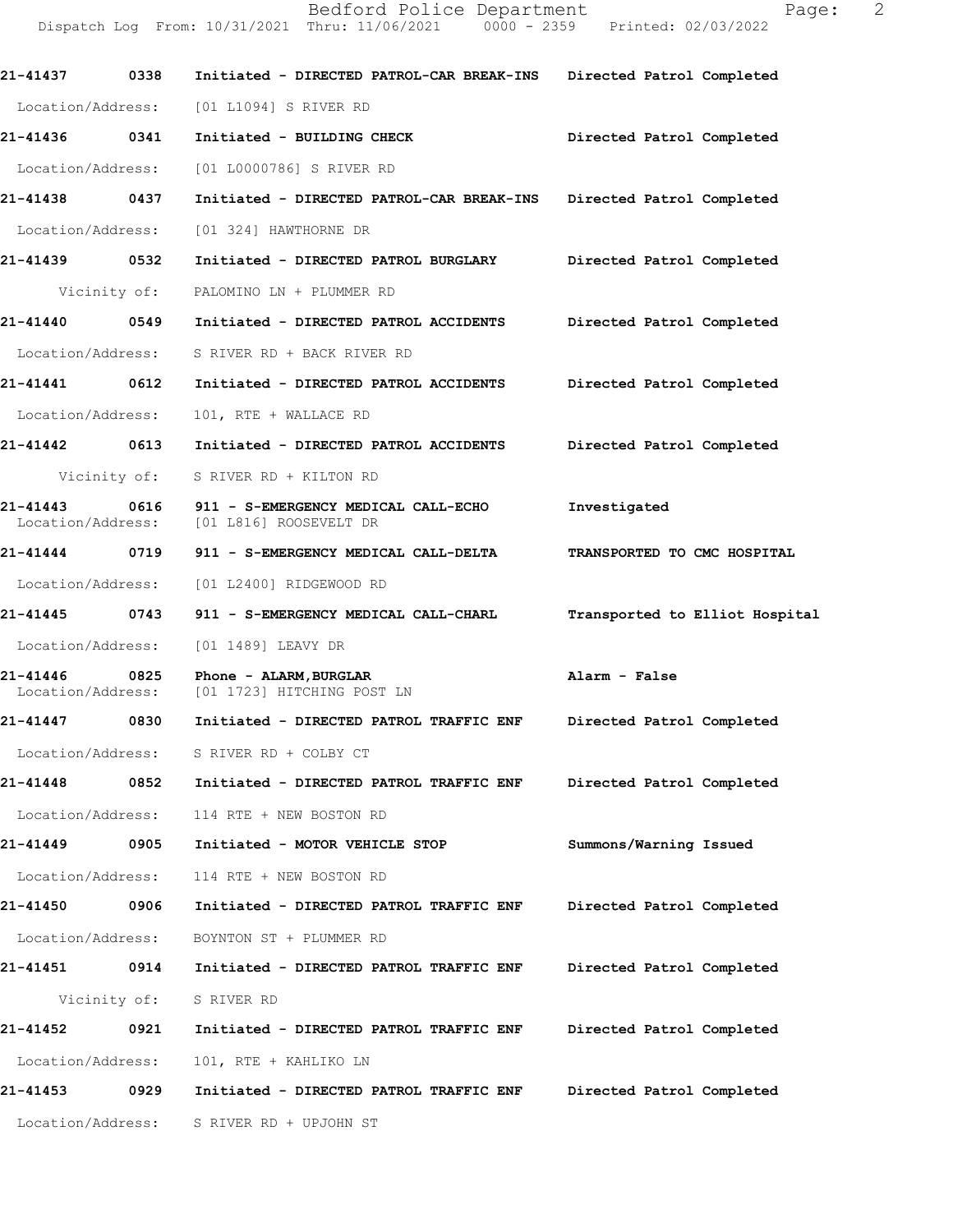|                               |      | Bedford Police Department<br>Dispatch Log From: 10/31/2021 Thru: 11/06/2021 0000 - 2359 Printed: 02/03/2022 | 3<br>Page:                |  |
|-------------------------------|------|-------------------------------------------------------------------------------------------------------------|---------------------------|--|
| 21-41454                      | 0931 | Initiated - MOTOR VEHICLE STOP                                                                              | Summons/Warning Issued    |  |
|                               |      | Location/Address: S RIVER RD + HAWTHORNE DR                                                                 |                           |  |
| 21-41455 0931                 |      | Initiated - DIRECTED PATROL TRAFFIC ENF Directed Patrol Completed                                           |                           |  |
| Location/Address:             |      | 101, RTE + 114 RTE                                                                                          |                           |  |
| 21-41456 0939                 |      | Initiated - MOTOR VEHICLE STOP                                                                              | Summons/Warning Issued    |  |
| Location/Address:             |      | 101, RTE + HITCHING POST LN                                                                                 |                           |  |
| 21-41457 0940                 |      | Initiated - MOTOR VEHICLE STOP                                                                              | Summons/Warning Issued    |  |
| Location/Address: S RIVER RD  |      |                                                                                                             |                           |  |
|                               |      | 21-41458 0948 Initiated - MOTOR VEHICLE STOP                                                                | Summons/Warning Issued    |  |
| Location/Address:             |      | 101, RTE + JOPPA HILL RD                                                                                    |                           |  |
|                               |      | 21-41459 0957 911 - 911 Abandoned<br>Location/Address: [01 1255] COOPER LN                                  | Unfounded                 |  |
| 21-41460 0959                 |      | Initiated - MOTOR VEHICLE STOP                                                                              | Summons/Warning Issued    |  |
|                               |      | Location/Address: S RIVER RD + EXECUTIVE PARK DR                                                            |                           |  |
| 21-41461 1004                 |      | Initiated - MOTOR VEHICLE STOP                                                                              | Summons/Warning Issued    |  |
| Location/Address:             |      | 101, RTE + HITCHING POST LN                                                                                 |                           |  |
| 21-41462<br>Location/Address: | 1010 | Phone - ASSIST CITIZEN<br>101, RTE + CONSTITUTION DR                                                        | Services Rendered         |  |
|                               |      |                                                                                                             | Summons/Warning Issued    |  |
|                               |      | Location/Address: S RIVER RD + BACK RIVER RD                                                                |                           |  |
| 21-41464<br>Location/Address: | 1042 | 911 - DISABLED MOTOR VEHICLE<br>101, RTE + 114 RTE                                                          | Services Rendered         |  |
| 21-41465<br>Location/Address: | 1046 | Phone - MOTOR VEHICLE COMPLAINT<br>101, RTE                                                                 | Could Not Locate          |  |
| 21-41466<br>Location/Address: | 1053 | Phone - ASSIST CITIZEN<br>[01 474] CONSTITUTION DR                                                          | Services Rendered         |  |
| 21-41467<br>Location/Address: | 1145 | 911 - MOTOR VEHICLE COMP-IN PROGRESS<br>101, RTE + CONSTITUTION DR                                          | Could Not Locate          |  |
| 21-41468                      | 1157 | Initiated - DIRECTED PATROL TRAFFIC ENF                                                                     | Directed Patrol Completed |  |
| Location/Address:             |      | BOYNTON ST + WOODBURY LN                                                                                    |                           |  |
| 21-41469                      | 1157 | Initiated - DIRECTED PATROL-CAR BREAK-INS                                                                   | Directed Patrol Completed |  |
| Location/Address:             |      | [01 L1804] S RIVER RD                                                                                       |                           |  |
| 21-41470                      | 1158 | Initiated - DIRECTED PATROL TRAFFIC ENF                                                                     | Directed Patrol Completed |  |
| Location/Address:             |      | 101, RTE + COVENANT WAY                                                                                     |                           |  |
| 21-41471                      | 1202 | Initiated - DIRECTED PATROL TRAFFIC ENF                                                                     | Directed Patrol Completed |  |
| Location/Address:             |      | OLD BEDFORD RD + RUNDLETT HILL RD                                                                           |                           |  |
| 21-41472                      | 1232 | Initiated - DIRECTED PATROL TRAFFIC ENF                                                                     | Directed Patrol Completed |  |
| Location/Address:             |      | S RIVER RD + UPJOHN ST                                                                                      |                           |  |
| 21-41473                      | 1239 | Initiated - MOTOR VEHICLE STOP                                                                              | Summons/Warning Issued    |  |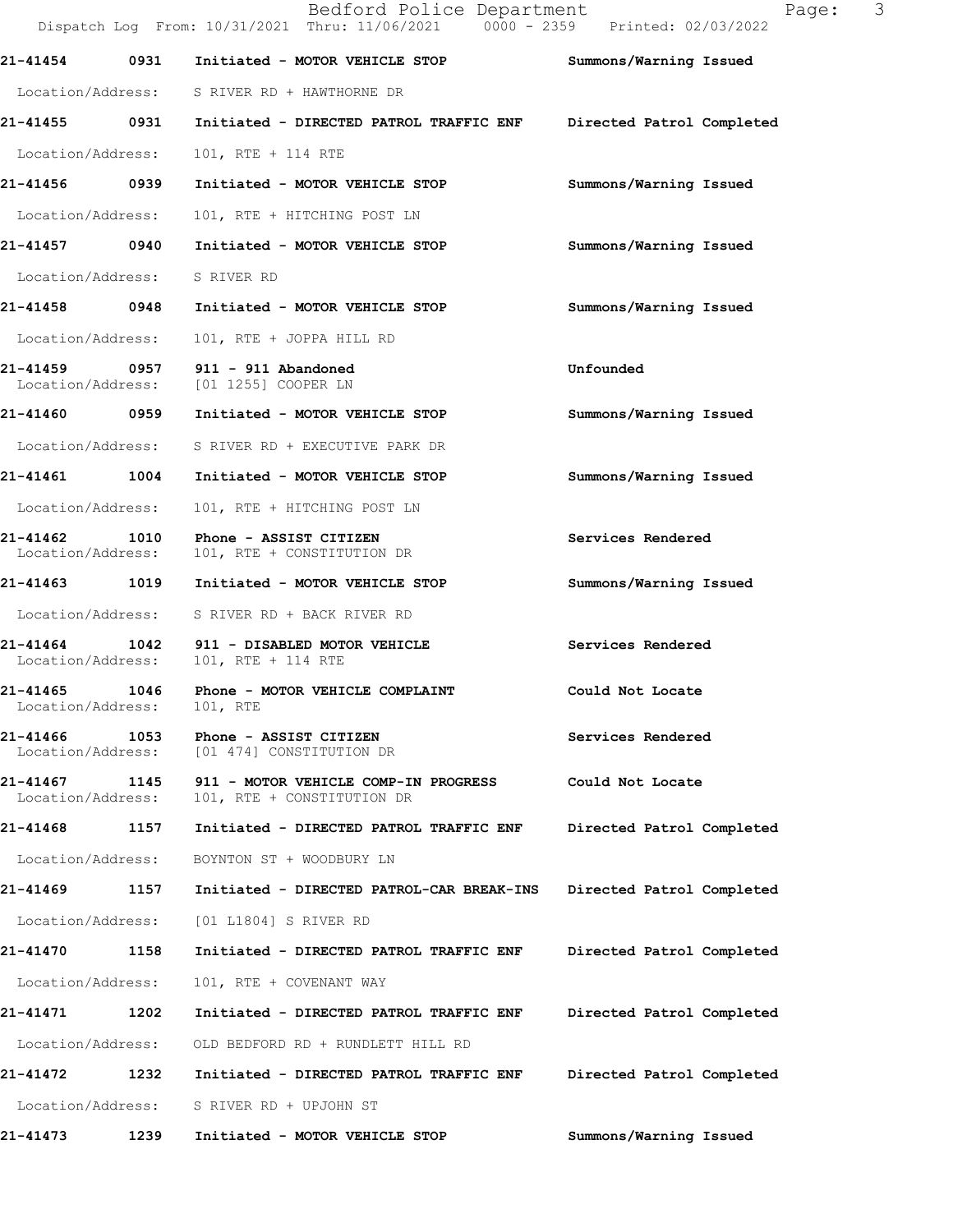Location/Address: SOUTH RIVER RD SLIP RAMP **21-41474 1258 Initiated - DIRECTED PATROL-CAR BREAK-INS Directed Patrol Completed** Location/Address: [01 L2252] JENKINS RD **21-41475 1308 Initiated - DIRECTED PATROL-CAR BREAK-INS Directed Patrol Completed** Location/Address: [01 1050] DONALD ST **21-41476 1311 Initiated - DIRECTED PATROL ACCIDENTS Directed Patrol Completed** Location/Address: S RIVER RD + COLBY CT **21-41477 1328 Initiated - DIRECTED PATROL ACCIDENTS Directed Patrol Completed** Vicinity of: S RIVER RD + MEETINGHOUSE RD **21-41478 1330 Initiated - DIRECTED PATROL ACCIDENTS Directed Patrol Completed** Vicinity of: 101, RTE + WALLACE RD **21-41479 1337 Phone - ALARM,BURGLAR Alarm - False** Location/Address: [01 L1745] GRANT DR **21-41480 1359 Phone - GUNSHOT Services Rendered** Location/Address: CAMP RD **21-41481 1408 Initiated - DIRECTED PATROL TRAFFIC ENF No Action Required** Location/Address: 101, RTE + WALLACE RD **21-41482 1422 Phone - BOLO Services Rendered** Location/Address: [01 L2098] HAWTHORNE DR **21-41483 1437 Initiated - DISABLED MOTOR VEHICLE Services Rendered** Location/Address: 101, RTE + OLD BEDFORD RD 21-41484 1521 911 - VIOL. REST. ORDER-IN PROGRESS **Arrest(s) Made** 

Dispatch Log From: 10/31/2021 Thru: 11/06/2021 0000 - 2359 Printed: 02/03/2022

Bedford Police Department Fage: 4

 Location/Address: OLD FARM RD Refer To Arrest: 21-603-AR

| 21-41485<br>1527<br>Location/Address: | Phone - G-MUTUAL AID - FIRE DEPT<br>[19] PINYON PL    | Services Rendered              |
|---------------------------------------|-------------------------------------------------------|--------------------------------|
| 1531<br>21-41486                      | Initiated - DIRECTED PATROL ACCIDENTS                 | Directed Patrol Completed      |
| Location/Address:                     | KILTON RD + S RIVER RD                                |                                |
| 21-41487<br>1543                      | Initiated - DIRECTED PATROL TRAFFIC ENF               | Directed Patrol Completed      |
| Location/Address:                     | WALLACE RD + NASHUA RD                                |                                |
| 1553<br>21-41488                      | Initiated - DIRECTED PATROL TRAFFIC ENF               | Directed Patrol Completed      |
| Location/Address:                     | S RIVER RD + CLUB ACRE LN                             |                                |
| 21-41489<br>Location/Address:         | 1554<br>911 - ASSIST CITIZEN<br>[01 435] HAWTHORNE DR | Services Rendered              |
| 21-41490<br>1557                      | 911 - S-EMERGENCY MEDICAL CALL-CHARL                  | Transported to Elliot Hospital |
| Location/Address:                     | STEEPLE VIEW LN                                       |                                |
| 21-41491<br>1559                      | Phone - MOTOR VEHICLE COMPLAINT                       | Services Rendered              |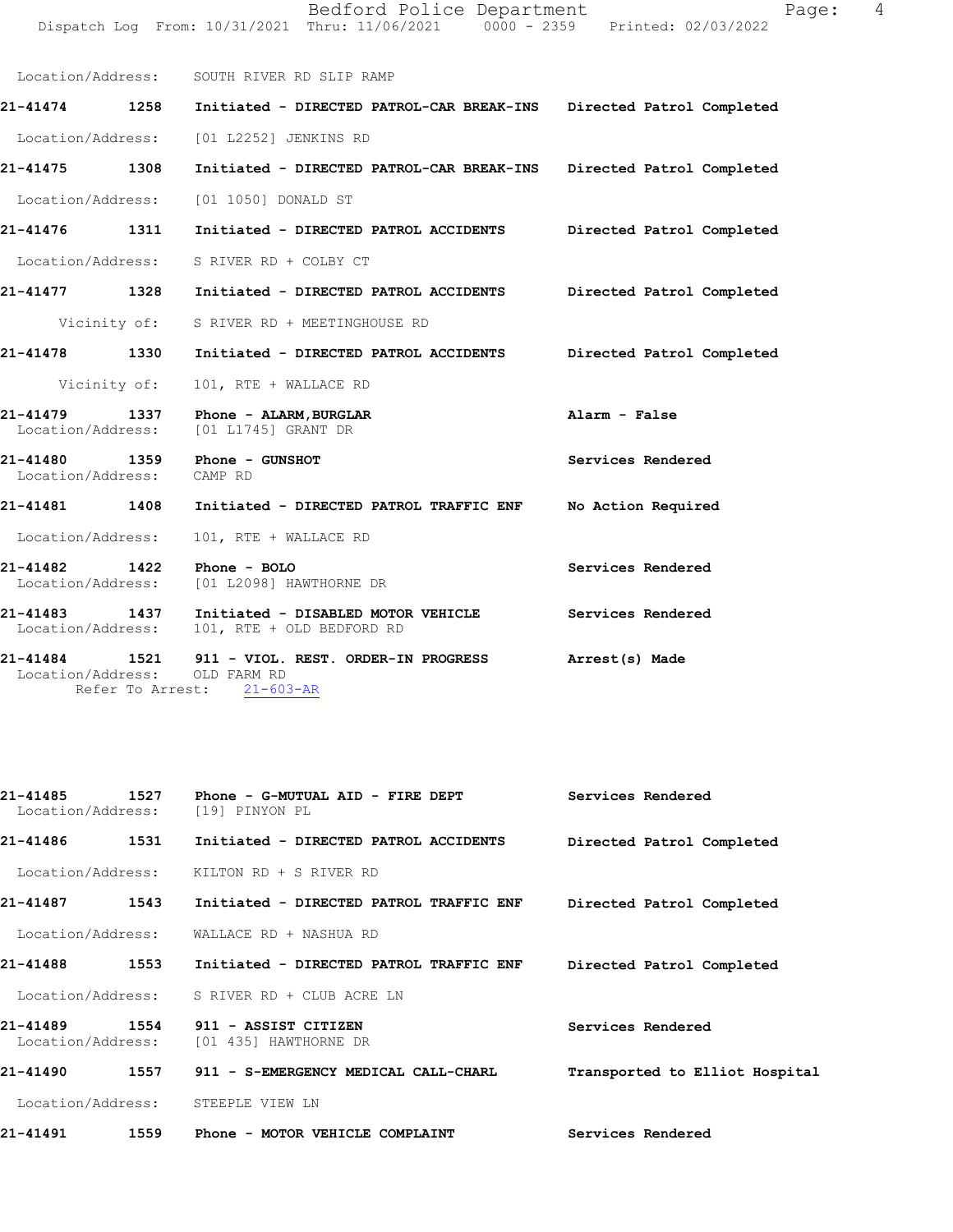|                               |              | Bedford Police Department<br>Dispatch Log From: 10/31/2021 Thru: 11/06/2021 0000 - 2359 Printed: 02/03/2022 | 5<br>Page:                     |
|-------------------------------|--------------|-------------------------------------------------------------------------------------------------------------|--------------------------------|
| Location/Address:             |              | 101, RTE                                                                                                    |                                |
| 21-41492                      | 1605         | Initiated - MOTOR VEHICLE STOP                                                                              | Summons/Warning Issued         |
| Location/Address:             |              | MEETINGHOUSE RD + MEETINGHOUSE TER                                                                          |                                |
| 21-41493                      | 1619         | Initiated - MOTOR VEHICLE STOP                                                                              | Summons/Warning Issued         |
| Location/Address:             |              | S RIVER RD                                                                                                  |                                |
| 21-41494 1637                 |              | Initiated - DIRECTED PATROL TRAFFIC ENF                                                                     | Directed Patrol Completed      |
| Location/Address:             |              | S RIVER RD + COLBY CT                                                                                       |                                |
| 21-41495                      | 1638         | Initiated - DIRECTED PATROL TRAFFIC ENF                                                                     | Directed Patrol Completed      |
| Location/Address:             |              | 101, RTE + KAHLIKO LN                                                                                       |                                |
| 21-41496                      | 1703         | Initiated - DIRECTED PATROL TRAFFIC ENF                                                                     | Directed Patrol Completed      |
| Location/Address:             |              | BACK RIVER RD + CAMP RD                                                                                     |                                |
| 21-41497 1706                 |              | Phone - S-MUTUAL AID-MEDICAL                                                                                | Transported to Elliot Hospital |
| Location/Address:             |              | [07] FRANKLIN ST                                                                                            |                                |
| 21-41498 1713                 |              | Initiated - DIRECTED PATROL TRAFFIC ENF                                                                     | Directed Patrol Completed      |
| Location/Address:             |              | NEW BOSTON RD + WALLACE RD                                                                                  |                                |
| 21-41499                      | 1725         | Initiated - DIRECTED PATROL TRAFFIC ENF                                                                     | Directed Patrol Completed      |
| Location/Address:             |              | S RIVER RD + PALOMINO LN                                                                                    |                                |
| 21-41518                      | 1727         | Initiated - DIRECTED PATROL TRAFFIC ENF                                                                     | Directed Patrol Completed      |
|                               | Vicinity of: | [01 633] GREENFIELD PKWY                                                                                    |                                |
| 21-41500                      | 1728         | Initiated - DIRECTED PATROL TRAFFIC ENF                                                                     | Directed Patrol Completed      |
| Location/Address:             |              | 101, RTE + JENKINS RD                                                                                       |                                |
| 21-41501                      | 1728         | Initiated - DIRECTED PATROL TRAFFIC ENF                                                                     | Directed Patrol Completed      |
| Location/Address:             |              | ROSEWELL RD                                                                                                 |                                |
| 21-41502                      | 1738         | Initiated - DIRECTED PATROL TRAFFIC ENF                                                                     | Directed Patrol Completed      |
| Location/Address:             |              | CAMBRIDGE RD + YORK RD                                                                                      |                                |
| 21-41503                      | 1739         | Initiated - DIRECTED PATROL TRAFFIC ENF                                                                     | Directed Patrol Completed      |
| Location/Address:             |              | WALLACE RD + BEALS RD                                                                                       |                                |
| 21-41504                      | 1739         | Initiated - DIRECTED PATROL TRAFFIC ENF                                                                     | Directed Patrol Completed      |
| Location/Address:             |              | PALOMINO LN + PLUMMER RD                                                                                    |                                |
| 21-41505                      | 1744         | Initiated - DIRECTED PATROL TRAFFIC ENF                                                                     | Directed Patrol Completed      |
| Location/Address:             |              | ORIOLE DR                                                                                                   |                                |
| 21-41507<br>Location/Address: | 1755         | Initiated - DIRECTED PATROL TRAFFIC ENF                                                                     | Directed Patrol Completed      |
| 21-41506                      | 1805         | NASHUA RD + HAMILTON WAY<br>Initiated - DIRECTED PATROL TRAFFIC ENF                                         | Directed Patrol Completed      |
| Location/Address:             |              | PLUMMER RD + WENDOVER WAY                                                                                   |                                |
| 21-41508                      | 1817         | Initiated - DIRECTED PATROL TRAFFIC ENF                                                                     | Directed Patrol Completed      |
|                               |              |                                                                                                             |                                |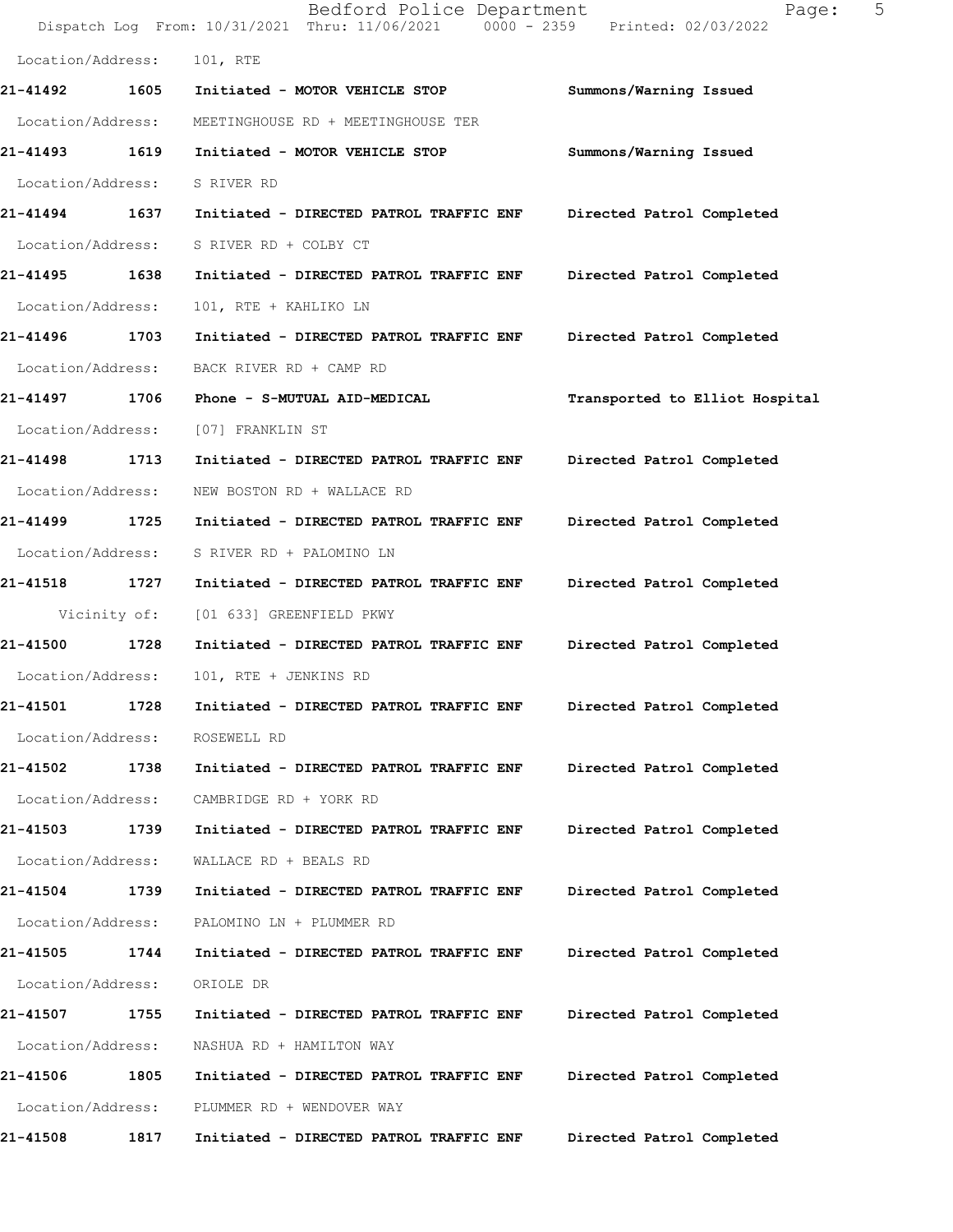Dispatch Log From: 10/31/2021 Thru: 11/06/2021 0000 - 2359 Printed: 02/03/2022 Vicinity of: SOUTH HILLS DR + REGENCY DR **21-41509 1821 Initiated - DIRECTED PATROL TRAFFIC ENF Directed Patrol Completed**  Location/Address: POWDER HILL RD **21-41510 1826 Initiated - MOTOR VEHICLE STOP Summons/Warning Issued**  Location/Address: S RIVER RD **21-41511 1832 Initiated - DIRECTED PATROL TRAFFIC ENF Directed Patrol Completed**  Vicinity of: HITCHING POST LN **21-41512 1836 Initiated - DIRECTED PATROL TRAFFIC ENF Directed Patrol Completed**  Location/Address: SEBBINS POND DR + COUNTY RD **21-41513 1836 Initiated - DIRECTED PATROL TRAFFIC ENF Directed Patrol Completed**  Location/Address: GREENFIELD PKWY **21-41514 1848 Initiated - DIRECTED PATROL TRAFFIC ENF Directed Patrol Completed**  Vicinity of: BRICK MILL RD **21-41515 1850 Initiated - DIRECTED PATROL-CAR BREAK-INS Directed Patrol Completed**  Location/Address: SUZANNE DR **21-41516 1856 Initiated - DIRECTED PATROL TRAFFIC ENF Directed Patrol Completed**  Location/Address: SOUTHGATE DR + FOREST DR **21-41517 1904 Initiated - DIRECTED PATROL TRAFFIC ENF Directed Patrol Completed**  Vicinity of: [01 633] GREENFIELD PKWY **21-41520 1907 Initiated - DIRECTED PATROL TRAFFIC ENF Directed Patrol Completed**  Location/Address: TUMBLE RD + WINDING RD **21-41519 1910 Phone - S-MUTUAL AID-MEDICAL TRANSPORTED TO CMC HOSPITAL**  Location/Address: [03] MAST RD **21-41521 1924 Initiated - DIRECTED PATROL TRAFFIC ENF Directed Patrol Completed**  Location/Address: MEADOWCREST DR + DEVONSHIRE WAY **21-41522 1944 911 - S-EMERGENCY MEDICAL CALL-CHARL Transported to Hospital-Other** Location/Address: [01 335] COLBY CT **21-41523 1953 Initiated - DIRECTED PATROL TRAFFIC ENF Directed Patrol Completed**  Location/Address: TIRRELL RD + STEPHANIE DR **21-41524 2021 Initiated - DIRECTED PATROL DWI Directed Patrol Completed**  Vicinity of: 101, RTE + WALLACE RD **21-41525 2028 Initiated - DIRECTED PATROL DWI Directed Patrol Completed**  Location/Address: S RIVER RD + PALOMINO LN **21-41526 2102 Initiated - DIRECTED PATROL-CAR BREAK-INS Directed Patrol Completed**  Location/Address: [01 324] HAWTHORNE DR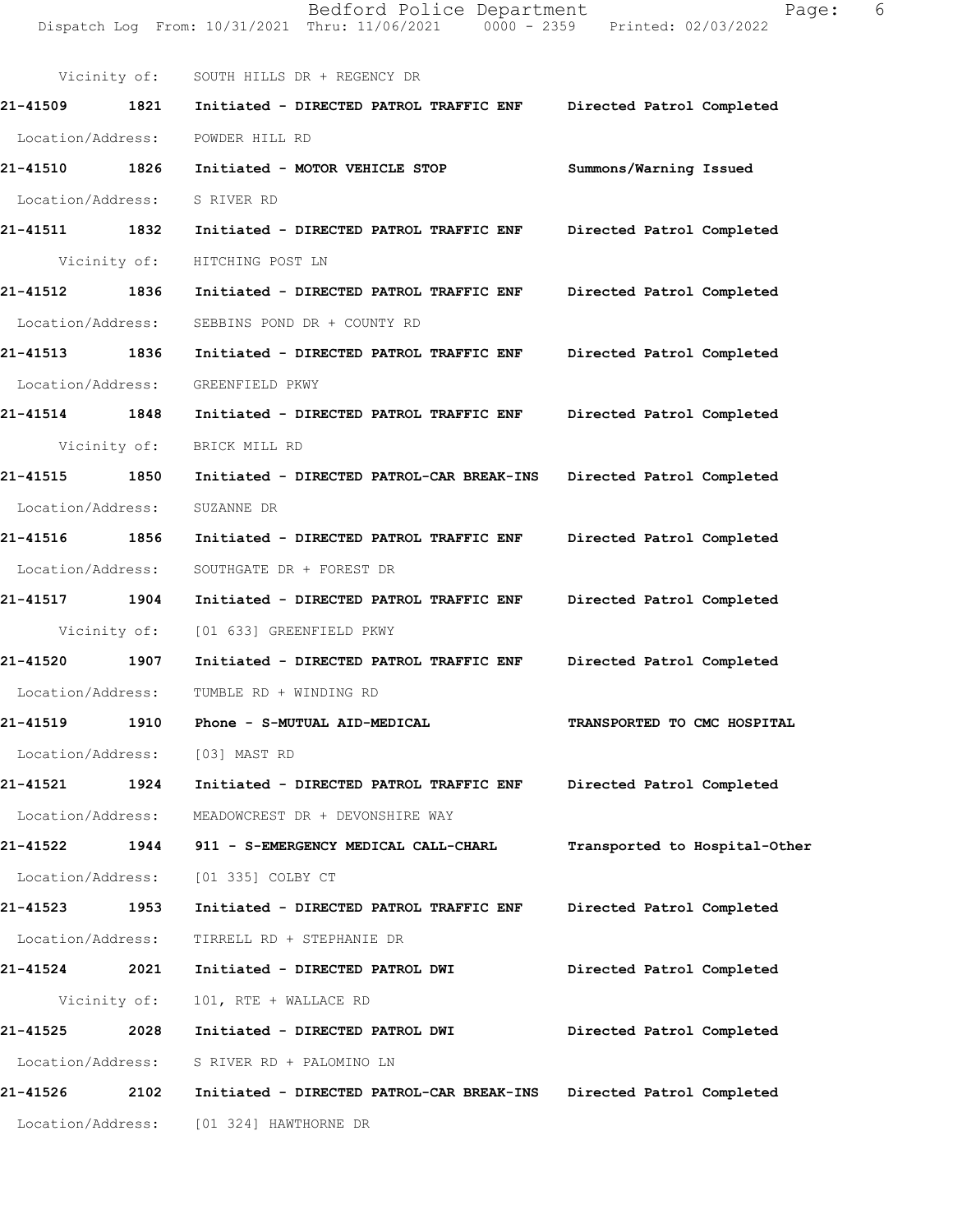|                               |              | Bedford Police Department<br>Dispatch Log From: 10/31/2021 Thru: 11/06/2021 0000 - 2359 Printed: 02/03/2022                                                                                                       | Page:                         | 7 |
|-------------------------------|--------------|-------------------------------------------------------------------------------------------------------------------------------------------------------------------------------------------------------------------|-------------------------------|---|
| 21-41527                      | 2104         | Initiated - DIRECTED PATROL-CAR BREAK-INS Directed Patrol Completed                                                                                                                                               |                               |   |
|                               |              | Location/Address: [01 1050] DONALD ST                                                                                                                                                                             |                               |   |
|                               |              | 21-41528 2117 Initiated - MOTOR VEHICLE STOP                                                                                                                                                                      | Summons/Warning Issued        |   |
|                               |              | Location/Address: LIBERTY HILL RD                                                                                                                                                                                 |                               |   |
|                               |              | 21-41529 2118 911 - MOTOR VEHICLE COMP-IN PROGRESS                                                                                                                                                                | Taken/Refered to Other Agency |   |
| Location/Address:             |              | 101, RTE + MEETINGHOUSE RD                                                                                                                                                                                        |                               |   |
| Location/Address:             |              | 21-41530 2121 Initiated - DISABLED MOTOR VEHICLE Services Rendered<br>114 RTE + BOYNTON ST                                                                                                                        |                               |   |
|                               |              | 21-41531 2132 Initiated - INVESTIGATION-FOLLOW UP<br>Location/Address: [01 L2098] HAWTHORNE DR                                                                                                                    | Services Rendered             |   |
|                               |              | 21-41532 2136 Initiated - DIRECTED PATROL DWI                                                                                                                                                                     | Directed Patrol Completed     |   |
| Location/Address:             |              | NEW BOSTON RD + CHESTERFIELD PL                                                                                                                                                                                   |                               |   |
|                               |              | 21-41533 2145 Initiated - DIRECTED PATROL DWI                                                                                                                                                                     | Directed Patrol Completed     |   |
|                               |              | Location/Address: LIBERTY HILL RD                                                                                                                                                                                 |                               |   |
| Location/Address: SHAW DR     |              | 21-41534 2149 911 - CHECK THE WELFARE                                                                                                                                                                             | Services Rendered             |   |
|                               | Age: 68      | 21-41535 2155 Initiated - MOTOR VEHICLE STOP<br>Location/Address: MEETINGHOUSE RD + 101, RTE<br>Refer To Arrest: 21-604-AR<br>Arrest: VIS, MARIANNE MARGARET<br>Address: BEDFORD, NH<br>Charges: DUI - impairment | Arrest(s) Made                |   |
| Location/Address: RUTH ST     |              | 21-41536 2222 Phone - VANDALISM<br>Refer To Incident: 21-1030-OF                                                                                                                                                  | Investigated                  |   |
| 21-41537                      |              | 2334 Initiated - DIRECTED PATROL DWI                                                                                                                                                                              | Directed Patrol Completed     |   |
|                               |              | Vicinity of: 101, RTE + 114 RTE                                                                                                                                                                                   |                               |   |
| 21-41538<br>Location/Address: | 2335         | Phone - ALARM, BURGLAR<br>[01 910] S RIVER RD                                                                                                                                                                     | Alarm - False                 |   |
| 21-41539 2342                 |              | Initiated - DIRECTED PATROL DWI                                                                                                                                                                                   | Directed Patrol Completed     |   |
|                               | Vicinity of: | 101, RTE + WALLACE RD                                                                                                                                                                                             |                               |   |
| 21-41540                      | 2354         | Initiated - DIRECTED PATROL DWI                                                                                                                                                                                   | Directed Patrol Completed     |   |
|                               |              | Location/Address: S RIVER RD + COLBY CT                                                                                                                                                                           |                               |   |
| 21-41541                      |              | 2354 Initiated - DIRECTED PATROL DWI                                                                                                                                                                              | Directed Patrol Completed     |   |
|                               |              | Vicinity of: 101, RTE + OLD BEDFORD RD                                                                                                                                                                            |                               |   |
|                               |              | For Date: $11/01/2021$ - Monday                                                                                                                                                                                   |                               |   |
| 21-41542                      | 0009         | Initiated - DIRECTED PATROL DWI                                                                                                                                                                                   | Directed Patrol Completed     |   |
|                               |              | Vicinity of: 101, RTE + JENKINS RD                                                                                                                                                                                |                               |   |

**21-41543 0014 Initiated - DIRECTED PATROL DWI Directed Patrol Completed** 

Vicinity of: 114 RTE + WHITE AVE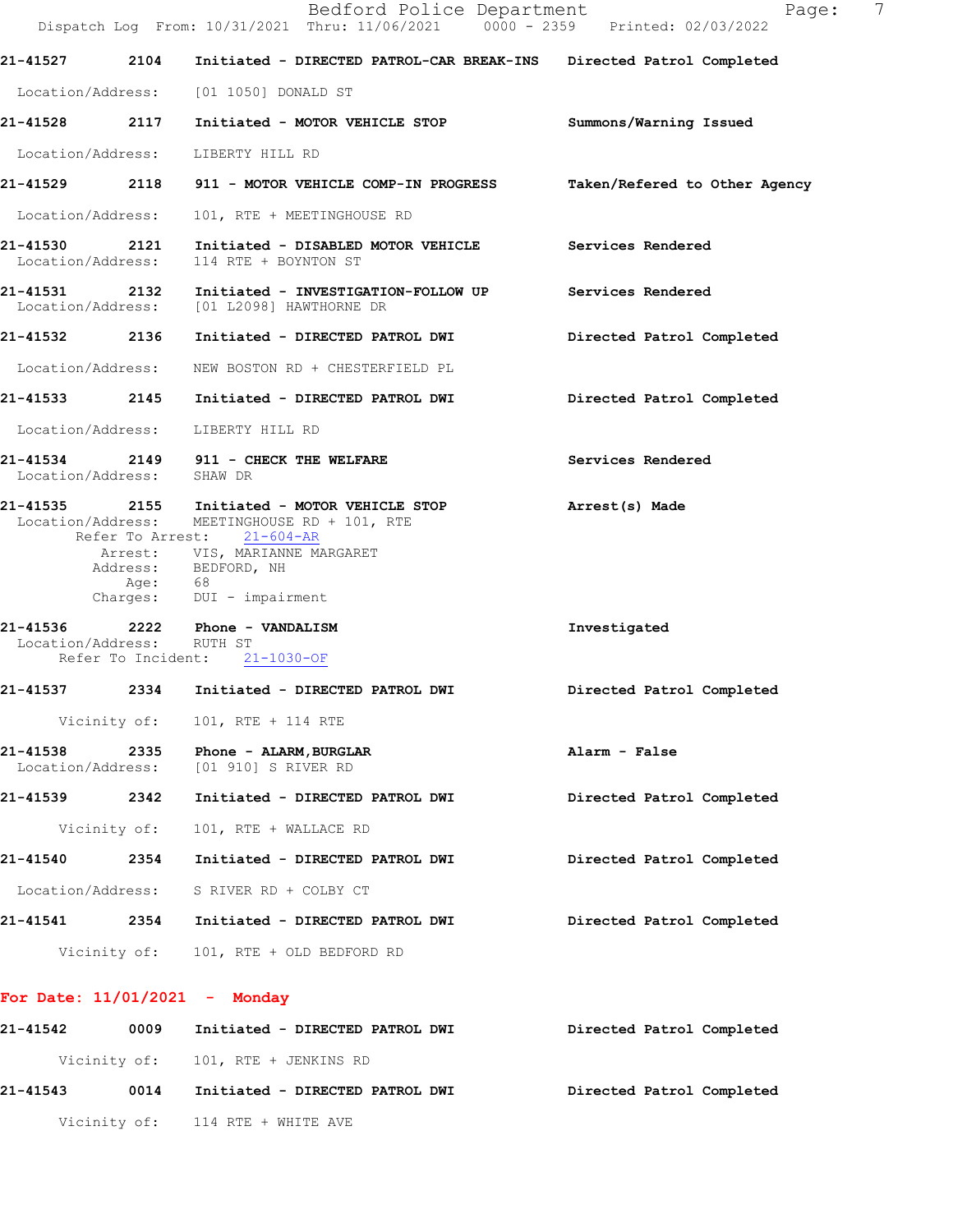|                   |                  | Bedford Police Department<br>Dispatch Log From: 10/31/2021 Thru: 11/06/2021 0000 - 2359 Printed: 02/03/2022                                                                              | 8 <sup>8</sup><br>Page:   |
|-------------------|------------------|------------------------------------------------------------------------------------------------------------------------------------------------------------------------------------------|---------------------------|
| 21-41544          | 0016             | Initiated - DIRECTED PATROL DWI                                                                                                                                                          | Directed Patrol Completed |
|                   |                  | Location/Address: S RIVER RD + CLUB ACRE LN                                                                                                                                              |                           |
|                   |                  | 21-41545 0042 Initiated - DIRECTED PATROL DWI                                                                                                                                            | Directed Patrol Completed |
|                   |                  | Location/Address: S RIVER RD + SOMERVILLE DR                                                                                                                                             |                           |
| Location/Address: | Age:<br>Charges: | 21-41546 0045 Initiated - MOTOR VEHICLE STOP<br>101, RTE + JOPPA HILL RD<br>Refer To Arrest: 21-605-AR<br>Arrest: PARKER, DAWN<br>Address: MILFORD, NH<br>44<br>Drive after Rev/Sus; DUI | Arrest(s) Made            |
| 21-41547 0047     |                  | Driving Without Giving Proof<br>Initiated - DIRECTED PATROL DWI                                                                                                                          | Directed Patrol Completed |
|                   | Vicinity of:     | 101, RTE + MEETINGHOUSE RD                                                                                                                                                               |                           |
|                   |                  | 21-41548 0048 Initiated - MOTOR VEHICLE STOP                                                                                                                                             | Summons/Warning Issued    |
|                   |                  | Location/Address: S RIVER RD + EAST POINT DR                                                                                                                                             |                           |
|                   |                  |                                                                                                                                                                                          | Summons/Warning Issued    |
| Location/Address: |                  | 114 RTE + WHITE AVE                                                                                                                                                                      |                           |
| 21-41550 0131     |                  | Initiated - DIRECTED PATROL DWI                                                                                                                                                          | Directed Patrol Completed |
|                   |                  | Location/Address: S RIVER RD + AUTUMN LN                                                                                                                                                 |                           |
|                   |                  |                                                                                                                                                                                          | Directed Patrol Completed |
|                   | Vicinity of:     | 101, RTE + LIBERTY HILL RD                                                                                                                                                               |                           |
| 21-41552 0206     |                  | Initiated - MOTOR VEHICLE STOP                                                                                                                                                           | Summons/Warning Issued    |
|                   |                  | Location/Address: S RIVER RD + TECHNOLOGY DR                                                                                                                                             |                           |
| 21-41553          | 0221             | Initiated - BUILDING CHECK                                                                                                                                                               | Building Checked/Secured  |
|                   |                  | Location/Address: [01 L1471] COLBY CT                                                                                                                                                    |                           |
| 21-41554          | 0227             | Initiated - DIRECTED PATROL BURGLARY                                                                                                                                                     | Directed Patrol Completed |
|                   | Vicinity of:     | OLD BEDFORD RD + DONALD ST                                                                                                                                                               |                           |
| 21-41555          | 0300             | Initiated - DIRECTED PATROL-CAR BREAK-INS                                                                                                                                                | Directed Patrol Completed |
|                   | Vicinity of:     | EAGLE DR + SPARROW LN                                                                                                                                                                    |                           |
| 21-41556          | 0311             | Initiated - DIRECTED PATROL-CAR BREAK-INS                                                                                                                                                | Directed Patrol Completed |
| Location/Address: |                  | [01 1870] S RIVER RD                                                                                                                                                                     |                           |
| 21-41557          | 0324             | Initiated - DIRECTED PATROL BURGLARY                                                                                                                                                     | Directed Patrol Completed |
|                   | Vicinity of:     | PULPIT RD                                                                                                                                                                                |                           |
| 21-41558          | 0351             | Initiated - DIRECTED PATROL-CAR BREAK-INS                                                                                                                                                | Directed Patrol Completed |
|                   | Vicinity of:     | HITCHING POST LN + KAHLIKO LN                                                                                                                                                            |                           |
| 21-41559          | 0352             | Initiated - DIRECTED PATROL-CAR BREAK-INS                                                                                                                                                | Directed Patrol Completed |
|                   | Vicinity of:     | DARBY LN + ROSEWELL RD                                                                                                                                                                   |                           |
| 21-41560          | 0411             | Initiated - DIRECTED PATROL-CAR BREAK-INS                                                                                                                                                | Directed Patrol Completed |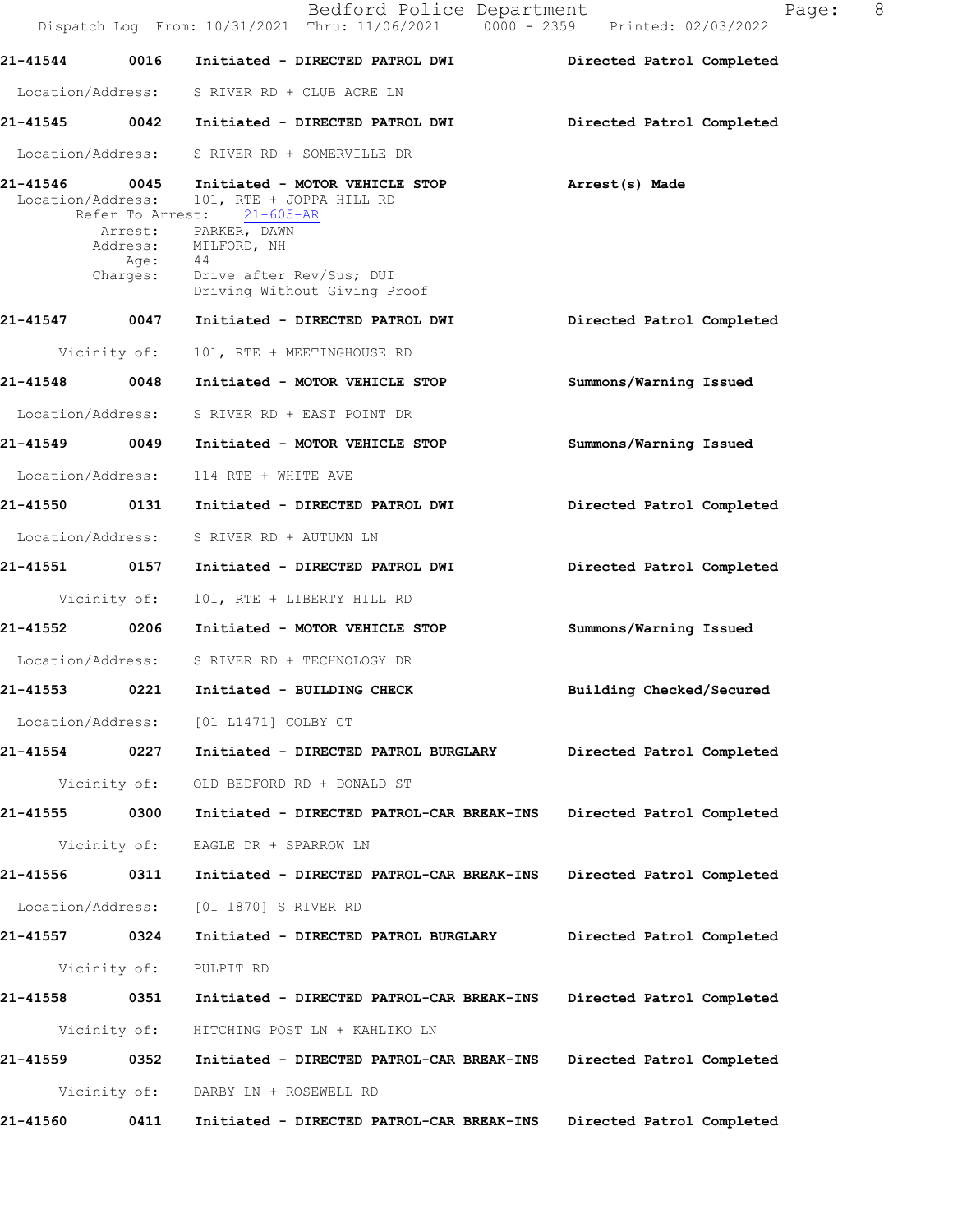Bedford Police Department Page: 9 Dispatch Log From: 10/31/2021 Thru: 11/06/2021 0000 - 2359 Printed: 02/03/2022 Vicinity of: DONALD ST **21-41561 0413 Initiated - DIRECTED PATROL-CAR BREAK-INS Directed Patrol Completed**  Vicinity of: GREENFIELD PKWY + SUMMIT RD **21-41562 0441 Initiated - DIRECTED PATROL BURGLARY Directed Patrol Completed**  Location/Address: WENDOVER WAY **21-41563 0443 Initiated - DIRECTED PATROL BURGLARY Directed Patrol Completed**  Vicinity of: NEW BOSTON RD + WALLACE RD **21-41564 0445 Initiated - DIRECTED PATROL BURGLARY Directed Patrol Completed**  Vicinity of: GAGE GIRLS RD + BEALS RD **21-41565 0458 Initiated - DIRECTED PATROL-CAR BREAK-INS Directed Patrol Completed**  Location/Address: COUNTY RD **21-41566 0524 Initiated - DIRECTED PATROL TRAFFIC ENF Directed Patrol Completed**  Location/Address: S RIVER RD + KILTON RD **21-41567 0525 Initiated - DIRECTED PATROL TRAFFIC ENF Directed Patrol Completed**  Vicinity of: 101, RTE + HITCHING POST LN **21-41568 0532 Initiated - DIRECTED PATROL TRAFFIC ENF Directed Patrol Completed**  Vicinity of: NEW BOSTON RD + PASTURE LN **21-41569 0557 Initiated - DIRECTED PATROL TRAFFIC ENF Directed Patrol Completed**  Location/Address: S RIVER RD + SOMERVILLE DR **21-41570 0635 911 - MOTOR VEHICLE ACCIDENT Investigated**  Location/Address: [01 L0000587] 101, RTE **21-41571 0733 Initiated - DIRECTED PATROL TRAFFIC ENF Directed Patrol Completed**  Location/Address: CHESTNUT DR **21-41572 0736 Initiated - MOTOR VEHICLE STOP Summons/Warning Issued**  Location/Address: S RIVER RD + COLBY CT **21-41573 0739 Initiated - DIRECTED PATROL TRAFFIC ENF Directed Patrol Completed**  Location/Address: S RIVER RD + MEETINGHOUSE RD **21-41574 0752 Phone - S-MOTOR VEHICLE ACCIDENT INJ Transported to Elliot Hospital** Location/Address: BOYNTON ST **21-41575 0755 Initiated - DIRECTED PATROL TRAFFIC ENF Directed Patrol Completed**  Location/Address: GAGE GIRLS RD **21-41576 0758 Initiated - MOTOR VEHICLE STOP Summons/Warning Issued**  Location/Address: S RIVER RD + KILTON RD **21-41577 0758 Initiated - DIRECTED PATROL TRAFFIC ENF Directed Patrol Completed**  Location/Address: 101, RTE + HARDY RD **21-41578 0806 Initiated - DIRECTED PATROL TRAFFIC ENF Directed Patrol Completed**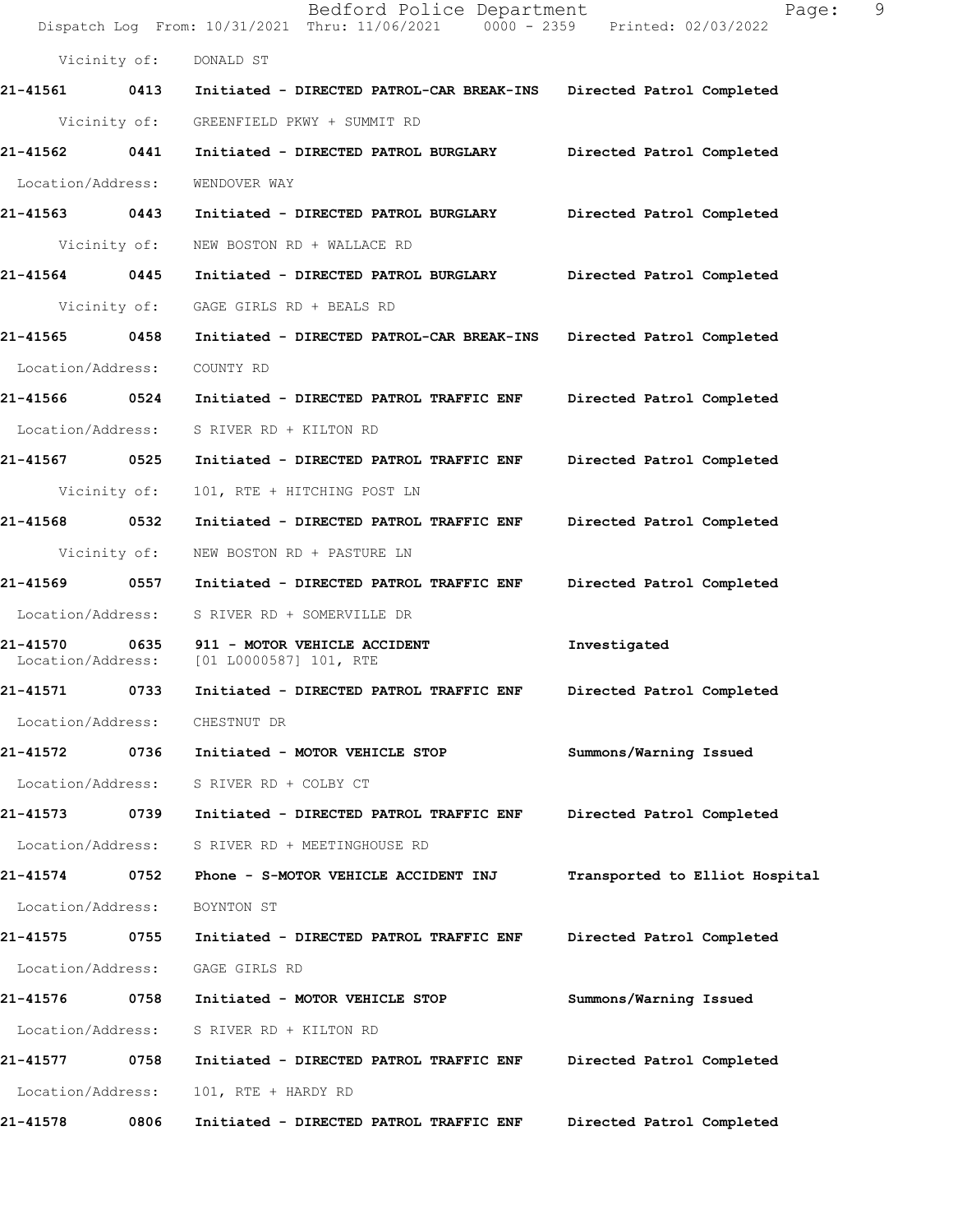|                                    |      | Bedford Police Department<br>Dispatch Log From: 10/31/2021 Thru: 11/06/2021 0000 - 2359 Printed: 02/03/2022 | 10<br>Page:                    |
|------------------------------------|------|-------------------------------------------------------------------------------------------------------------|--------------------------------|
|                                    |      | Vicinity of: BACK RIVER RD + MEADOWCREST DR                                                                 |                                |
| 21-41579 0810                      |      | Initiated - DIRECTED PATROL-CAR BREAK-INS                                                                   | Directed Patrol Completed      |
| Location/Address:                  |      | [01 1050] DONALD ST                                                                                         |                                |
| 21-41580 0820                      |      | Initiated - DIRECTED PATROL TRAFFIC ENF                                                                     | Directed Patrol Completed      |
| Location/Address:                  |      | S RIVER RD + COLBY CT                                                                                       |                                |
| 21-41581 0821                      |      | Initiated - DIRECTED PATROL TRAFFIC ENF                                                                     | Directed Patrol Completed      |
| Location/Address:                  |      | DONALD ST + 114 RTE                                                                                         |                                |
| 21-41582 0821                      |      | Initiated - MOTOR VEHICLE STOP                                                                              | Summons/Warning Issued         |
| Location/Address:                  |      | BACK RIVER RD + COUNTY RD                                                                                   |                                |
| 21-41583 0829                      |      | Initiated - MOTOR VEHICLE STOP                                                                              | Summons/Warning Issued         |
| Location/Address:                  |      | [01 L0000587] 101, RTE                                                                                      |                                |
| 21-41584 0829                      |      | Initiated - DIRECTED PATROL TRAFFIC ENF                                                                     | Directed Patrol Completed      |
| Location/Address:                  |      | JENKINS RD + HOMESTEAD HILL RD                                                                              |                                |
| 21-41585<br>Location/Address:      | 0829 | Phone - POLICE INFORMATION<br>[01 234] COUNTY RD                                                            | Services Rendered              |
| 21-41586 0838                      |      | Initiated - MOTOR VEHICLE STOP                                                                              | Summons/Warning Issued         |
| Location/Address:                  |      | JENKINS RD + BEALS RD                                                                                       |                                |
| 21-41587 0855                      |      | Initiated - MOTOR VEHICLE STOP                                                                              | Summons/Warning Issued         |
| Location/Address:                  |      | 101, RTE + NASHUA RD                                                                                        |                                |
| 21-41588 0905                      |      | Initiated - DIRECTED PATROL TRAFFIC ENF                                                                     | Directed Patrol Completed      |
|                                    |      | Location/Address: BOYNTON ST + PAULINE ST                                                                   |                                |
| 21-41589<br>Location/Address:      | 0944 | Phone - ASSIST CITIZEN<br>[01 L1016] REV. HOUSTON DR                                                        | Investigated                   |
| 21-41590                           | 0951 | Initiated - DIRECTED PATROL TRAFFIC ENF                                                                     | Directed Patrol Completed      |
| Location/Address:                  |      | S RIVER RD + SOMERVILLE DR                                                                                  |                                |
| 21-41591                           | 0955 | Initiated - DIRECTED PATROL TRAFFIC ENF                                                                     | Directed Patrol Completed      |
| Location/Address:                  |      | DONALD ST + COTE LN                                                                                         |                                |
| 21-41592<br>Location/Address:      | 1001 | Phone - CIVIL<br>LIBERTY HILL RD                                                                            | Investigated                   |
| 21-41593<br>Location/Address:      |      | 1009 911 - 911 Abandoned<br>[01 1506] WASHINGTON PL                                                         | Services Rendered              |
| 21-41594 1040<br>Location/Address: |      | Phone - S-FIRE ALARM<br>[01 435] HAWTHORNE DR                                                               | Services Rendered              |
| 21-41595<br>Location/Address:      |      | 1045 911 - S-EMERGENCY MEDICAL CALL-ALPHA<br>[01 L1334] MAGAZINE ST                                         | <b>NO TRANSPORT</b>            |
| 21-41596 1047<br>Location/Address: |      | Phone - S-ALARM-MEDICAL AID/LIFT ASST<br>[01 1387] TECHNOLOGY DR                                            | <b>NO TRANSPORT</b>            |
| 21-41597<br>Location/Address:      | 1053 | Phone - HIGHWAY CONDITIONS<br>101, RTE + CONSTITUTION DR                                                    | Removed Hazard                 |
| 21-41598                           | 1113 | 911 - S-EMERGENCY MEDICAL CALL-CHARL                                                                        | Transported to Elliot Hospital |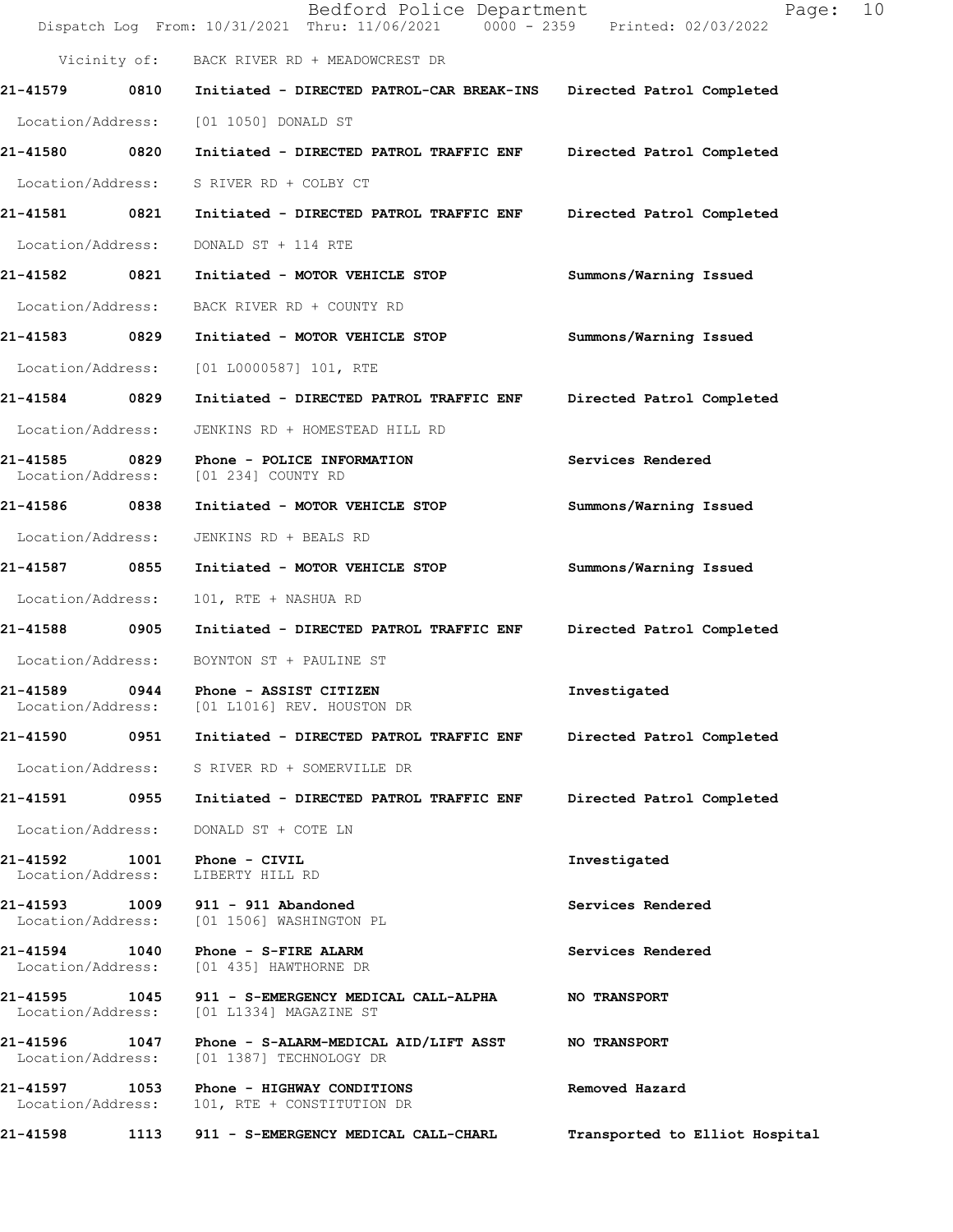Dispatch Log From: 10/31/2021 Thru: 11/06/2021 0000 - 2359 Printed: 02/03/2022 Location/Address: 101, RTE **21-41599 1130 Initiated - DIRECTED PATROL-CAR BREAK-INS Directed Patrol Completed** Location/Address: PLUMMER RD + PALOMINO LN **21-41601 1140 Phone - ASSIST OTHER AGENCY Services Rendered** Location/Address: [01 L816] ROOSEVELT DR **21-41600 1142 Initiated - DIRECTED PATROL TRAFFIC ENF Directed Patrol Completed** Location/Address: DONALD ST + RUNDLETT HILL RD **21-41602 1207 Initiated - DIRECTED PATROL TRAFFIC ENF Directed Patrol Completed** Vicinity of: S RIVER RD + MEETINGHOUSE RD **21-41603 1208 Initiated - MOTOR VEHICLE STOP Summons/Warning Issued** Location/Address: DONALD ST + 114 RTE **21-41604 1212 Phone - ALARM,BURGLAR Alarm - False** Location/Address: [01 L1108] MAPLE DR **21-41605 1214 Initiated - DISABLED MOTOR VEHICLE Services Rendered** Location/Address: 114 RTE + DONALD ST **21-41606 1227 Phone - FRAUD Investigated** Location/Address: COTE LN **21-41607 1258 Investigated Phone - THEFT** Location/Address: [01 335] COLBY CT Refer To Incident: 21-1031-OF **21-41608 1317 Services Rendered Walk-In - ASSIST CITIZEN** Location/Address: [01 474] CONSTITUTION DR Refer To Arrest: 21-604-AR **Alarm- correct code/reset Directed Patrol Completed 21-41610 1432 Initiated - DIRECTED PATROL TRAFFIC ENF Services Rendered Directed Patrol Completed 21-41613** 1543 Initiated - INVESTIGATION-FOLLOW UP Investigated Location/Address: [01 L292] POWDER HILL RD Location/Address: [01 L292] POWDER HILL RD Refer To Incident: 21-1030-OF **21-41614 1549 Initiated - DIRECTED PATROL TRAFFIC ENF Directed Patrol Completed**  Location/Address: 101, RTE + COVENANT WAY **21-41615 1556 911 - S-EMERGENCY MEDICAL CALL-DELTA TRANSPORTED TO CMC HOSPITAL**  Location/Address: [01 L110] S RIVER RD **21-41616 1558 Initiated - DISABLED MOTOR VEHICLE Services Rendered**  Arrest: VIS, MARIANNE MARGARET Address: BEDFORD, NH Age: 68 Charges: DUI - impairment **21-41609 1330 Phone - ALARM,BURGLAR** Location/Address: [01 L1924] SMITHFIELD LN Location/Address: [01 628] NASHUA RD **21-41611 1500 Walk-In - ASSIST CITIZEN** Location/Address: [01 474] CONSTITUTION DR **21-41612 1539 Initiated - DIRECTED PATROL TRAFFIC ENF** Location/Address: BOYNTON ST + PLUMMER RD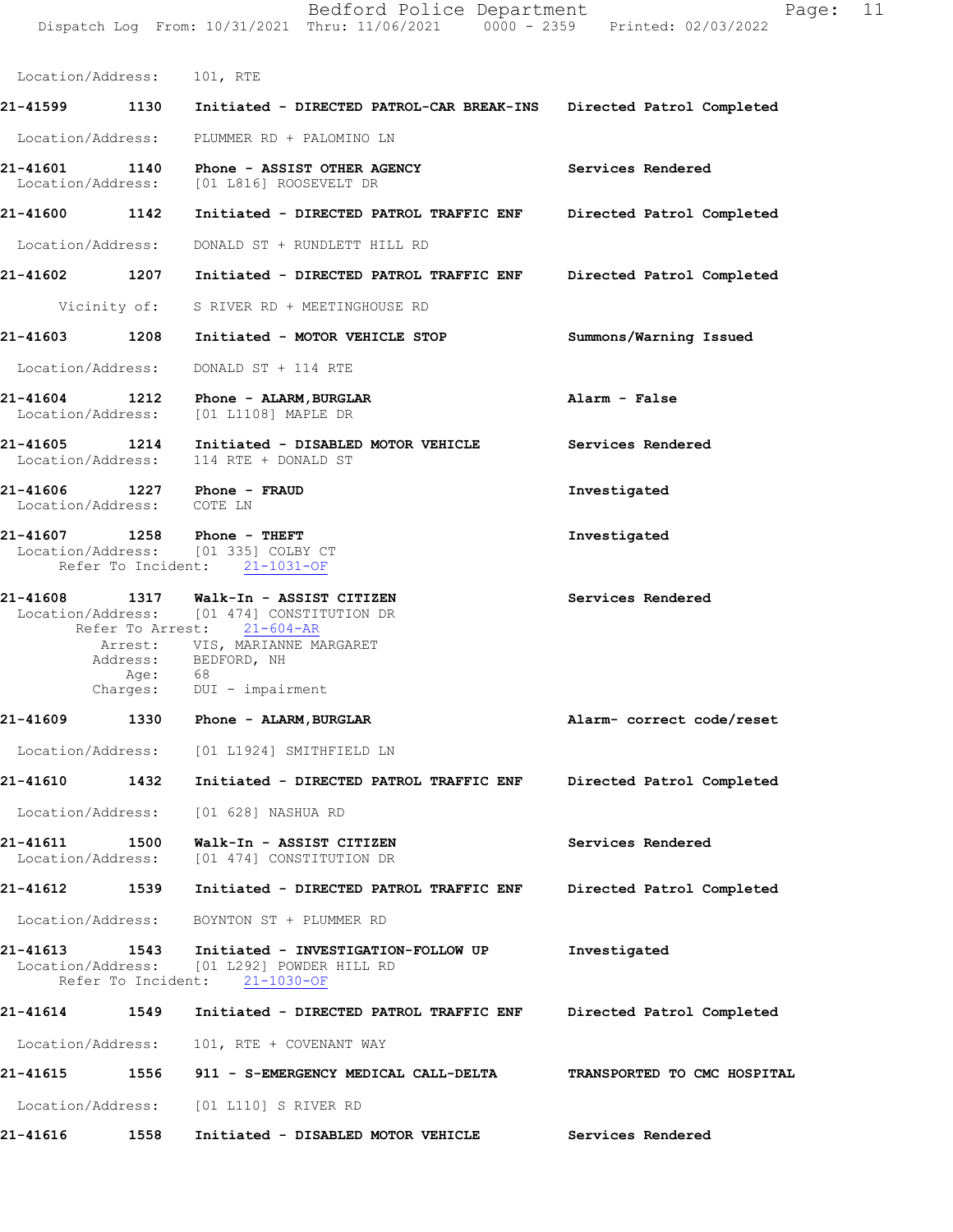|                               |      | Bedford Police Department<br>Dispatch Log From: 10/31/2021 Thru: 11/06/2021 0000 - 2359 Printed: 02/03/2022                    | Page:                       | 12 |
|-------------------------------|------|--------------------------------------------------------------------------------------------------------------------------------|-----------------------------|----|
|                               |      | Location/Address: 101, RTE + 114 RTE                                                                                           |                             |    |
|                               |      | Location/Address: MEETINGHOUSE RD<br>Refer To Incident: 21-1032-OF                                                             | Investigated                |    |
|                               |      | 21-41618 1607 Initiated - DIRECTED PATROL TRAFFIC ENF Directed Patrol Completed                                                |                             |    |
|                               |      | Location/Address: S RIVER RD + COLBY CT                                                                                        |                             |    |
| Location/Address:             |      | S RIVER RD                                                                                                                     | Services Rendered           |    |
|                               |      | 21-41620 1651 911 - S-EMERGENCY MEDICAL CALL-CHARL                                                                             | TRANSPORTED TO CMC HOSPITAL |    |
|                               |      | Location/Address: [01 749] WASHINGTON PL                                                                                       |                             |    |
|                               |      | 21-41621 1701 Walk-In - INVESTIGATION-FOLLOW UP<br>Location/Address: [01 474] CONSTITUTION DR<br>Refer To Incident: 21-1014-OF | Investigated                |    |
|                               |      | 21-41622 1704 Initiated - DIRECTED PATROL TRAFFIC ENF                                                                          | Directed Patrol Completed   |    |
|                               |      | Location/Address: S RIVER RD + RIVERWAY PL                                                                                     |                             |    |
| 21-41623<br>Location/Address: | 1718 | Initiated - DISABLED MOTOR VEHICLE<br>MEETINGHOUSE RD + MAYFLOWER DR                                                           | Services Rendered           |    |
| 21-41624 1721                 |      | Initiated - MOTOR VEHICLE STOP                                                                                                 | Summons/Warning Issued      |    |
| Location/Address:             |      | S RIVER RD                                                                                                                     |                             |    |
| 21-41625 1725                 |      | Initiated - DIRECTED PATROL TRAFFIC ENF                                                                                        | Directed Patrol Completed   |    |
| Location/Address:             |      | 101, RTE + HITCHING POST LN                                                                                                    |                             |    |
| 21-41626 1734                 |      | Initiated - DIRECTED PATROL TRAFFIC ENF                                                                                        | Directed Patrol Completed   |    |
| Location/Address:             |      | 101, RTE + 114 RTE                                                                                                             |                             |    |
| 21-41627                      | 1737 | Initiated - MOTOR VEHICLE STOP                                                                                                 | Summons/Warning Issued      |    |
| Location/Address:             |      | S RIVER RD                                                                                                                     |                             |    |
| 21-41628<br>Location/Address: | 1739 | Initiated - DISABLED MOTOR VEHICLE<br>101, RTE + 114 RTE                                                                       | Investigated                |    |
| 21-41629<br>Location/Address: | 1747 | Initiated - MOTOR VEHICLE STOP<br>KILTON RD                                                                                    | <b>NO PAPERWORK</b>         |    |
| 21-41630                      | 1754 | Initiated - DIRECTED PATROL TRAFFIC ENF                                                                                        | Directed Patrol Completed   |    |
| Location/Address:             |      | WALLACE RD + GREENFIELD PKWY                                                                                                   |                             |    |
| 21-41631                      | 1811 | Initiated - DIRECTED PATROL-CAR BREAK-INS                                                                                      | Directed Patrol Completed   |    |
| Location/Address:             |      | [01 1235] S RIVER RD                                                                                                           |                             |    |
| 21-41632                      | 1814 | Initiated - DIRECTED PATROL TRAFFIC ENF                                                                                        | Directed Patrol Completed   |    |
| Location/Address:             |      | S RIVER RD + BACK RIVER RD                                                                                                     |                             |    |
| 21-41633                      | 1814 | Initiated - DIRECTED PATROL TRAFFIC ENF                                                                                        | Directed Patrol Completed   |    |
| Location/Address:             |      | 114 RTE + PLUMMER HILL RD                                                                                                      |                             |    |
| 21-41634<br>Location/Address: | 1825 | Initiated - SUSP ACTIVITIES<br>101, RTE                                                                                        | Services Rendered           |    |
| 21-41635                      | 1831 | Initiated - MOTOR VEHICLE STOP                                                                                                 | Summons/Warning Issued      |    |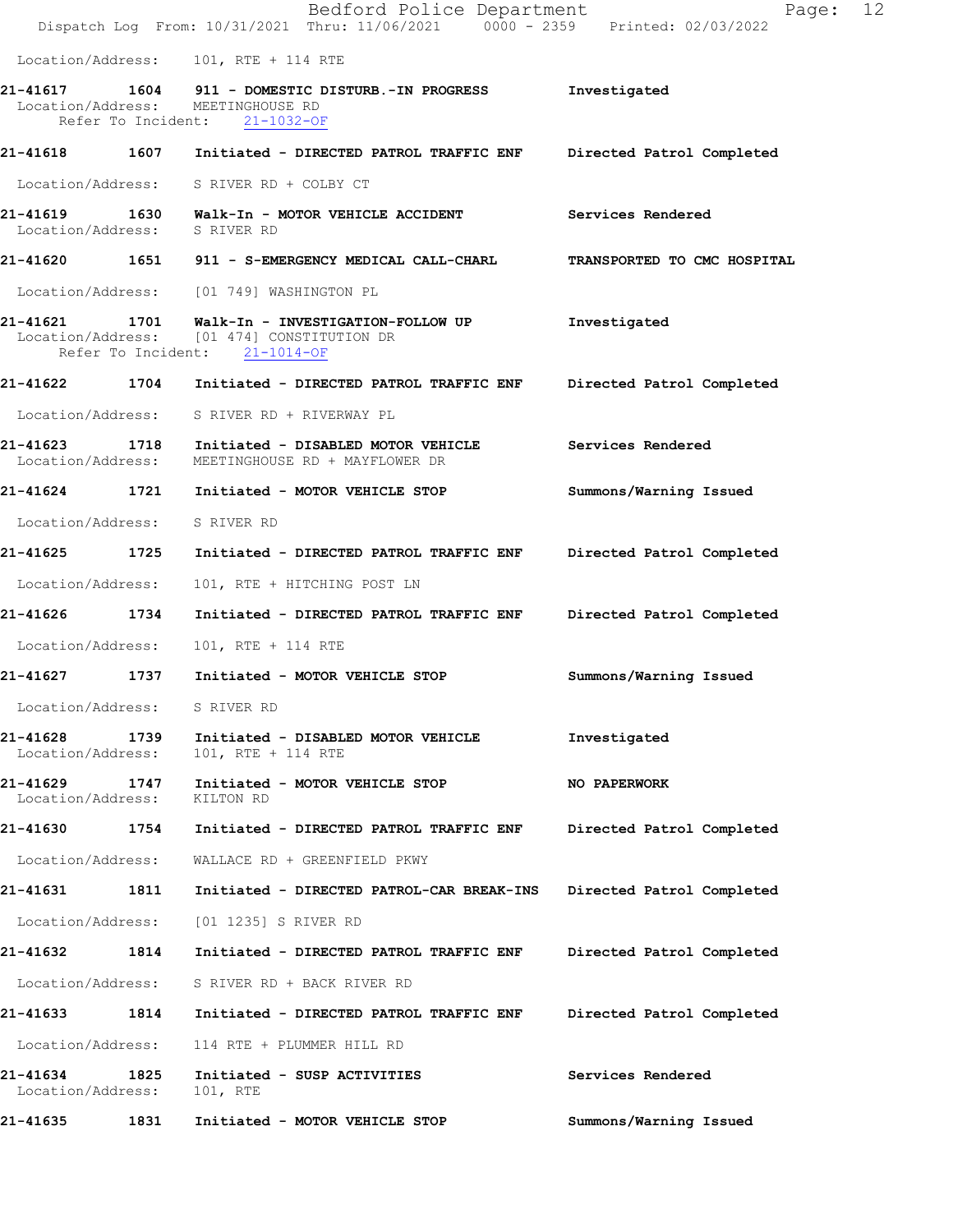|                              |      | Bedford Police Department<br>Dispatch Log From: 10/31/2021 Thru: 11/06/2021 0000 - 2359 Printed: 02/03/2022 | Page:                       | 13 |
|------------------------------|------|-------------------------------------------------------------------------------------------------------------|-----------------------------|----|
|                              |      | Location/Address: 101, RTE + WALLACE RD                                                                     |                             |    |
| Location/Address: 101, RTE   |      | 21-41636 1834 Initiated - SUSP ACTIVITIES<br>Refer To Incident: 21-1033-OF                                  | Investigated                |    |
|                              |      | 21-41637 1838 Initiated - DIRECTED PATROL-CAR BREAK-INS Directed Patrol Completed                           |                             |    |
|                              |      | Location/Address: [01 308] COLBY CT                                                                         |                             |    |
| 21-41638 1845                |      | Initiated - MOTOR VEHICLE STOP                                                                              | Summons/Warning Issued      |    |
|                              |      | Location/Address: S RIVER RD + HARVEY RD                                                                    |                             |    |
|                              |      | 21-41639 1854 Initiated - DIRECTED PATROL TRAFFIC ENF                                                       | Directed Patrol Completed   |    |
| Location/Address:            |      | 101, RTE + MEETINGHOUSE RD                                                                                  |                             |    |
| 21-41640 1854                |      | Initiated - MOTOR VEHICLE STOP                                                                              | Summons/Warning Issued      |    |
| Location/Address: S RIVER RD |      |                                                                                                             |                             |    |
| 21-41641 1856                |      | Initiated - DIRECTED PATROL-CAR BREAK-INS                                                                   | Directed Patrol Completed   |    |
| Location/Address:            |      | [01 L1562] KILTON RD                                                                                        |                             |    |
| Location/Address:            |      | 21-41642 1932 911 - S-EMERGENCY MEDICAL CALL-ALPHA<br>STRAWBERRY HILL RD<br>Refer To Incident: 21-1034-OF   | Investigated                |    |
| 21-41643                     |      | 1959 Phone - ALARM, BURGLAR<br>Location/Address: [01 2101] TIRRELL RD                                       | Alarm - False               |    |
|                              |      |                                                                                                             | TRANSPORTED TO CMC HOSPITAL |    |
|                              |      | Location/Address: [01 L1466] RIDGEWOOD RD                                                                   |                             |    |
| 21-41645 2027                |      | Initiated - DIRECTED PATROL DWI                                                                             | Directed Patrol Completed   |    |
| Location/Address:            |      | 101, RTE + 114 RTE                                                                                          |                             |    |
| 21-41646                     | 2027 | Initiated - MOTOR VEHICLE STOP                                                                              | Summons/Warning Issued      |    |
| Location/Address: S RIVER RD |      |                                                                                                             |                             |    |
| 21-41647                     | 2040 | Initiated - MOTOR VEHICLE STOP                                                                              | Summons/Warning Issued      |    |
| Location/Address:            |      | 101, RTE + HARDY RD                                                                                         |                             |    |
| 21-41648                     | 2056 | Initiated - DIRECTED PATROL DWI                                                                             | Directed Patrol Completed   |    |
| Location/Address:            |      | NEW BOSTON RD + CHESTERFIELD PL                                                                             |                             |    |
| 21-41649                     | 2100 | Initiated - BUILDING CHECK                                                                                  | Building Checked/Secured    |    |
| Location/Address:            |      | [01 L1703] S RIVER RD                                                                                       |                             |    |
| 21-41650                     | 2106 | Initiated - DIRECTED PATROL-CAR BREAK-INS                                                                   | Directed Patrol Completed   |    |
| Location/Address:            |      | [01 1870] S RIVER RD                                                                                        |                             |    |
| 21-41651                     | 2107 | Initiated - DIRECTED PATROL BURGLARY                                                                        | Directed Patrol Completed   |    |
| Location/Address:            |      | [01 L1508] S RIVER RD                                                                                       |                             |    |
| 21-41652                     | 2112 | Initiated - DIRECTED PATROL DWI                                                                             | Directed Patrol Completed   |    |
| Location/Address:            |      | 101, RTE + CHESTNUT DR                                                                                      |                             |    |
| 21-41653                     | 2135 | Initiated - DIRECTED PATROL DWI                                                                             | Directed Patrol Completed   |    |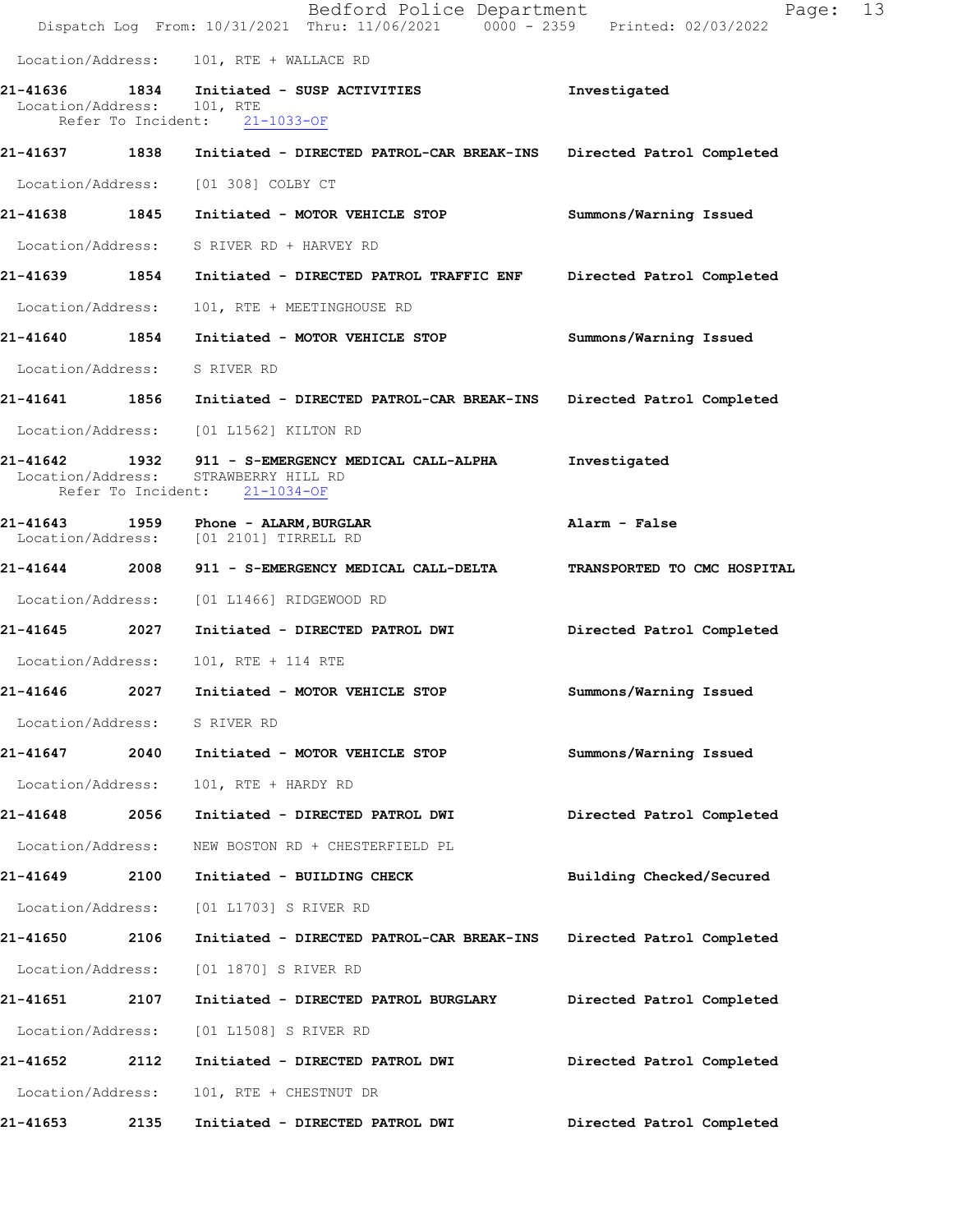|                                    |      | Bedford Police Department<br>Dispatch Log From: 10/31/2021 Thru: 11/06/2021 0000 - 2359 Printed: 02/03/2022 | Page: 14                  |
|------------------------------------|------|-------------------------------------------------------------------------------------------------------------|---------------------------|
|                                    |      | Location/Address: S RIVER RD + CLUB ACRE LN                                                                 |                           |
|                                    |      | 21-41654 2149 Initiated - DIRECTED PATROL DWI                                                               | Directed Patrol Completed |
|                                    |      | Location/Address: S RIVER RD + PALOMINO LN                                                                  |                           |
|                                    |      | 21-41655  2155  Initiated - DIRECTED PATROL DWI                                                             | Directed Patrol Completed |
|                                    |      | Location/Address: N AMHERST RD + CAMPBELL RD                                                                |                           |
|                                    |      | 21-41656  2155  Initiated - DIRECTED PATROL DWI                                                             | Directed Patrol Completed |
| Location/Address:                  |      | 101, RTE + WALLACE RD                                                                                       |                           |
| 21-41657 2157<br>Location/Address: |      | Initiated - SUSP ACTIVITIES<br>COLBY CT                                                                     | Services Rendered         |
|                                    |      | 21-41658 2209 Initiated - MOTOR VEHICLE STOP                                                                | Summons/Warning Issued    |
|                                    |      | Location/Address: WALLACE RD + CIRCLE DR                                                                    |                           |
| Location/Address:                  |      | 21-41659 2226 Phone - ASSIST CITIZEN<br>[01 474] CONSTITUTION DR                                            | Services Rendered         |
|                                    |      | 21-41660  2312 Initiated - DIRECTED PATROL DWI                                                              | Directed Patrol Completed |
|                                    |      | Location/Address: S RIVER RD + COLBY CT                                                                     |                           |
|                                    |      | 21-41661 2319 Initiated - DIRECTED PATROL DWI                                                               | Directed Patrol Completed |
| Vicinity of:                       |      | 101, RTE + WALLACE RD                                                                                       |                           |
| 21-41662 2323                      |      | Initiated - DIRECTED PATROL-CAR BREAK-INS                                                                   | Directed Patrol Completed |
| Location/Address:                  |      | DONALD ST + CURTIS LN                                                                                       |                           |
|                                    |      | 21-41663 2323 Initiated - DIRECTED PATROL DWI                                                               | Directed Patrol Completed |
|                                    |      | Vicinity of: S RIVER RD + HAWTHORNE DR                                                                      |                           |
|                                    |      | 21-41664 2324 Initiated - MOTOR VEHICLE STOP                                                                | Summons/Warning Issued    |
| Location/Address:                  |      | 101, RTE + HARDY RD                                                                                         |                           |
| 21-41665                           | 2333 | Initiated - MOTOR VEHICLE STOP                                                                              | Summons/Warning Issued    |
| Location/Address:                  |      | 101, RTE + JOPPA HILL RD                                                                                    |                           |
| 21-41666                           | 2345 | Initiated - DIRECTED PATROL DWI                                                                             | Directed Patrol Completed |
| Location/Address:                  |      | 101, RTE + 114 RTE                                                                                          |                           |
| 21-41667 2345                      |      | Initiated - DIRECTED PATROL DWI                                                                             | Directed Patrol Completed |
| Vicinity of:                       |      | 101, RTE + NASHUA RD                                                                                        |                           |
| 21-41668 2346                      |      | Initiated - DIRECTED PATROL DWI                                                                             | Directed Patrol Completed |
| Location/Address:                  |      | S RIVER RD + KILTON RD                                                                                      |                           |
| 21-41669                           | 2349 | Initiated - DIRECTED PATROL DWI                                                                             | Directed Patrol Completed |
| Vicinity of:                       |      | S RIVER RD + BACK RIVER RD                                                                                  |                           |
| <b>21-41670</b>                    | 2354 | Initiated - MOTOR VEHICLE STOP                                                                              | Summons/Warning Issued    |
| Location/Address:                  |      | 101, RTE + 114 RTE                                                                                          |                           |

**For Date: 11/02/2021 - Tuesday**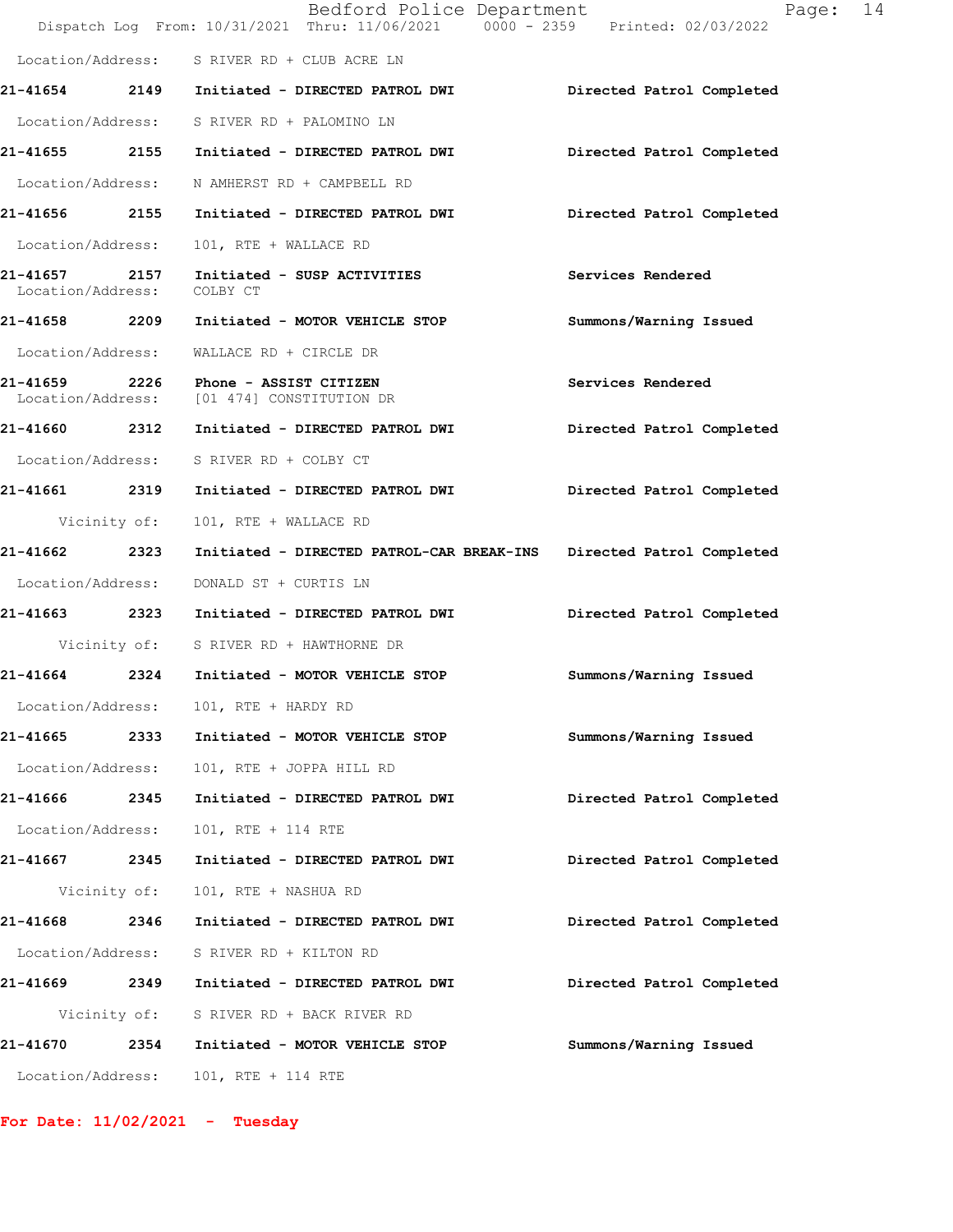Dispatch Log From: 10/31/2021 Thru: 11/06/2021 0000 - 2359 Printed: 02/03/2022 **21-41671 0001 Initiated - DIRECTED PATROL DWI Directed Patrol Completed**  Vicinity of: 101, RTE + CHESTNUT DR **21-41672 0015 Initiated - DIRECTED PATROL DWI Directed Patrol Completed**  Vicinity of: S RIVER RD + SOMERVILLE DR **21-41673 0016 Initiated - DIRECTED PATROL DWI Directed Patrol Completed**  Location/Address: BOYNTON ST + DAVIES ST **21-41674 0021 Initiated - MOTOR VEHICLE STOP Summons/Warning Issued**  Location/Address: 114 RTE + WHITE AVE **21-41675 0033 Initiated - DIRECTED PATROL DWI Directed Patrol Completed**  Location/Address: RUNDLETT HILL RD + DONALD ST **21-41676 0037 Initiated - DIRECTED PATROL DWI Directed Patrol Completed**  Vicinity of: 101, RTE + MEETINGHOUSE RD **21-41677 0046 Initiated - MOTOR VEHICLE STOP Summons/Warning Issued**  Location/Address: S RIVER RD + BACK RIVER RD **21-41678 0055 Initiated - DIRECTED PATROL DWI Directed Patrol Completed**  Vicinity of: S RIVER RD + CLUB ACRE LN **21-41679 0057 Initiated - DIRECTED PATROL DWI Directed Patrol Completed**  Location/Address: MEETINGHOUSE RD + PILGRIM DR **21-41680 0110 Initiated - DIRECTED PATROL DWI Directed Patrol Completed**  Vicinity of: WALLACE RD + NASHUA RD **21-41681 0121 Initiated - DIRECTED PATROL DWI Directed Patrol Completed**  Location/Address: 101, RTE + CONSTITUTION DR **21-41682 0147 Initiated - MOTOR VEHICLE STOP Summons/Warning Issued**  Location/Address: BOYNTON ST + WAYSIDE DR **21-41683 0148 Initiated - DIRECTED PATROL DWI Directed Patrol Completed**  Vicinity of: 101, RTE + JENKINS RD **21-41684 0154 Initiated - MOTOR VEHICLE STOP Summons/Warning Issued**  Location/Address: S RIVER RD **21-41685 0156 Initiated - DIRECTED PATROL DWI Directed Patrol Completed**  Location/Address: MINISTERIAL RD + WALLACE RD **21-41686 0158 Initiated - BUILDING CHECK Building Checked/Secured**  Location/Address: [01 L1823] BOYNTON ST **21-41687 0209 Initiated - BUILDING CHECK Building Checked/Secured**  Location/Address: [01 L2271] S RIVER RD **21-41688 0216 Initiated - DIRECTED PATROL-CAR BREAK-INS Directed Patrol Completed**  Vicinity of: GREENFIELD PKWY + SUMMIT RD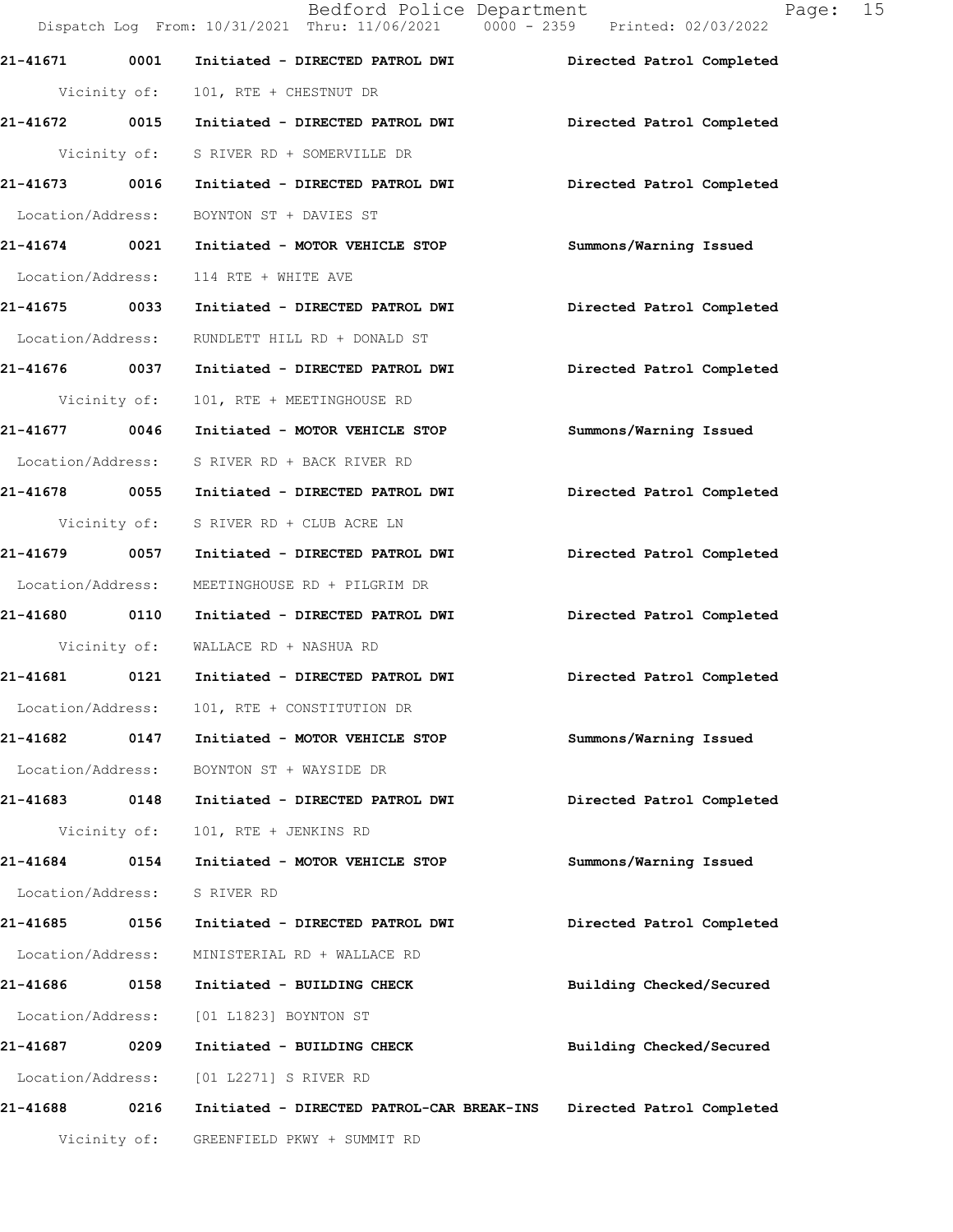Bedford Police Department Page: 16 Dispatch Log From: 10/31/2021 Thru: 11/06/2021 0000 - 2359 Printed: 02/03/2022 **21-41689 0217 Initiated - DIRECTED PATROL-CAR BREAK-INS Directed Patrol Completed**  Location/Address: WENDOVER WAY **21-41690 0224 Initiated - DIRECTED PATROL-CAR BREAK-INS Directed Patrol Completed**  Location/Address: [01 L1094] S RIVER RD **21-41691 0227 Initiated - DIRECTED PATROL-CAR BREAK-INS Directed Patrol Completed**  Location/Address: MOONLIGHT ROSE LN + DEAD END RD **21-41692 0245 Initiated - BUILDING CHECK Building Checked/Secured**  Location/Address: [01 L1471] COLBY CT **21-41693 0246 Initiated - DIRECTED PATROL BURGLARY Directed Patrol Completed**  Location/Address: [01 1050] DONALD ST

**21-41694 0248 Initiated - BUILDING CHECK Building Checked/Secured**  Location/Address: [01 L360] 101, RTE

**21-41695 0254 Initiated - DIRECTED PATROL BURGLARY Directed Patrol Completed**  Vicinity of: COUNTY RD + PATTEN RD

**21-41696 0259 Initiated - DIRECTED PATROL-CAR BREAK-INS Directed Patrol Completed**  Location/Address: [01 1870] S RIVER RD

**21-41697 0303 Initiated - DIRECTED PATROL BURGLARY Directed Patrol Completed**  Location/Address: [01 1277] 101, RTE

**21-41698 0322 Initiated - BUILDING CHECK Building Checked/Secured**  Location/Address: [01 L10] S RIVER RD

**21-41699 0325 Initiated - DIRECTED PATROL-CAR BREAK-INS Directed Patrol Completed**  Vicinity of: HAWTHORNE DR + STATION RD

**21-41700 0327 Initiated - DIRECTED PATROL BURGLARY Directed Patrol Completed**  Vicinity of: NASHUA RD + COUNTY RD

**21-41701 0327 Initiated - DIRECTED PATROL-CAR BREAK-INS Directed Patrol Completed**  Location/Address: [01 L0000794] OLDE BEDFORD WAY

**21-41702 0339 Initiated - DIRECTED PATROL BURGLARY Directed Patrol Completed**  Location/Address: PILGRIM DR

**21-41703 0356 Initiated - BUILDING CHECK Building Checked/Secured**  Location/Address: [01 L310] S RIVER RD **21-41704 0400 Initiated - DIRECTED PATROL-CAR BREAK-INS Directed Patrol Completed**  Vicinity of: BRICK MILL RD **21-41705 0416 Initiated - DIRECTED PATROL-CAR BREAK-INS Directed Patrol Completed** 

Location/Address: COOPER LN + LEAVY DR

**21-41706 0419 Initiated - DIRECTED PATROL-CAR BREAK-INS Directed Patrol Completed**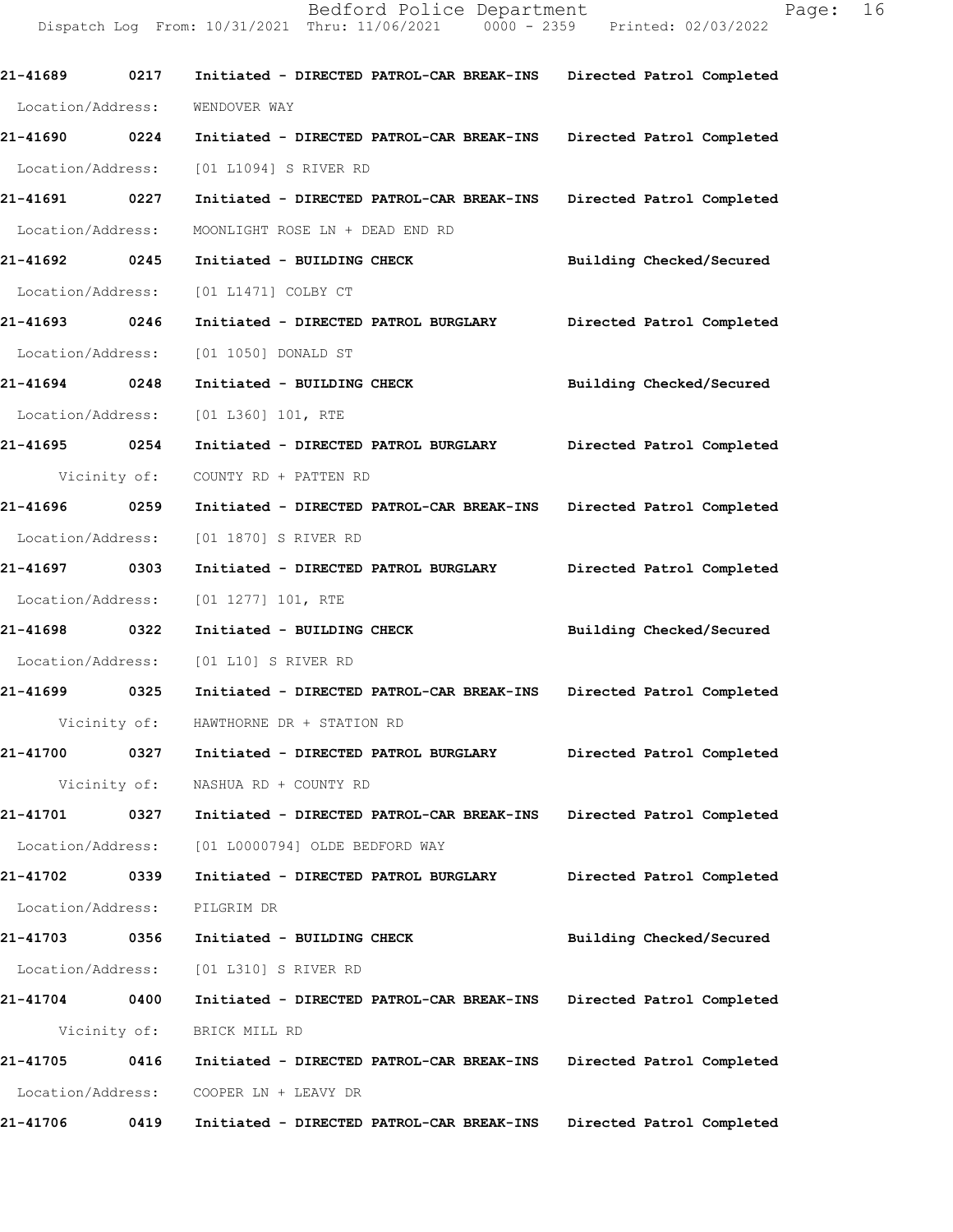|                   |              | Bedford Police Department<br>Dispatch Log From: 10/31/2021 Thru: 11/06/2021 0000 - 2359 Printed: 02/03/2022 | 17<br>Page:                    |
|-------------------|--------------|-------------------------------------------------------------------------------------------------------------|--------------------------------|
| Location/Address: |              | [01 L0000816] IRON HORSE DR                                                                                 |                                |
| <b>21-41707</b>   | 0433         | Initiated - BUILDING CHECK                                                                                  | Building Checked/Secured       |
| Location/Address: |              | [01 1313] BEDFORD CENTER RD                                                                                 |                                |
| 21-41708          | 0503         | Initiated - DIRECTED PATROL TRAFFIC ENF                                                                     | Directed Patrol Completed      |
|                   | Vicinity of: | S RIVER RD + SUNSET LN                                                                                      |                                |
| 21-41709          | 0508         | Initiated - DIRECTED PATROL TRAFFIC ENF                                                                     | Directed Patrol Completed      |
| Location/Address: |              | 101, RTE + OLD BEDFORD RD                                                                                   |                                |
| <b>21-41710</b>   | 0510         | Initiated - DIRECTED PATROL TRAFFIC ENF                                                                     | Directed Patrol Completed      |
| Vicinity of:      |              | 101, RTE + HARDY RD                                                                                         |                                |
| 21-41711          | 0515         | Initiated - MOTOR VEHICLE STOP                                                                              | Summons/Warning Issued         |
| Location/Address: |              | 101, RTE + HARDY RD                                                                                         |                                |
| 21-41712          | 0530         | Initiated - DIRECTED PATROL TRAFFIC ENF                                                                     | Directed Patrol Completed      |
| Location/Address: |              | BOYNTON ST + WAYSIDE DR                                                                                     |                                |
| 21-41713 0536     |              | Initiated - DIRECTED PATROL TRAFFIC ENF                                                                     | Directed Patrol Completed      |
| Vicinity of:      |              | 101, RTE + ELK DR                                                                                           |                                |
| 21-41714          | 0539         | Initiated - DIRECTED PATROL TRAFFIC ENF                                                                     | Directed Patrol Completed      |
| Vicinity of:      |              | S RIVER RD + BACK RIVER RD                                                                                  |                                |
| 21-41715          | 0548         | Initiated - DIRECTED PATROL TRAFFIC ENF                                                                     | Directed Patrol Completed      |
| Location/Address: |              | 114 RTE + NEW BOSTON RD                                                                                     |                                |
| 21-41716 0600     |              | Initiated - MOTOR VEHICLE STOP                                                                              | Summons/Warning Issued         |
|                   |              | Location/Address: S RIVER RD + HARVEY RD                                                                    |                                |
| 21-41717          | 0605         | Initiated - MOTOR VEHICLE STOP                                                                              | Summons/Warning Issued         |
| Location/Address: |              | 101, RTE + 114 RTE                                                                                          |                                |
| 21-41718          | 0608         | Initiated - MOTOR VEHICLE STOP                                                                              | Summons/Warning Issued         |
| Location/Address: |              | MEETINGHOUSE RD                                                                                             |                                |
| 21-41719          | 0620         | Initiated - MOTOR VEHICLE STOP                                                                              | Summons/Warning Issued         |
| Location/Address: |              | WALLACE RD + N AMHERST RD                                                                                   |                                |
| 21-41720          | 0654         | 911 - S-EMERGENCY MEDICAL CALL-ALPHA                                                                        | Transported to Elliot Hospital |
| Location/Address: |              | [01 335] COLBY CT                                                                                           |                                |
| 21-41721          | 0722         | Initiated - DIRECTED PATROL TRAFFIC ENF                                                                     | Directed Patrol Completed      |
| Location/Address: |              | S RIVER RD + KILTON RD                                                                                      |                                |
| 21-41722          | 0725         | Initiated - DIRECTED PATROL TRAFFIC ENF                                                                     | Directed Patrol Completed      |
| Location/Address: |              | 101, RTE + WALLACE RD                                                                                       |                                |
| 21-41723          | 0726         | Initiated - DIRECTED PATROL TRAFFIC ENF                                                                     | Directed Patrol Completed      |
| Location/Address: |              | BACK RIVER RD + COUNTY RD                                                                                   |                                |
| 21-41724          | 0734         | Initiated - DIRECTED PATROL TRAFFIC ENF                                                                     | Directed Patrol Completed      |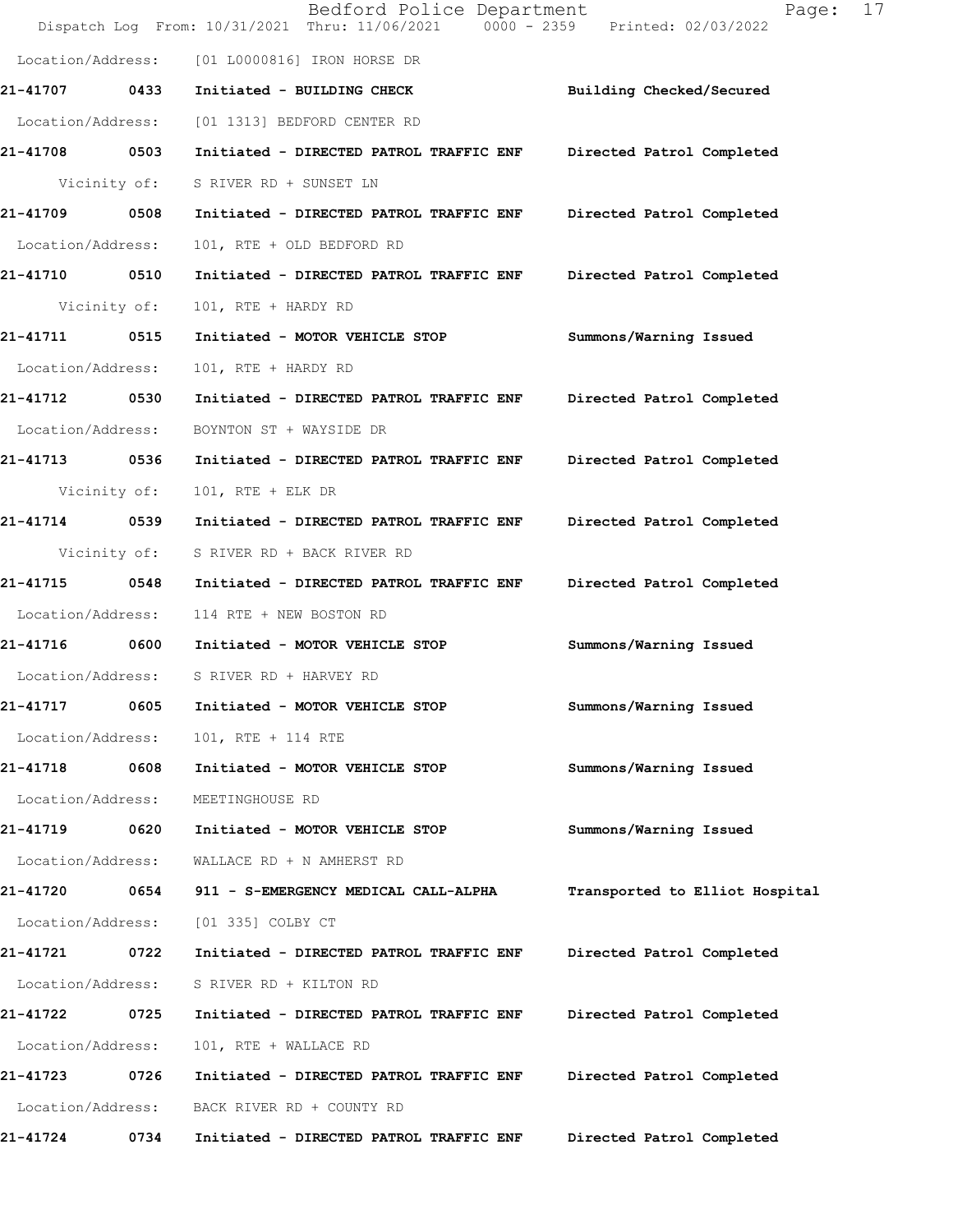Location/Address: [01 231] OLD BEDFORD RD **21-41725 0740 Initiated - MOTOR VEHICLE STOP Summons/Warning Issued**  Location/Address: S RIVER RD + MEETINGHOUSE RD **21-41726 0746 Initiated - DIRECTED PATROL TRAFFIC ENF Directed Patrol Completed**  Location/Address: GAGE GIRLS RD **21-41727 0748 Initiated - DIRECTED PATROL TRAFFIC ENF Directed Patrol Completed**  Location/Address: S RIVER RD + BACK RIVER RD **21-41728 0757 Initiated - MOTOR VEHICLE STOP Summons/Warning Issued**  Location/Address: S RIVER RD **21-41729 0759 Initiated - DIRECTED PATROL TRAFFIC ENF Directed Patrol Completed**  Location/Address: 114 RTE + WHITE AVE **21-41730 0800 Initiated - MOTOR VEHICLE STOP Summons/Warning Issued**  Location/Address: S RIVER RD + EXECUTIVE PARK DR **21-41731 0807 Initiated - DIRECTED PATROL ACCIDENTS Directed Patrol Completed**  Location/Address: 101, RTE + HITCHING POST LN **21-41732 0809 Initiated - DIRECTED PATROL TRAFFIC ENF Directed Patrol Completed**  Location/Address: S RIVER RD + HULL RD **21-41733 0836 Initiated - DIRECTED PATROL TRAFFIC ENF Directed Patrol Completed**  Location/Address: WALLACE RD + CAMBRIDGE RD **21-41734 0842 Initiated - DIRECTED PATROL TRAFFIC ENF Directed Patrol Completed**  Location/Address: S RIVER RD + MEETINGHOUSE RD **21-41735 0848 Initiated - DISABLED MOTOR VEHICLE Services Rendered** Location/Address: S RIVER RD Location/Address: **21-41736 0903 Initiated - INVESTIGATION-FOLLOW UP Investigated**  Location/Address: TIRRELL HILL RD Refer To Incident: 21-1002-OF **21-41737 0903 Walk-In - ASSAULT Investigated**  Location/Address: [01 232] LIBERTY HILL RD Refer To Incident: 21-1035-OF **21-41738 0913 Initiated - TRAFFIC COUNTER Services Rendered**  Vicinity of: GAGE GIRLS RD **21-41739 0913 Initiated - DIRECTED PATROL TRAFFIC ENF Directed Patrol Completed**  Location/Address: 101, RTE + JENKINS RD **21-41740 0918 Initiated - DIRECTED PATROL TRAFFIC ENF Directed Patrol Completed**  Vicinity of: PALOMINO LN + PLUMMER RD **21-41741 0921 Initiated - MOTOR VEHICLE STOP Summons/Warning Issued**  Location/Address: 101, RTE + COVENANT WAY **21-41742 0923 Initiated - DIRECTED PATROL TRAFFIC ENF Directed Patrol Completed** 

Dispatch Log From: 10/31/2021 Thru: 11/06/2021 0000 - 2359 Printed: 02/03/2022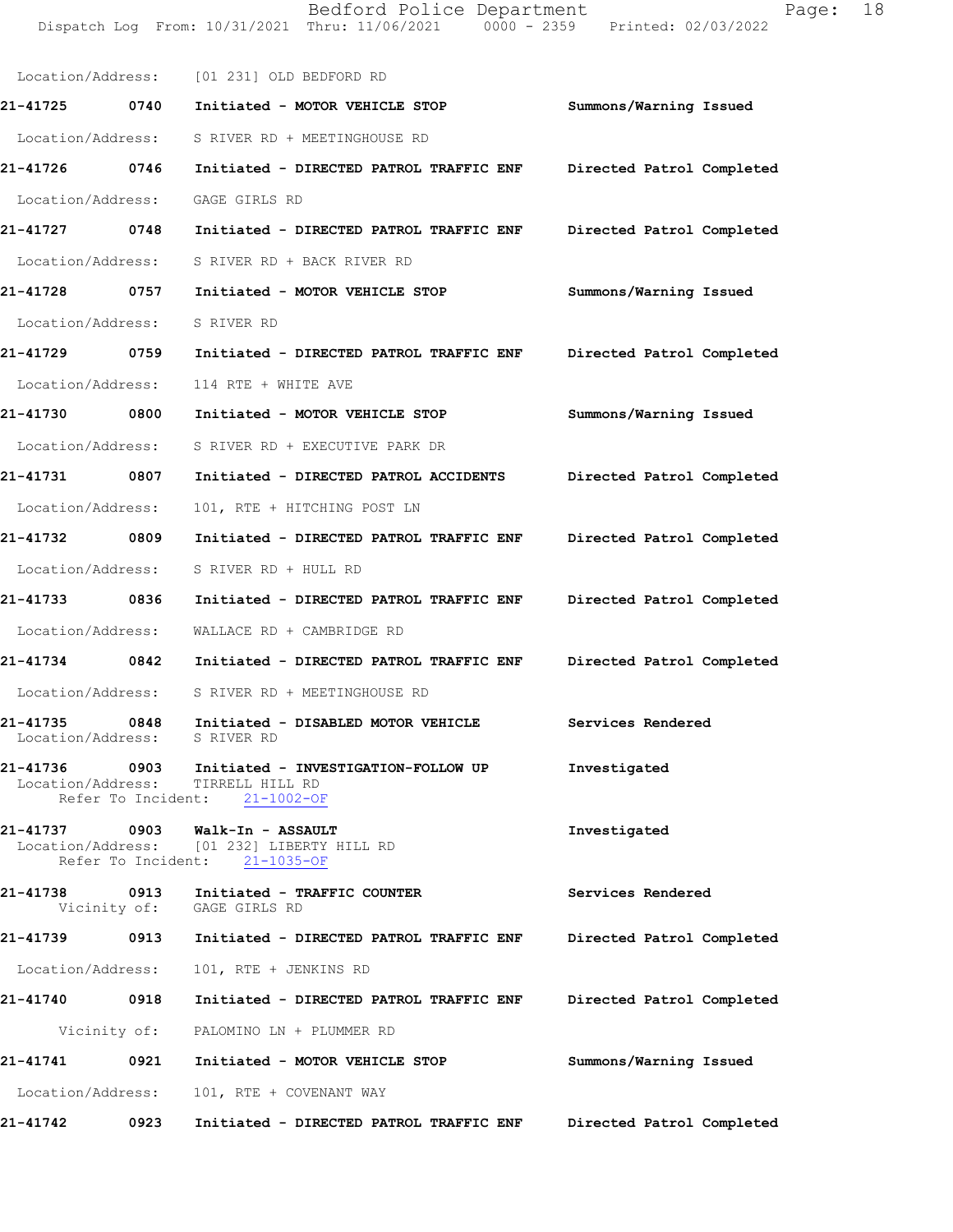|                               |      | Bedford Police Department<br>Dispatch Log From: 10/31/2021 Thru: 11/06/2021 0000 - 2359 Printed: 02/03/2022 | 19<br>Page:                 |
|-------------------------------|------|-------------------------------------------------------------------------------------------------------------|-----------------------------|
|                               |      | Location/Address: S RIVER RD + CLUB ACRE LN                                                                 |                             |
|                               |      | 21-41743 0932 Initiated - MOTOR VEHICLE STOP                                                                | Summons/Warning Issued      |
| Location/Address:             |      | 101, RTE                                                                                                    |                             |
| 21-41744 0933                 |      | Initiated - MOTOR VEHICLE STOP                                                                              | Summons/Warning Issued      |
| Location/Address:             |      | SOUTH RIVER RD SLIP RAMP                                                                                    |                             |
|                               |      | 21-41745  0942 Initiated - MOTOR VEHICLE STOP                                                               | Summons/Warning Issued      |
| Location/Address:             |      | S RIVER RD                                                                                                  |                             |
|                               |      | 21-41746 0943 Initiated - MOTOR VEHICLE STOP                                                                | Summons/Warning Issued      |
|                               |      | Location/Address: MARKET ST + MAIN ST                                                                       |                             |
| 21-41747<br>Location/Address: |      | 0946 Phone - ANIMAL COMPLAINT<br>ELK DR                                                                     | Services Rendered           |
| 21-41748 0953                 |      | Initiated - VACANT PROPERTY CHECK                                                                           | Building Checked/Secured    |
| Location/Address:             |      | TUMBLE RD                                                                                                   |                             |
| 21-41749 1023                 |      | Initiated - DIRECTED PATROL ACCIDENTS                                                                       | Directed Patrol Completed   |
| Location/Address:             |      | 101, RTE + WALLACE RD                                                                                       |                             |
| 21-41750 1049                 |      | Phone - S-MUTUAL AID-MEDICAL                                                                                | TRANSPORTED TO CMC HOSPITAL |
| Location/Address:             |      | [07] CANAL ST                                                                                               |                             |
| 21-41751 1059                 |      | Initiated - MOTOR VEHICLE STOP                                                                              | Summons/Warning Issued      |
| Location/Address:             |      | S RIVER RD + RIDGEWOOD RD                                                                                   |                             |
| 21-41752 1115                 |      | Initiated - DIRECTED PATROL-CAR BREAK-INS                                                                   | Directed Patrol Completed   |
| Location/Address:             |      | [01 1235] S RIVER RD                                                                                        |                             |
| 21-41753                      | 1121 | Initiated - DIRECTED PATROL ACCIDENTS                                                                       | Directed Patrol Completed   |
| Location/Address:             |      | 101, RTE + KAHLIKO LN                                                                                       |                             |
| 21-41755                      | 1140 | Initiated - DIRECTED PATROL-CAR BREAK-INS                                                                   | Directed Patrol Completed   |
| Location/Address:             |      | [01 912] S RIVER RD                                                                                         |                             |
| 21-41754                      | 1144 | Initiated - DIRECTED PATROL-CAR BREAK-INS                                                                   | Directed Patrol Completed   |
| Location/Address:             |      | [01 1050] DONALD ST                                                                                         |                             |
| 21-41756                      | 1154 | Initiated - DIRECTED PATROL-CAR BREAK-INS                                                                   | Directed Patrol Completed   |
| Location/Address:             |      | [01 308] COLBY CT                                                                                           |                             |
| 21-41771<br>Location/Address: | 1211 | Phone - ASSIST CITIZEN<br>HARDY RD                                                                          | Services Rendered           |
| 21-41757                      | 1213 | 911 - S-EMERGENCY MEDICAL CALL-ALPHA                                                                        | TRANSPORTED TO CMC HOSPITAL |
| Location/Address:             |      | [01 L212] S RIVER RD                                                                                        |                             |
| 21-41758                      | 1234 | Initiated - DIRECTED PATROL TRAFFIC ENF                                                                     | Directed Patrol Completed   |
| Location/Address:             |      | JENKINS RD                                                                                                  |                             |
| 21-41760<br>Location/Address: | 1236 | Phone - SCAMS (PHONE, EMAIL ETC)<br>[01 474] CONSTITUTION DR                                                | Services Rendered           |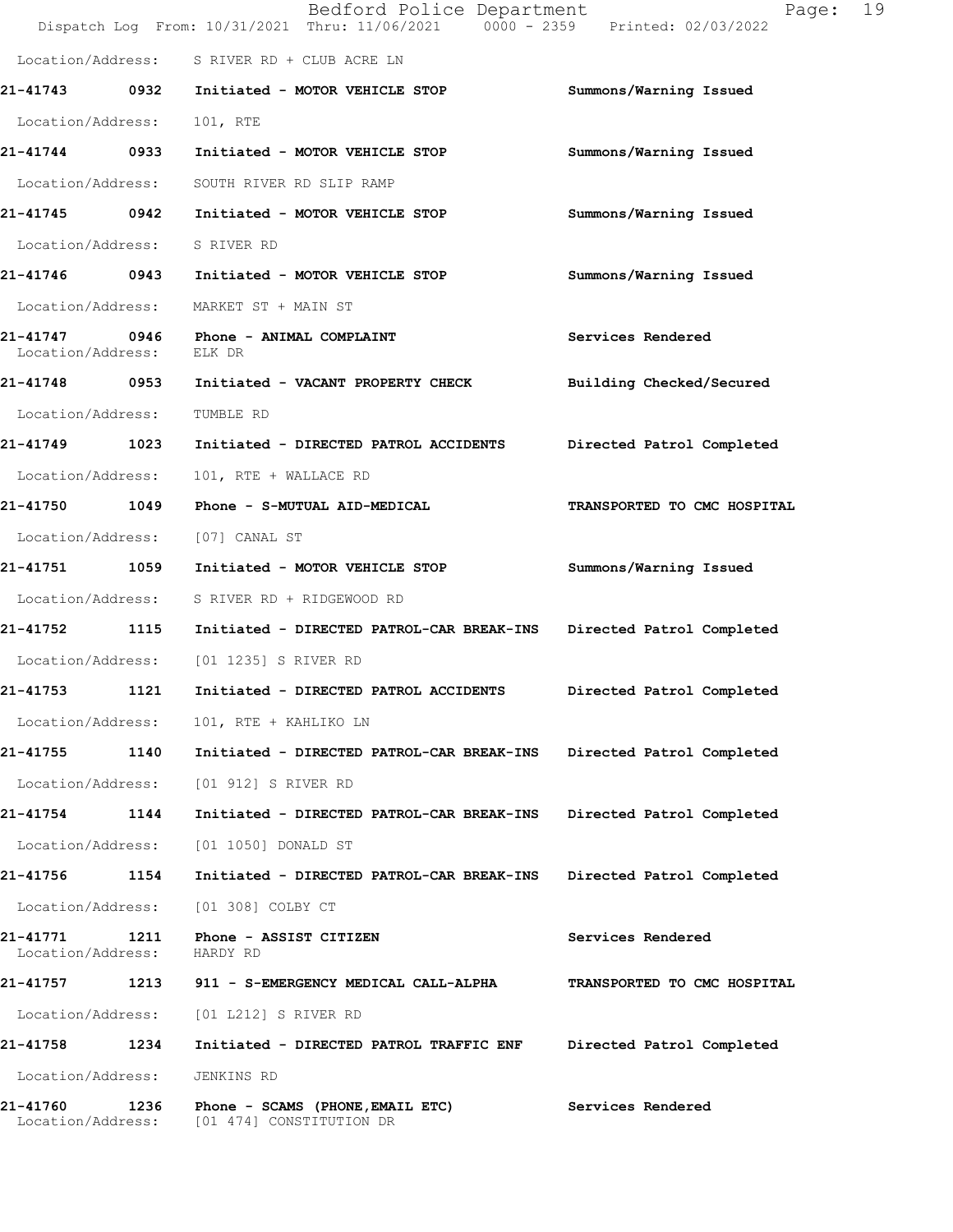|                                                             | Bedford Police Department<br>Dispatch Log From: 10/31/2021 Thru: 11/06/2021 0000 - 2359 Printed: 02/03/2022 | 20<br>Page:               |
|-------------------------------------------------------------|-------------------------------------------------------------------------------------------------------------|---------------------------|
| 21-41759 1239                                               | 911 - S-MOTOR VEHICLE ACCIDENT INJ<br>Location/Address: [01 L380] S RIVER RD                                | Investigated              |
|                                                             |                                                                                                             | Directed Patrol Completed |
| Location/Address:                                           | NEW BOSTON RD + WALLACE RD                                                                                  |                           |
| 21-41762<br>1257                                            | Initiated - DIRECTED PATROL-CAR BREAK-INS Directed Patrol Completed                                         |                           |
| Location/Address:                                           | WALLACE RD + BRIAR RD                                                                                       |                           |
| 21-41763 1257                                               | Initiated - DIRECTED PATROL TRAFFIC ENF                                                                     | Directed Patrol Completed |
|                                                             | Location/Address: S RIVER RD + BACK RIVER RD                                                                |                           |
| 21-41764 1331                                               | Initiated - DIRECTED PATROL TRAFFIC ENF                                                                     | Directed Patrol Completed |
| Location/Address:                                           | POWDER HILL RD + CAMPBELL RD                                                                                |                           |
| 21-41765 1348                                               | Initiated - DIRECTED PATROL TRAFFIC ENF Directed Patrol Completed                                           |                           |
| Location/Address:                                           | BOYNTON ST + DAVIES ST                                                                                      |                           |
|                                                             | 21-41766 1400 Initiated - DIRECTED PATROL TRAFFIC ENF                                                       | Directed Patrol Completed |
| Location/Address: CHESTNUT DR                               |                                                                                                             |                           |
| Location/Address:                                           | 21-41767 1401 911 - S-EMERGENCY MEDICAL CALL<br>ROOSEVELT DR<br>Refer To Incident: 21-1036-OF               | Investigated              |
|                                                             | Location/Address: [01 644] 101, RTE<br>Refer To Incident: 21-1037-OF                                        | Investigated              |
|                                                             | 21-41769 1413 Initiated - DIRECTED PATROL TRAFFIC ENF Directed Patrol Completed                             |                           |
|                                                             | Location/Address: [01 628] NASHUA RD                                                                        |                           |
| 21-41770 1431                                               | Initiated - DIRECTED PATROL TRAFFIC ENF                                                                     | Directed Patrol Completed |
| Location/Address:                                           | [01 628] NASHUA RD                                                                                          |                           |
| 21-41772                                                    | 1512 Walk-In - INVESTIGATION-FOLLOW UP<br>Location/Address: [01 474] CONSTITUTION DR                        | Investigated              |
| 21-41773<br>1518<br>Location/Address:<br>Refer To Incident: | Walk-In - INVESTIGATION-FOLLOW UP<br>[01 474] CONSTITUTION DR<br>$21 - 1031 - OF$                           | Investigated              |
| 21-41774<br>1525<br>Location/Address:                       | 911 - 911 Abandoned<br>[01 L1804] S RIVER RD                                                                | Services Rendered         |
| 21-41775 1538                                               | Initiated - MOTOR VEHICLE STOP                                                                              | Summons/Warning Issued    |
| Location/Address:                                           | S RIVER RD + BACK RIVER RD                                                                                  |                           |
| 21-41776<br>1556                                            | Initiated - DIRECTED PATROL TRAFFIC ENF                                                                     | Directed Patrol Completed |
| Location/Address:                                           | S RIVER RD + MEETINGHOUSE RD                                                                                |                           |
| 1601<br>21-41777                                            | Initiated - DIRECTED PATROL TRAFFIC ENF                                                                     | Directed Patrol Completed |
| Location/Address:                                           | 101, RTE + 114 RTE                                                                                          |                           |
| 1612<br>21-41778                                            | Initiated - DIRECTED PATROL TRAFFIC ENF                                                                     | Directed Patrol Completed |
| Vicinity of:                                                | WALLACE RD + 101, RTE                                                                                       |                           |
| 21-41779<br>1612                                            | Initiated - MOTOR VEHICLE STOP                                                                              | Summons/Warning Issued    |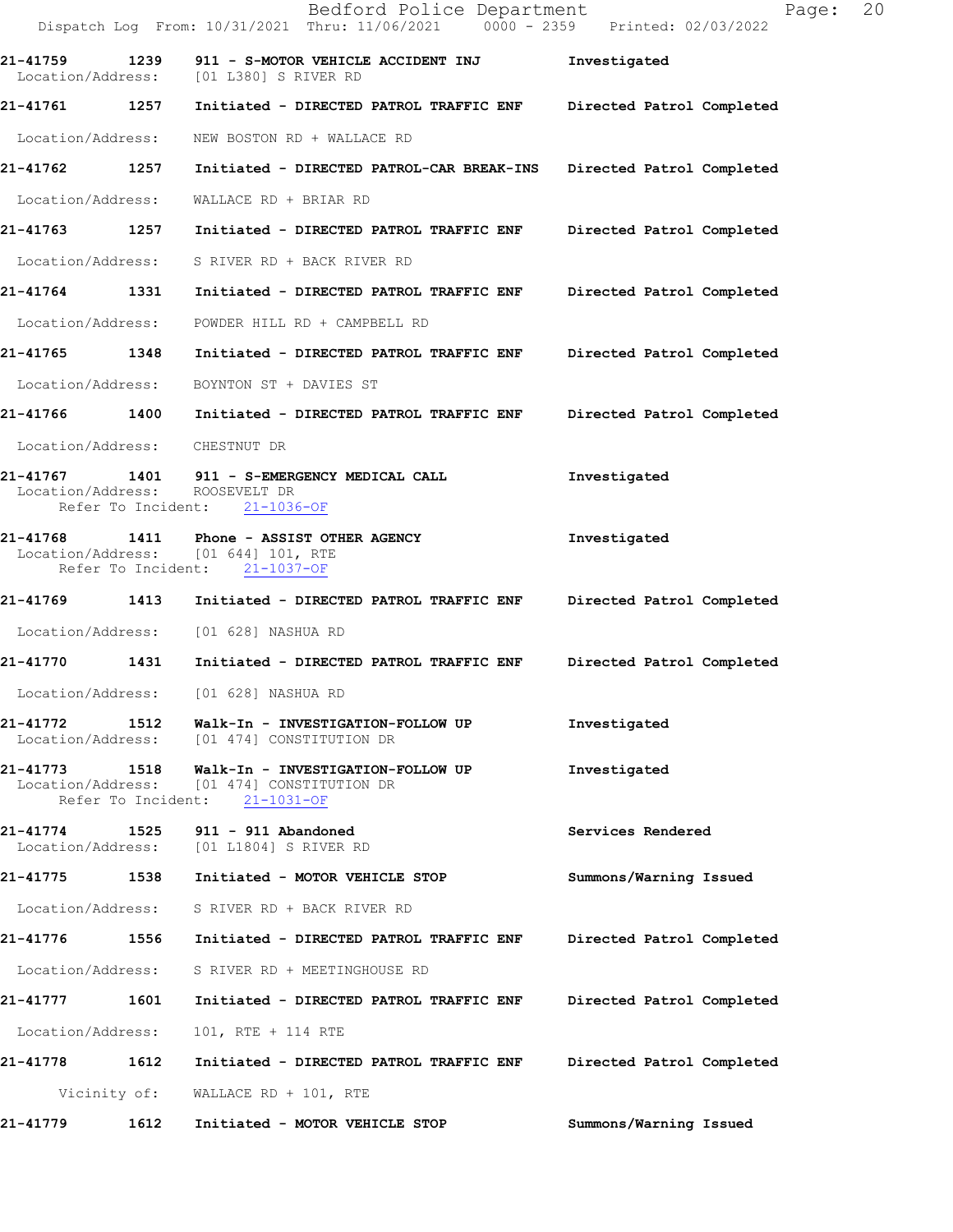|                               |                  | Location/Address: S RIVER RD + CLUB ACRE LN                                                                                                                                         |                                    |
|-------------------------------|------------------|-------------------------------------------------------------------------------------------------------------------------------------------------------------------------------------|------------------------------------|
| 21-41780                      |                  | 1621 Initiated - MOTOR VEHICLE STOP                                                                                                                                                 | Summons/Warning Issued             |
|                               |                  | Location/Address: 114 RTE + WHITE AVE                                                                                                                                               |                                    |
|                               |                  | 21-41781   1622   911 - POLICE INFORMATION                                                                                                                                          | No Action Required                 |
|                               |                  | Location/Address: [01 1007] HAWTHORNE DR                                                                                                                                            |                                    |
|                               |                  | 21-41782 1625 911 - CHECK THE WELFARE<br>Location/Address: LIBERTY HILL RD + CARON RD                                                                                               | Services Rendered                  |
|                               |                  | 21-41783 1638 Initiated - MOTOR VEHICLE STOP                                                                                                                                        | Summons/Warning Issued             |
|                               |                  | Location/Address: S RIVER RD + MAIN ST                                                                                                                                              |                                    |
| 21-41784 1644                 |                  | Initiated - DIRECTED PATROL TRAFFIC ENF                                                                                                                                             | Directed Patrol Completed          |
| Location/Address:             |                  | 101, RTE + MEETINGHOUSE RD                                                                                                                                                          |                                    |
| 21-41785 1649                 |                  | Initiated - DIRECTED PATROL TRAFFIC ENF                                                                                                                                             | Directed Patrol Completed          |
|                               |                  | Vicinity of: S RIVER RD + KILTON RD                                                                                                                                                 |                                    |
| 21-41786 1700                 |                  | Initiated - DIRECTED PATROL TRAFFIC ENF                                                                                                                                             | Directed Patrol Completed          |
|                               |                  | Location/Address: OLD BEDFORD RD + GALLOWAY LN                                                                                                                                      |                                    |
|                               | Age:<br>Charges: | 21-41787 1702 Initiated - MOTOR VEHICLE STOP<br>Location/Address: HAWTHORNE DR<br>Refer To Summons: 21-606-AR<br>Summons: MARDEN, EMILIA AYANALISE<br>Address: MANCHESTER, NH<br>21 | Arrest(s) Made                     |
|                               |                  | Suspension of Vehicle Registration<br>21-41788 1707 911 - S-EMERGENCY MEDICAL CALL-DELTA                                                                                            | <b>TRANSPORTED TO CMC HOSPITAL</b> |
|                               |                  | Location/Address: [01 2054] NASHUA RD                                                                                                                                               |                                    |
| Location/Address: ROBLIN RD   |                  | 21-41789    1709    Phone - CIVIL                                                                                                                                                   | Services Rendered                  |
| 21-41790<br>Location/Address: | 1718             | Initiated - ANIMAL COMPLAINT<br>101, RTE + 114 RTE                                                                                                                                  | Services Rendered                  |
| 21-41791 1719                 |                  | Initiated - DIRECTED PATROL ACCIDENTS                                                                                                                                               | Directed Patrol Completed          |
|                               | Vicinity of:     | NASHUA RD + COUNTY RD                                                                                                                                                               |                                    |
| 21-41792                      | 1733             | Initiated - DIRECTED PATROL ACCIDENTS                                                                                                                                               | Directed Patrol Completed          |
|                               |                  | Location/Address: NEW BOSTON RD + WALLACE RD                                                                                                                                        |                                    |
| 21-41793                      | 1738             | Initiated - DIRECTED PATROL TRAFFIC ENF                                                                                                                                             | Directed Patrol Completed          |
| Location/Address:             |                  | S RIVER RD + UPJOHN ST                                                                                                                                                              |                                    |
| 21-41794                      | 1744             | Initiated - MOTOR VEHICLE STOP                                                                                                                                                      | Summons/Warning Issued             |
| Location/Address:             |                  | S RIVER RD + KILTON RD                                                                                                                                                              |                                    |
| 21-41795                      | 1801             | Initiated - DIRECTED PATROL ACCIDENTS                                                                                                                                               | Directed Patrol Completed          |
| Location/Address:             |                  | 101, RTE + 114 RTE                                                                                                                                                                  |                                    |
| 21-41796                      | 1826             | Initiated - DIRECTED PATROL TRAFFIC ENF                                                                                                                                             | Directed Patrol Completed          |
| Location/Address:             |                  | S RIVER RD + PARK DR                                                                                                                                                                |                                    |

Dispatch Log From: 10/31/2021 Thru: 11/06/2021 0000 - 2359 Printed: 02/03/2022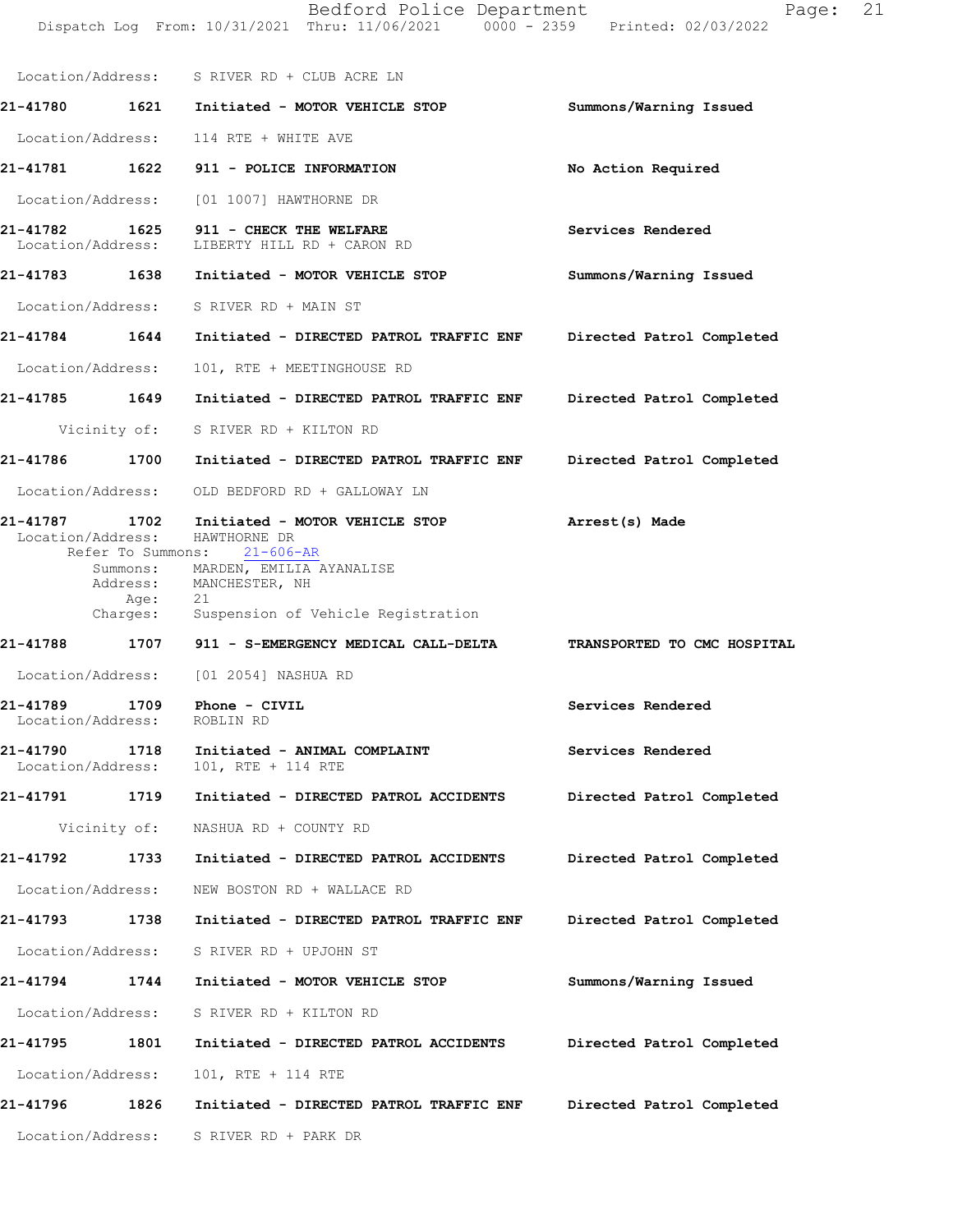Dispatch Log From: 10/31/2021 Thru: 11/06/2021 0000 - 2359 Printed: 02/03/2022 **21-41797 1840 Initiated - DIRECTED PATROL DWI Directed Patrol Completed**  Location/Address: S RIVER RD + AUTUMN LN **21-41798 1842 Initiated - DIRECTED PATROL TRAFFIC ENF Directed Patrol Completed**  Vicinity of: 101, RTE + NASHUA RD **21-41799 1851 Initiated - MOTOR VEHICLE STOP Summons/Warning Issued**  Location/Address: S RIVER RD **21-41800 1852 911 - S-EMERGENCY MEDICAL CALL-ALPHA Transported to Elliot Hospital** Location/Address: [01 L2098] HAWTHORNE DR **21-41801 1942 Phone - MOTOR VEHICLE COMPLAINT No Action Required**  Location/Address: [01 L241] 101, RTE **21-41802 1951 Initiated - DIRECTED PATROL-CAR BREAK-INS Directed Patrol Completed**  Location/Address: RUTH ST + PLUMMER RD **21-41803 1954 Initiated - DIRECTED PATROL DWI Directed Patrol Completed**  Location/Address: BACK RIVER RD + SOUTHGATE DR **21-41805 1954 Initiated - DIRECTED PATROL TRAFFIC ENF Directed Patrol Completed**  Location/Address: 101, RTE + HITCHING POST LN **21-41804 2000 Initiated - INVESTIGATION-FOLLOW UP Investigated**  Location/Address: **21-41806 2022 Initiated - DIRECTED PATROL-CAR BREAK-INS Directed Patrol Completed**  Location/Address: DONALD ST + CURTIS LN **21-41807 2028 Initiated - MOTOR VEHICLE STOP NO PAPERWORK**  101, RTE + PINECREST DR **21-41808 2030 Initiated - DIRECTED PATROL-CAR BREAK-INS Directed Patrol Completed**  Location/Address: [01 1235] S RIVER RD **21-41809 2033 911 - MOTOR VEHICLE ACCIDENT Services Rendered**  Location/Address: SUNSET LN + S RIVER RD **21-41810 2033 911 - S-EMERGENCY MEDICAL CALL-DELTA Transported to Elliot Hospital** Location/Address: STEEPLE VIEW LN **21-41811 2034 Initiated - DIRECTED PATROL DWI Directed Patrol Completed**  Vicinity of: 101, RTE + BELL HILL RD **21-41812 2039 Initiated - DIRECTED PATROL-CAR BREAK-INS Directed Patrol Completed**  Location/Address: DONALD ST + CURTIS LN **21-41813 2056 Initiated - DIRECTED PATROL DWI Directed Patrol Completed**  Vicinity of: 101, RTE + KAHLIKO LN **21-41814 2057 Initiated - DIRECTED PATROL-CAR BREAK-INS Directed Patrol Completed**  Location/Address: [01 L1804] S RIVER RD **21-41815 2057 Initiated - DIRECTED PATROL DWI Directed Patrol Completed**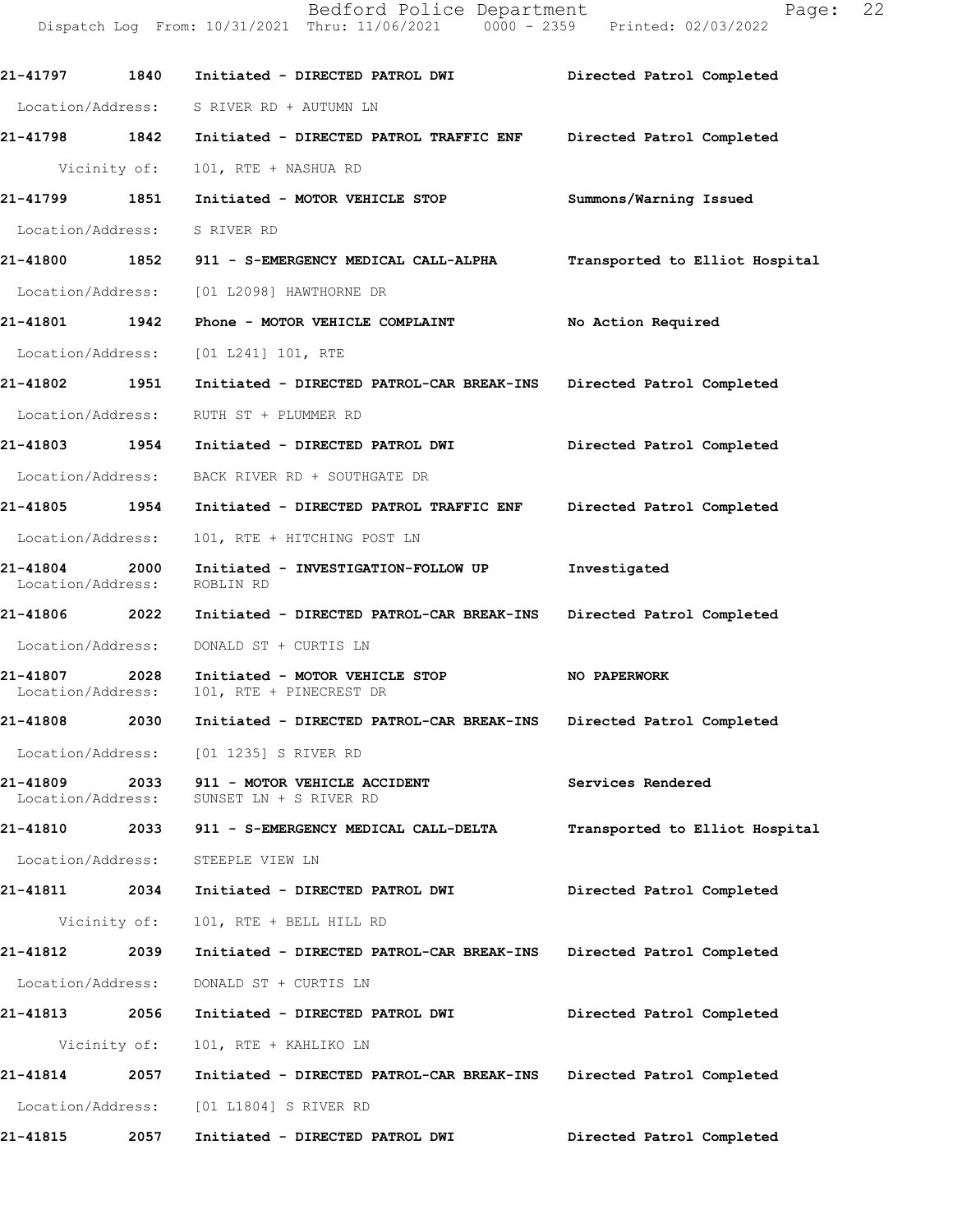|                   |                                                         | Page:                                                                                                                                                                                                                                                                                                                                                                                                                                                                              | 23                                                                                                                                                                                                                                                                                                                                |
|-------------------|---------------------------------------------------------|------------------------------------------------------------------------------------------------------------------------------------------------------------------------------------------------------------------------------------------------------------------------------------------------------------------------------------------------------------------------------------------------------------------------------------------------------------------------------------|-----------------------------------------------------------------------------------------------------------------------------------------------------------------------------------------------------------------------------------------------------------------------------------------------------------------------------------|
|                   |                                                         |                                                                                                                                                                                                                                                                                                                                                                                                                                                                                    |                                                                                                                                                                                                                                                                                                                                   |
|                   |                                                         | Directed Patrol Completed                                                                                                                                                                                                                                                                                                                                                                                                                                                          |                                                                                                                                                                                                                                                                                                                                   |
|                   |                                                         |                                                                                                                                                                                                                                                                                                                                                                                                                                                                                    |                                                                                                                                                                                                                                                                                                                                   |
|                   |                                                         | Directed Patrol Completed                                                                                                                                                                                                                                                                                                                                                                                                                                                          |                                                                                                                                                                                                                                                                                                                                   |
|                   | 101, RTE + PINECREST DR                                 |                                                                                                                                                                                                                                                                                                                                                                                                                                                                                    |                                                                                                                                                                                                                                                                                                                                   |
|                   | Initiated - DIRECTED PATROL DWI                         | Directed Patrol Completed                                                                                                                                                                                                                                                                                                                                                                                                                                                          |                                                                                                                                                                                                                                                                                                                                   |
|                   |                                                         |                                                                                                                                                                                                                                                                                                                                                                                                                                                                                    |                                                                                                                                                                                                                                                                                                                                   |
|                   |                                                         | Directed Patrol Completed                                                                                                                                                                                                                                                                                                                                                                                                                                                          |                                                                                                                                                                                                                                                                                                                                   |
|                   | PILGRIM DR + QUAKER CT                                  |                                                                                                                                                                                                                                                                                                                                                                                                                                                                                    |                                                                                                                                                                                                                                                                                                                                   |
|                   |                                                         | No Action Required                                                                                                                                                                                                                                                                                                                                                                                                                                                                 |                                                                                                                                                                                                                                                                                                                                   |
|                   |                                                         |                                                                                                                                                                                                                                                                                                                                                                                                                                                                                    |                                                                                                                                                                                                                                                                                                                                   |
|                   |                                                         | Directed Patrol Completed                                                                                                                                                                                                                                                                                                                                                                                                                                                          |                                                                                                                                                                                                                                                                                                                                   |
|                   | NASHUA RD + WALLACE RD                                  |                                                                                                                                                                                                                                                                                                                                                                                                                                                                                    |                                                                                                                                                                                                                                                                                                                                   |
|                   |                                                         | Directed Patrol Completed                                                                                                                                                                                                                                                                                                                                                                                                                                                          |                                                                                                                                                                                                                                                                                                                                   |
|                   | MEETINGHOUSE RD + PILGRIM DR                            |                                                                                                                                                                                                                                                                                                                                                                                                                                                                                    |                                                                                                                                                                                                                                                                                                                                   |
| Location/Address: | Initiated - MOTOR VEHICLE STOP<br>101, RTE + BOYNTON ST | NO PAPERWORK                                                                                                                                                                                                                                                                                                                                                                                                                                                                       |                                                                                                                                                                                                                                                                                                                                   |
|                   | [01 L2400] RIDGEWOOD RD                                 |                                                                                                                                                                                                                                                                                                                                                                                                                                                                                    |                                                                                                                                                                                                                                                                                                                                   |
|                   |                                                         | Summons/Warning Issued                                                                                                                                                                                                                                                                                                                                                                                                                                                             |                                                                                                                                                                                                                                                                                                                                   |
| Location/Address: | 101, RTE + MEETINGHOUSE RD OFF RAMP                     |                                                                                                                                                                                                                                                                                                                                                                                                                                                                                    |                                                                                                                                                                                                                                                                                                                                   |
| 2335              | Initiated - DIRECTED PATROL DWI                         | Directed Patrol Completed                                                                                                                                                                                                                                                                                                                                                                                                                                                          |                                                                                                                                                                                                                                                                                                                                   |
|                   | 101, RTE + NASHUA RD                                    |                                                                                                                                                                                                                                                                                                                                                                                                                                                                                    |                                                                                                                                                                                                                                                                                                                                   |
|                   | Initiated - DIRECTED PATROL DWI                         | Directed Patrol Completed                                                                                                                                                                                                                                                                                                                                                                                                                                                          |                                                                                                                                                                                                                                                                                                                                   |
| Vicinity of:      | S RIVER RD + KILTON RD                                  |                                                                                                                                                                                                                                                                                                                                                                                                                                                                                    |                                                                                                                                                                                                                                                                                                                                   |
| 2343              | Initiated - MOTOR VEHICLE STOP                          | Summons/Warning Issued                                                                                                                                                                                                                                                                                                                                                                                                                                                             |                                                                                                                                                                                                                                                                                                                                   |
| Location/Address: | [01 L1804] S RIVER RD                                   |                                                                                                                                                                                                                                                                                                                                                                                                                                                                                    |                                                                                                                                                                                                                                                                                                                                   |
| 2355              | Initiated - MOTOR VEHICLE STOP                          | Summons/Warning Issued                                                                                                                                                                                                                                                                                                                                                                                                                                                             |                                                                                                                                                                                                                                                                                                                                   |
| Location/Address: | 101, RTE + SHAW DR                                      |                                                                                                                                                                                                                                                                                                                                                                                                                                                                                    |                                                                                                                                                                                                                                                                                                                                   |
|                   |                                                         | Location/Address: NEW BOSTON RD + WALLACE RD<br>Location/Address: S RIVER RD + UPJOHN ST<br>Vicinity of:<br>21-41818 2129<br>Location/Address: S RIVER RD + SOMERVILLE DR<br>21-41819 2131<br>Location/Address:<br>21-41820 2153 Other - BOLO<br>Location: [07] MANCHESTER AREA<br>21-41821 2156<br>Vicinity of:<br>21-41822 2206 Initiated - DIRECTED PATROL DWI<br>Location/Address:<br>2213<br>21-41824 2322<br>Location/Address:<br>21-41825 2335<br>Location/Address:<br>2336 | Bedford Police Department<br>Dispatch Log From: 10/31/2021 Thru: 11/06/2021 0000 - 2359 Printed: 02/03/2022<br>21-41816  2059  Initiated - DIRECTED PATROL DWI<br>21-41817 2115 Initiated - DIRECTED PATROL DWI<br>Initiated - DIRECTED PATROL-CAR BREAK-INS<br>Initiated - DIRECTED PATROL DWI<br>Initiated - MOTOR VEHICLE STOP |

# **For Date: 11/03/2021 - Wednesday**

| 21-41830<br>Location/Address: | 0002 | Initiated - MOTOR VEHICLE STOP<br>S RIVER RD  | <b>NO PAPERWORK</b>       |
|-------------------------------|------|-----------------------------------------------|---------------------------|
| 21-41831                      | 0012 | Initiated - DIRECTED PATROL DWI               | Directed Patrol Completed |
|                               |      | Location/Address: 101, RTE + HITCHING POST LN |                           |
| 21-41832                      | 0015 | Initiated - MOTOR VEHICLE STOP                | Summons/Warning Issued    |
| Location/Address:             |      | 101, RTE + 114 RTE                            |                           |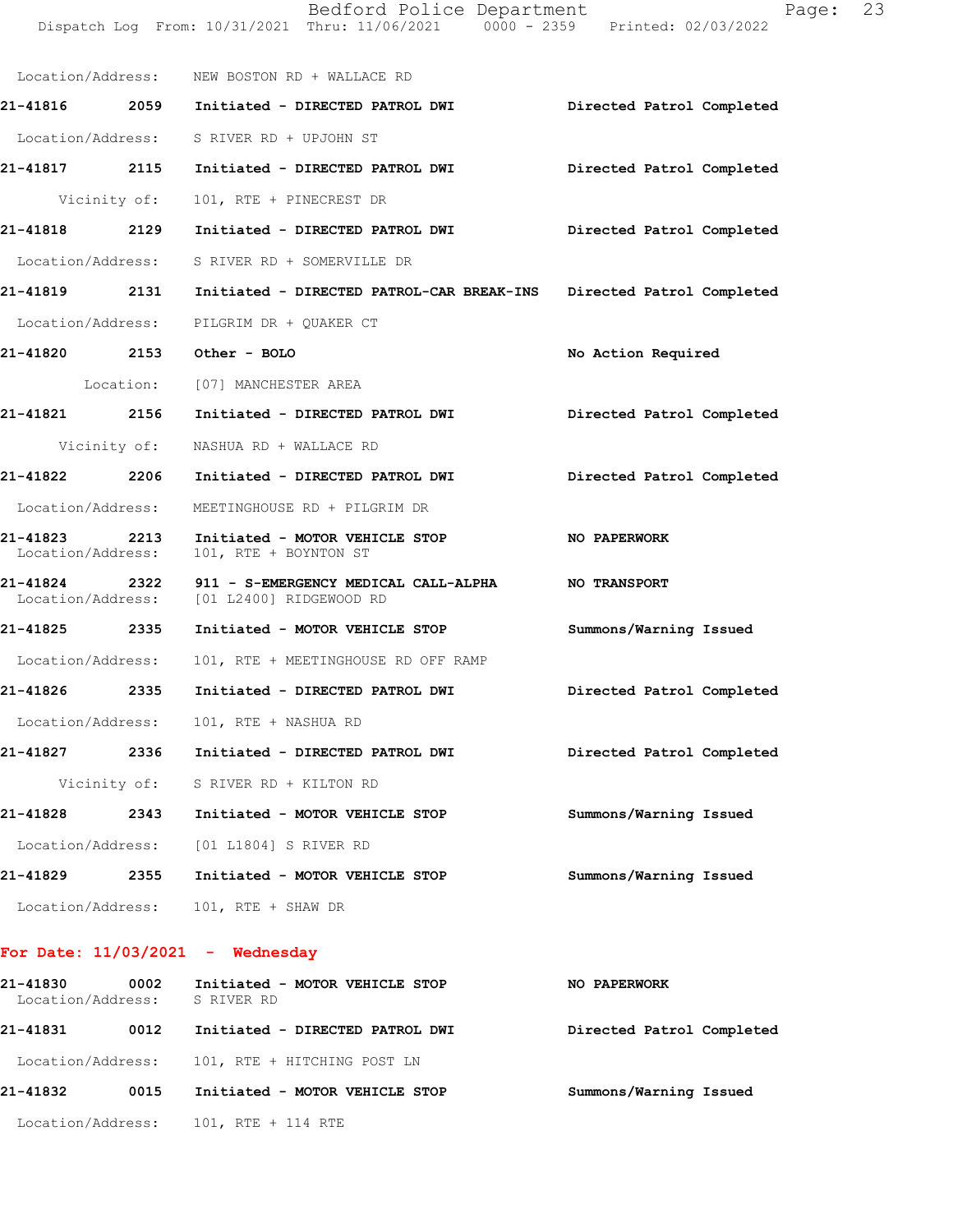|                               |                                      | Bedford Police Department<br>Dispatch Log From: 10/31/2021 Thru: 11/06/2021 0000 - 2359 Printed: 02/03/2022                                                                                                                     | 24<br>Page:               |
|-------------------------------|--------------------------------------|---------------------------------------------------------------------------------------------------------------------------------------------------------------------------------------------------------------------------------|---------------------------|
| 21-41833                      | 0022                                 | Initiated - DIRECTED PATROL DWI                                                                                                                                                                                                 | Directed Patrol Completed |
|                               |                                      | Vicinity of: S RIVER RD + RIVERWAY PL                                                                                                                                                                                           |                           |
| 21-41834                      | 0025                                 | Initiated - MOTOR VEHICLE STOP                                                                                                                                                                                                  | Summons/Warning Issued    |
| Location/Address:             |                                      | 101, RTE + PLUMMER ROAD OVERPASS                                                                                                                                                                                                |                           |
| 21-41835                      | 0047                                 | Initiated - MOTOR VEHICLE STOP                                                                                                                                                                                                  | Summons/Warning Issued    |
| Location/Address:             |                                      | 101, RTE + 114 RTE                                                                                                                                                                                                              |                           |
| 21-41836                      | 0050                                 | Initiated - DIRECTED PATROL DWI                                                                                                                                                                                                 | Directed Patrol Completed |
| Location/Address:             |                                      | S RIVER RD + MEETINGHOUSE RD                                                                                                                                                                                                    |                           |
| 21-41837 0058                 |                                      | Initiated - DIRECTED PATROL DWI                                                                                                                                                                                                 | Directed Patrol Completed |
|                               | Vicinity of:                         | 101, RTE + KILTON ROAD RAMP                                                                                                                                                                                                     |                           |
| 21-41838 0059                 |                                      | Initiated - MOTOR VEHICLE STOP                                                                                                                                                                                                  | Summons/Warning Issued    |
| Location/Address:             |                                      | 114 RTE + DONALD ST                                                                                                                                                                                                             |                           |
| 21-41839                      | 0106                                 | Initiated - MOTOR VEHICLE STOP                                                                                                                                                                                                  | Summons/Warning Issued    |
| Location/Address:             |                                      | 101, RTE                                                                                                                                                                                                                        |                           |
| 21-41840 0108                 |                                      | Initiated - MOTOR VEHICLE STOP                                                                                                                                                                                                  | Summons/Warning Issued    |
| Location/Address:             |                                      | 101, RTE + JOPPA HILL RD                                                                                                                                                                                                        |                           |
| 21-41841<br>Location/Address: | 0132<br>Address:<br>Age:<br>Charges: | Initiated - MOTOR VEHICLE STOP<br>101, RTE + BEAVER LN<br>Refer To Summons: 21-607-AR<br>Summons: CHAMBERLAIN, ASHLEY NICOLE<br>MILFORD, NH<br>26<br>Drive after Rev/Sus - subsqt<br>License Reqd; Op w/Expired License, subsqt | Arrest(s) Made            |
| 21-41842                      | 0134                                 | Initiated - DIRECTED PATROL DWI                                                                                                                                                                                                 | Directed Patrol Completed |
|                               |                                      | Vicinity of: S RIVER RD + MAIN ST                                                                                                                                                                                               |                           |
| 21-41843                      | 0153                                 | Initiated - DIRECTED PATROL DWI                                                                                                                                                                                                 | Directed Patrol Completed |
| Location/Address:             |                                      | S RIVER RD + BACK RIVER RD                                                                                                                                                                                                      |                           |
| 21-41844                      | 0207                                 | Initiated - BUILDING CHECK                                                                                                                                                                                                      | Building Checked/Secured  |
| Location/Address:             |                                      | [01 2338] S RIVER RD                                                                                                                                                                                                            |                           |
| 21-41845                      | 0217                                 | Initiated - MOTOR VEHICLE STOP                                                                                                                                                                                                  | Summons/Warning Issued    |
| Location/Address:             |                                      | 101, RTE + WALLACE RD                                                                                                                                                                                                           |                           |
| 21-41846 0222                 |                                      | Initiated - DIRECTED PATROL DWI                                                                                                                                                                                                 | Directed Patrol Completed |
| Location/Address:             |                                      | S RIVER RD + HAWTHORNE DR                                                                                                                                                                                                       |                           |
| 21-41847                      | 0223                                 | Initiated - DIRECTED PATROL BURGLARY                                                                                                                                                                                            | Directed Patrol Completed |
|                               | Vicinity of:                         | RIVERWAY PL                                                                                                                                                                                                                     |                           |
| 21-41848                      | 0244                                 | Initiated - DIRECTED PATROL BURGLARY                                                                                                                                                                                            | Directed Patrol Completed |
| Location/Address:             |                                      | [01 L2447] 101, RTE                                                                                                                                                                                                             |                           |
| 21-41849                      | 0354                                 | Initiated - DIRECTED PATROL-CAR BREAK-INS                                                                                                                                                                                       | Directed Patrol Completed |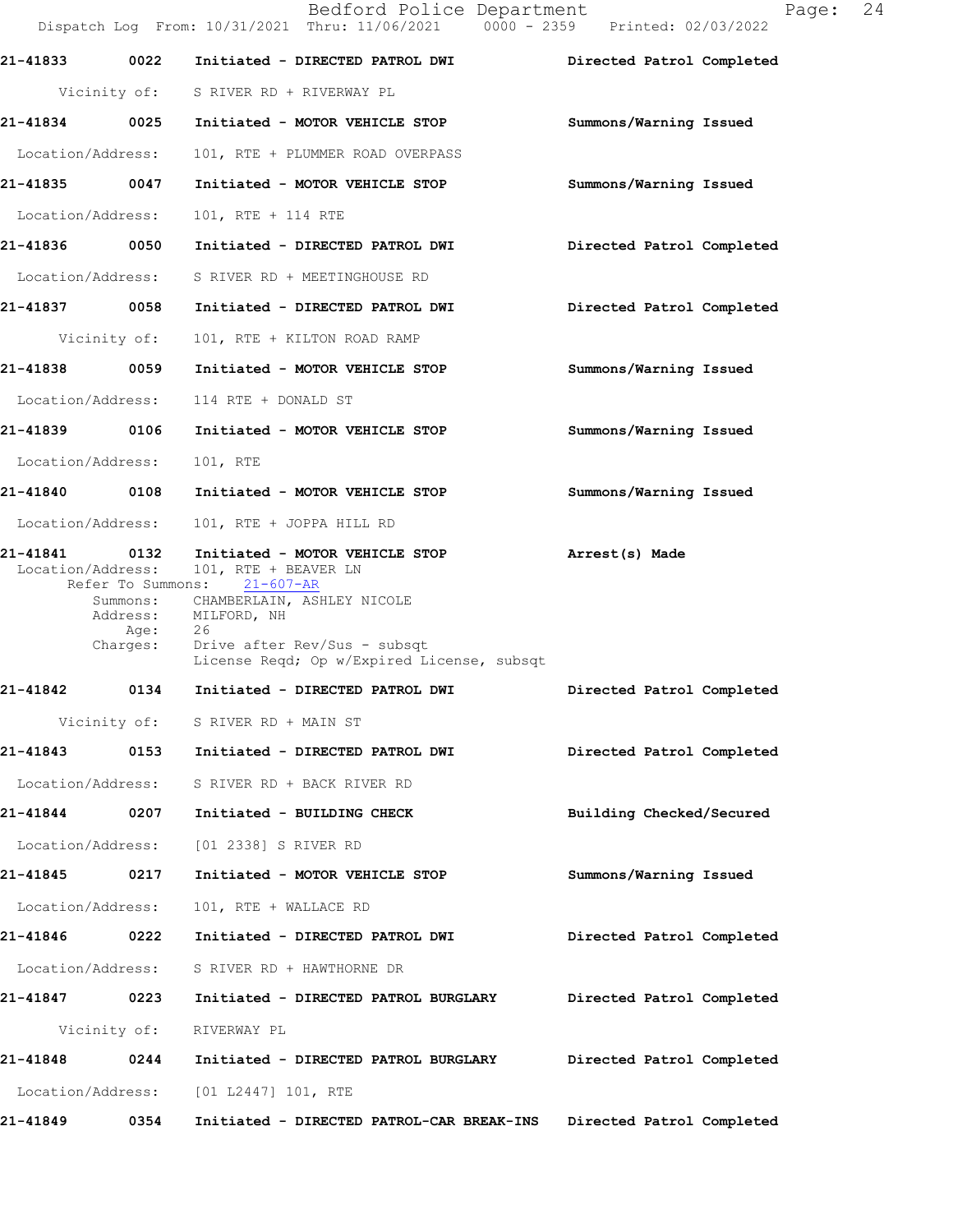|                                    |              | Bedford Police Department<br>Dispatch Log From: 10/31/2021 Thru: 11/06/2021 0000 - 2359 Printed: 02/03/2022 | Page:                       | 25 |
|------------------------------------|--------------|-------------------------------------------------------------------------------------------------------------|-----------------------------|----|
|                                    |              | Location/Address: [01 L1094] S RIVER RD                                                                     |                             |    |
| 21-41850 0418                      |              | Initiated - BUILDING CHECK                                                                                  | Directed Patrol Completed   |    |
| Location/Address:                  |              | [01 L0000792] S RIVER RD                                                                                    |                             |    |
| 21-41851 0503<br>Location/Address: |              | Initiated - MOTOR VEHICLE STOP<br>101, RTE + MEETINGHOUSE RD OFF RAMP                                       | NO PAPERWORK                |    |
| 21-41852 0507                      |              | Initiated - BUILDING CHECK                                                                                  | Building Checked/Secured    |    |
| Location/Address:                  |              | [01 463] NASHUA RD                                                                                          |                             |    |
| 21-41853 0507                      |              | Initiated - BUILDING CHECK                                                                                  | Building Checked/Secured    |    |
| Location/Address:                  |              | [01 L2442] S RIVER RD                                                                                       |                             |    |
| 21-41854 0512                      |              | Initiated - MOTOR VEHICLE STOP                                                                              | Summons/Warning Issued      |    |
| Location/Address:                  |              | 101, RTE + CONSTITUTION DR                                                                                  |                             |    |
| 21-41855 0514                      |              | Initiated - DIRECTED PATROL TRAFFIC ENF                                                                     | Directed Patrol Completed   |    |
|                                    | Vicinity of: | S RIVER RD + RIDGEWOOD RD                                                                                   |                             |    |
| 21-41856<br>Location/Address:      | 0529         | Initiated - SUSP ACTIVITIES<br>OLD BEDFORD RD + 101, RTE                                                    | Services Rendered           |    |
| 21-41857 0531                      |              | Initiated - MOTOR VEHICLE STOP                                                                              | Summons/Warning Issued      |    |
| Location/Address:                  |              | [01 1689] S RIVER RD                                                                                        |                             |    |
| 21-41858 0541                      |              | Initiated - MOTOR VEHICLE STOP                                                                              | Summons/Warning Issued      |    |
| Location/Address:                  |              | 101, RTE + MEETINGHOUSE RD                                                                                  |                             |    |
| 21-41859 0547                      |              | Initiated - DIRECTED PATROL TRAFFIC ENF                                                                     | Directed Patrol Completed   |    |
| Location/Address:                  |              | S RIVER RD + MEETINGHOUSE RD                                                                                |                             |    |
|                                    |              | 21-41860 0602 Phone - ALARM, BURGLAR<br>Location/Address: [01 L1196] TECHNOLOGY DR                          | Alarm - False               |    |
| 21-41861                           | 0709         | 911 - S-EMERGENCY MEDICAL CALL-CHARL                                                                        | TRANSPORTED TO CMC HOSPITAL |    |
| Location/Address:                  |              | PULPIT RD                                                                                                   |                             |    |
| 21-41862<br>Location/Address:      | 0735         | Initiated - DIRECTED PATROL TRAFFIC ENF<br>101, RTE + JENKINS RD                                            | Alarm - False               |    |
| 21-41863                           | 0739         | Initiated - DIRECTED PATROL TRAFFIC ENF                                                                     | Directed Patrol Completed   |    |
| Location/Address:                  |              | NEW BOSTON RD + WALLACE RD                                                                                  |                             |    |
| 21-41864<br>Location/Address:      | 0749         | Phone - S-FIRE ALARM<br>[01 L1562] KILTON RD                                                                | Services Rendered           |    |
| 21-41865                           | 0755         | 911 - MOTOR VEHICLE ACC-SPECIAL CIR.                                                                        | Summons/Warning Issued      |    |
| Location/Address:                  |              | 114 RTE + DONALD ST                                                                                         |                             |    |
| 21-41866                           | 0756         | Initiated - DIRECTED PATROL TRAFFIC ENF                                                                     | Directed Patrol Completed   |    |
| Location/Address:                  |              | S RIVER RD + MEETINGHOUSE RD                                                                                |                             |    |
| 21-41867                           | 0807         | Initiated - MOTOR VEHICLE STOP                                                                              | Summons/Warning Issued      |    |
| Location/Address:                  |              | [01 1689] S RIVER RD                                                                                        |                             |    |
| 21-41868                           | 0808         | Initiated - DIRECTED PATROL TRAFFIC ENF                                                                     | Directed Patrol Completed   |    |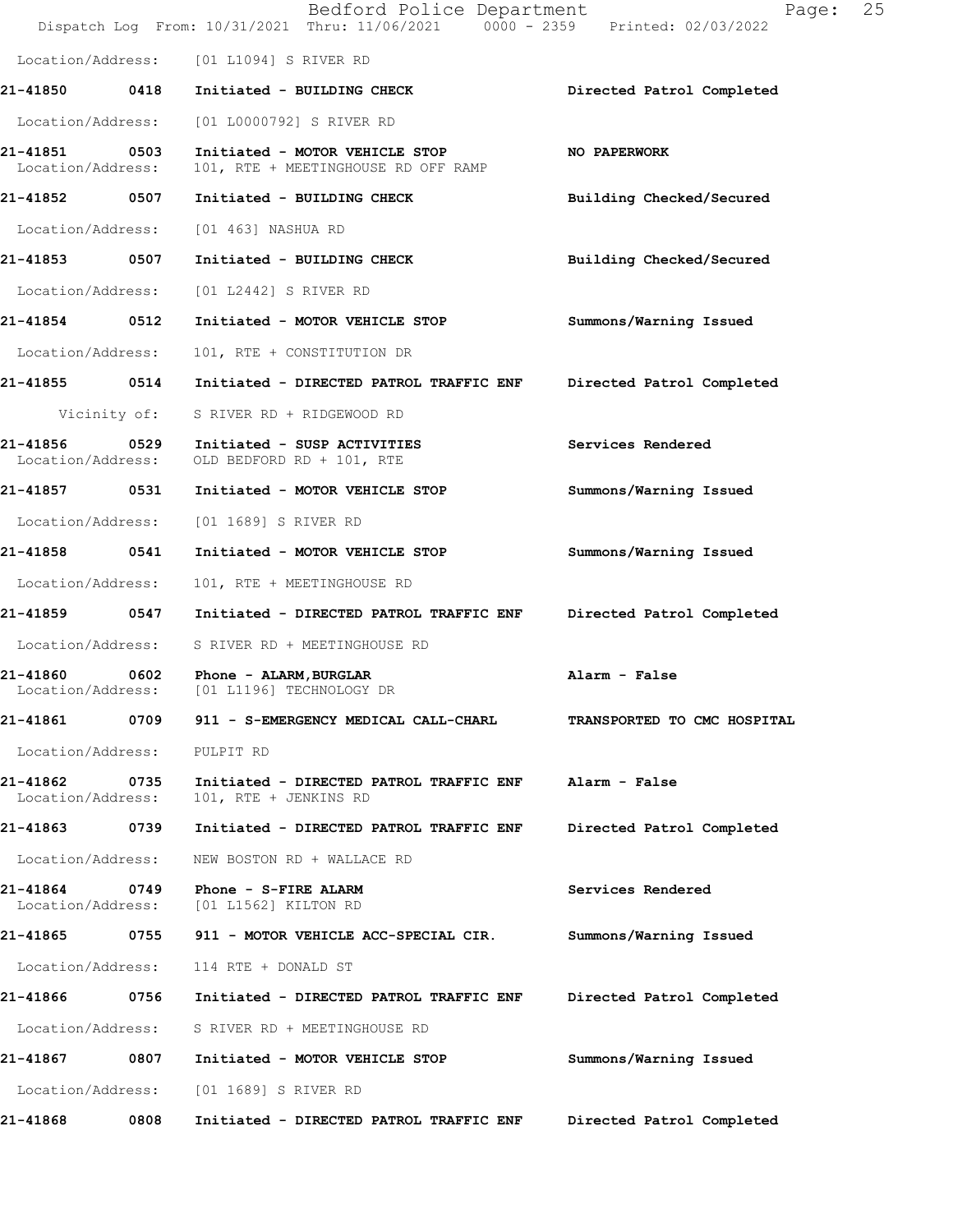|                                    |                            | Bedford Police Department<br>Dispatch Log From: 10/31/2021 Thru: 11/06/2021 0000 - 2359 Printed: 02/03/2022 | Page:                       | 26 |
|------------------------------------|----------------------------|-------------------------------------------------------------------------------------------------------------|-----------------------------|----|
| Location/Address:                  |                            | 101, RTE + WALLACE RD                                                                                       |                             |    |
|                                    |                            | 21-41869 0816 Other - CHECK THE WELFARE<br>Location/Address: [01 1193] HAWTHORNE DR                         | Services Rendered           |    |
| 21-41870 0824                      |                            | Initiated - DIRECTED PATROL TRAFFIC ENF                                                                     | Directed Patrol Completed   |    |
|                                    |                            | Location/Address: S RIVER RD + COLBY CT                                                                     |                             |    |
|                                    |                            |                                                                                                             | Summons/Warning Issued      |    |
| Location/Address:                  |                            | [01 L0000786] S RIVER RD                                                                                    |                             |    |
| 21-41872 0900                      |                            | Initiated - MOTOR VEHICLE STOP                                                                              | Summons/Warning Issued      |    |
| Location/Address:                  |                            | 114 RTE + DONALD ST                                                                                         |                             |    |
|                                    |                            | 21-41886 0900 Phone - SEX OFFENSES<br>Location/Address: [01 L2079] NASHUA RD                                | Investigated                |    |
|                                    |                            | 21-41873 0907 Phone - ANIMAL COMPLAINT<br>Location/Address: [01 367] S RIVER RD                             | Services Rendered           |    |
| 21-41877 0923                      |                            | 911 - S-EMERGENCY MEDICAL CALL-ALPHA                                                                        | TRANSPORTED TO CMC HOSPITAL |    |
| Location/Address:                  |                            | WOODLAWN AVE                                                                                                |                             |    |
| 21-41878 0928<br>Location/Address: |                            | Phone - MOTOR VEHICLE COMPLAINT<br>101, RTE + HARDY RD                                                      | Services Rendered           |    |
| 21-41874 0941                      |                            | Initiated - DIRECTED PATROL TRAFFIC ENF                                                                     | Directed Patrol Completed   |    |
| Location/Address:                  |                            | WALLACE RD + JACKSON SQ                                                                                     |                             |    |
| Location/Address:                  |                            | 21-41875 0951 911 - S-EMERGENCY MEDICAL CALL<br>[01 1132] HAWTHORNE DR                                      | Services Rendered           |    |
|                                    |                            | 21-41876 0953 Phone - Parking Complaint<br>Location/Address: [01 L0000816] IRON HORSE DR                    | Services Rendered           |    |
| 21-41879                           | 1020                       | Initiated - MOTOR VEHICLE STOP                                                                              | Summons/Warning Issued      |    |
| Location/Address:                  |                            | 101, RTE + COVENANT WAY                                                                                     |                             |    |
| 21-41880                           | 1035                       | Initiated - MOTOR VEHICLE STOP                                                                              | Summons/Warning Issued      |    |
| Location/Address:                  |                            | 101, RTE + 114 RTE                                                                                          |                             |    |
| 21-41881                           | 1043<br>Refer To Incident: | Phone - CRIMINAL THREATENING<br>Location/Address: [01 L0000708] 101, RTE<br>$21 - 1038 - OF$                | Investigated                |    |
| 21-41882                           | 1057                       | Initiated - DIRECTED PATROL TRAFFIC ENF                                                                     | Directed Patrol Completed   |    |
| Location/Address:                  |                            | S RIVER RD + HULL RD                                                                                        |                             |    |
| 21-41883                           | 1103                       | Initiated - MOTOR VEHICLE STOP                                                                              | Summons/Warning Issued      |    |
| Location/Address:                  |                            | MEETINGHOUSE RD + S RIVER RD                                                                                |                             |    |
| 21-41884<br>Location/Address:      | 1108                       | Phone - MOTOR VEHICLE COMP-IN PROGRESS<br>101, RTE + CONSTITUTION DR                                        | Services Rendered           |    |
| 21-41885                           | 1119                       | Initiated - MOTOR VEHICLE STOP                                                                              | Summons/Warning Issued      |    |
| Location/Address:                  |                            | 101, RTE + CONSTITUTION DR                                                                                  |                             |    |
| 21-41887                           | 1132                       | Initiated - DIRECTED PATROL-CAR BREAK-INS                                                                   | Directed Patrol Completed   |    |
| Location/Address:                  |                            | [01 1050] DONALD ST                                                                                         |                             |    |
|                                    |                            |                                                                                                             |                             |    |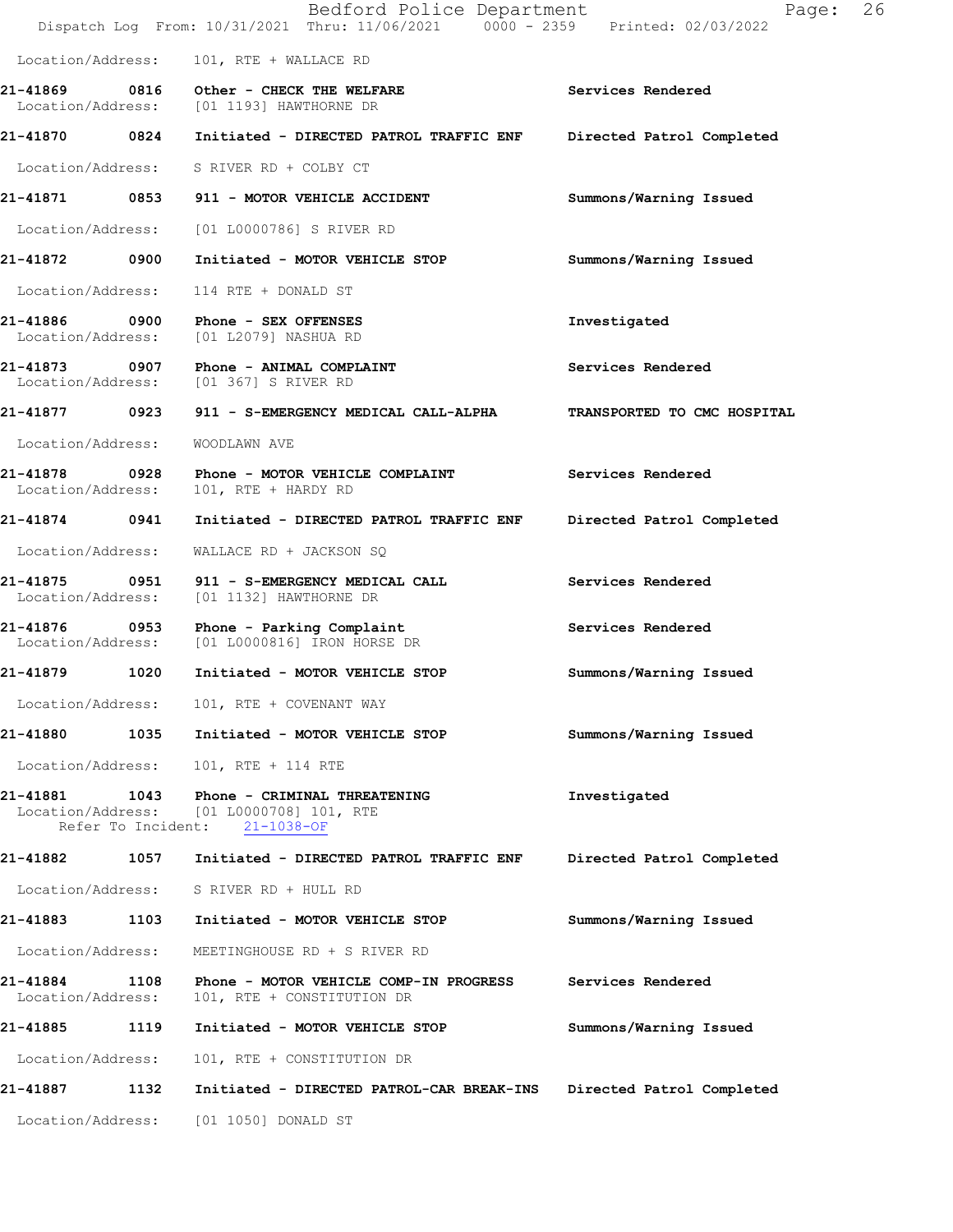|                               |              | Bedford Police Department<br>Dispatch Log From: 10/31/2021 Thru: 11/06/2021 0000 - 2359 Printed: 02/03/2022 | Page:                          | 27 |
|-------------------------------|--------------|-------------------------------------------------------------------------------------------------------------|--------------------------------|----|
| 21-41888                      | 1148         | Initiated - DIRECTED PATROL-CAR BREAK-INS                                                                   | Directed Patrol Completed      |    |
| Location/Address:             |              | MEETINGHOUSE RD + KENSINGTON LN                                                                             |                                |    |
| 21-41889 1214                 |              | 911 - S-EMERGENCY MEDICAL CALL-CHARL                                                                        | Transported to Elliot Hospital |    |
| Location/Address:             |              | [01 335] COLBY CT                                                                                           |                                |    |
| 21-41890 1216                 |              | Initiated - DIRECTED PATROL TRAFFIC ENF                                                                     | Directed Patrol Completed      |    |
|                               | Vicinity of: | S RIVER RD + KILTON RD                                                                                      |                                |    |
| 21-41891 1218                 |              | Initiated - DIRECTED PATROL BURGLARY                                                                        | Directed Patrol Completed      |    |
|                               | Vicinity of: | JOPPA HILL RD + NEW BOSTON RD                                                                               |                                |    |
| 21-41892 1222                 |              | Initiated - DIRECTED PATROL TRAFFIC ENF                                                                     | Directed Patrol Completed      |    |
| Location/Address:             |              | 101, RTE + PINECREST DR                                                                                     |                                |    |
| 21-41893                      | 1230         | Initiated - DIRECTED PATROL TRAFFIC ENF                                                                     | Directed Patrol Completed      |    |
| Location/Address:             |              | S RIVER RD + CLUB ACRE LN                                                                                   |                                |    |
| 21-41894                      | 1256         | Initiated - DIRECTED PATROL-CAR BREAK-INS                                                                   | Directed Patrol Completed      |    |
| Location/Address:             |              | [01 1312] S RIVER RD                                                                                        |                                |    |
| 21-41895 1302                 |              | Initiated - DIRECTED PATROL TRAFFIC ENF                                                                     | Directed Patrol Completed      |    |
| Location/Address:             |              | RUNDLETT HILL RD + OLD BEDFORD RD                                                                           |                                |    |
| 21-41896 1318                 |              | Initiated - DIRECTED PATROL TRAFFIC ENF                                                                     | Directed Patrol Completed      |    |
|                               | Vicinity of: | S RIVER RD + PALOMINO LN                                                                                    |                                |    |
| 21-41897                      | 1324         | Initiated - MOTOR VEHICLE STOP                                                                              | Summons/Warning Issued         |    |
| Location/Address:             |              | 101, RTE + COVENANT WAY                                                                                     |                                |    |
| 21-41898                      | 1341         | Initiated - DIRECTED PATROL ACCIDENTS                                                                       | Directed Patrol Completed      |    |
| Location/Address:             |              | S RIVER RD + MEETINGHOUSE RD                                                                                |                                |    |
| 21-41899                      | 1344         | Initiated - DIRECTED PATROL TRAFFIC ENF                                                                     | Directed Patrol Completed      |    |
|                               | Vicinity of: | S RIVER RD + MAIN ST                                                                                        |                                |    |
| 21-41900 1345                 |              | Initiated - DIRECTED PATROL ACCIDENTS                                                                       | Directed Patrol Completed      |    |
|                               | Vicinity of: | NEW BOSTON RD + CHESTERFIELD PL                                                                             |                                |    |
| 21-41901 1346                 |              | Initiated - DIRECTED PATROL BURGLARY                                                                        | Directed Patrol Completed      |    |
| Location/Address:             |              | HITCHING POST LN                                                                                            |                                |    |
| 21-41902                      | 1347         | Initiated - MOTOR VEHICLE STOP                                                                              | Summons/Warning Issued         |    |
| Location/Address:             |              | MEETINGHOUSE RD + S RIVER RD                                                                                |                                |    |
| 21-41903                      | 1355         | Initiated - DIRECTED PATROL ACCIDENTS                                                                       | Directed Patrol Completed      |    |
| Location/Address:             |              | S RIVER RD + MOORES CROSSING RD                                                                             |                                |    |
| 21-41904 1355                 |              | Initiated - MOTOR VEHICLE STOP                                                                              | Summons/Warning Issued         |    |
| Location/Address:             |              | 101, RTE + F.E. EVERETT SOUTH TPKE                                                                          |                                |    |
| 21-41905<br>Location/Address: | 1357         | 911 - 911 Abandoned<br>[01 342] OAK DR                                                                      | Services Rendered              |    |
|                               |              |                                                                                                             |                                |    |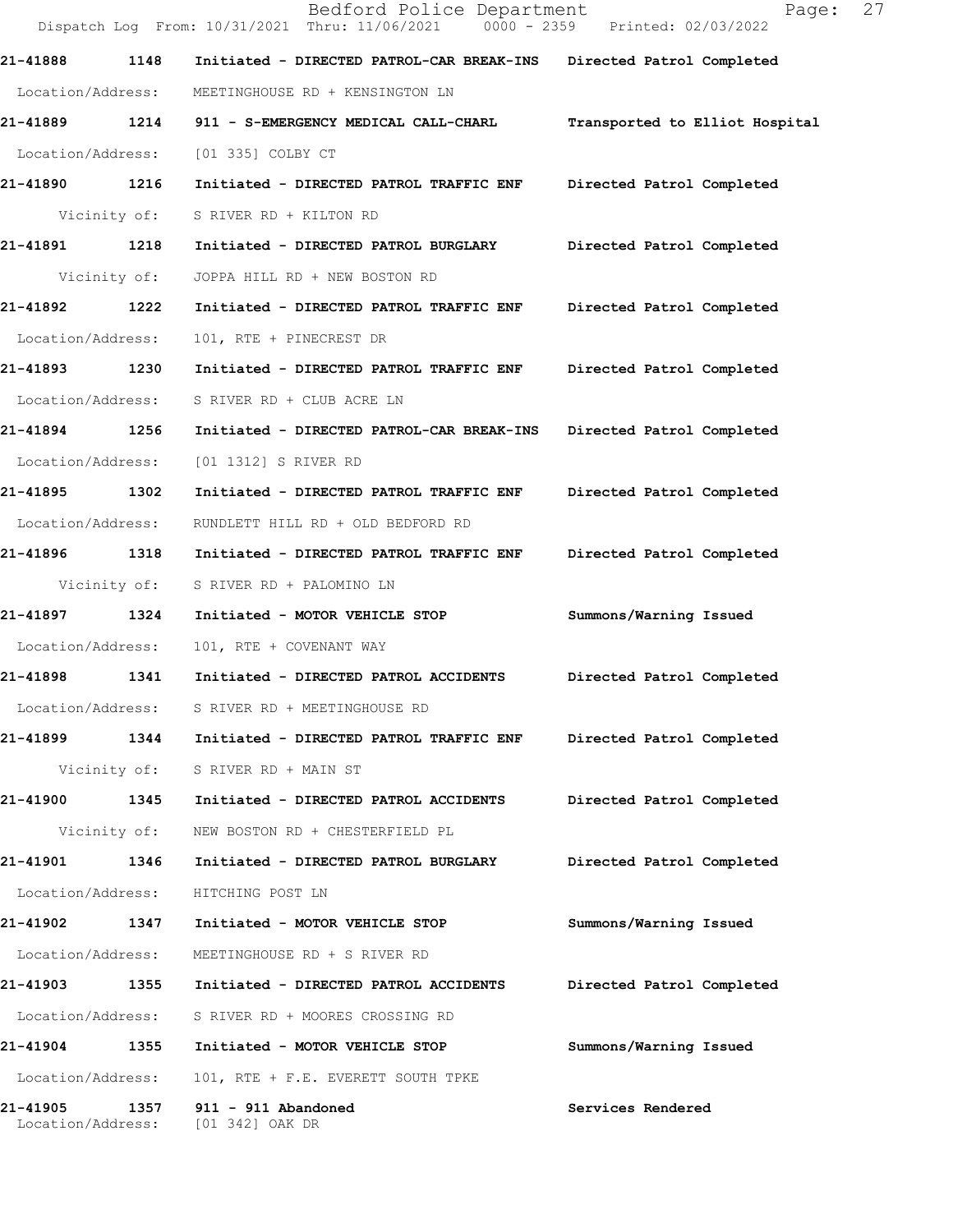|                                            |      | Bedford Police Department<br>Dispatch Log From: 10/31/2021 Thru: 11/06/2021 0000 - 2359 Printed: 02/03/2022                      | 28<br>Page:               |
|--------------------------------------------|------|----------------------------------------------------------------------------------------------------------------------------------|---------------------------|
|                                            |      | 21-41906 1415 Initiated - DIRECTED PATROL TRAFFIC ENF Directed Patrol Completed                                                  |                           |
|                                            |      | Location/Address: [01 628] NASHUA RD                                                                                             |                           |
|                                            |      | 21-41907 1418 Initiated - DIRECTED PATROL ACCIDENTS Directed Patrol Completed                                                    |                           |
|                                            |      | Location/Address: S RIVER RD + BACK RIVER RD                                                                                     |                           |
|                                            |      | 21-41908 1419 Initiated - DIRECTED PATROL TRAFFIC ENF Directed Patrol Completed                                                  |                           |
|                                            |      | Vicinity of: S RIVER RD + RIDGEWOOD RD                                                                                           |                           |
|                                            |      | 21-41909 1458 Phone - POLICE INFORMATION                                                                                         | No Action Required        |
|                                            |      | Location/Address: ATHERSTONE LN                                                                                                  |                           |
|                                            |      | 21-41910 1505 911 - S-MOTOR VEHICLE ACCIDENT INJ<br>Location/Address: [01 L0000738] COLBY CT                                     | Investigated              |
|                                            |      | 21-41911 1517 Initiated - INVESTIGATION-FOLLOW UP<br>Location/Address: [01 474] CONSTITUTION DR<br>Refer To Incident: 21-1030-OF | Investigated              |
|                                            |      | 21-41912 1519 Initiated - MOTOR VEHICLE STOP                                                                                     | Summons/Warning Issued    |
|                                            |      | Location/Address: S RIVER RD + BACK RIVER RD                                                                                     |                           |
| Location/Address:                          |      | 21-41913 1522 Walk-In - SUSP ACTIVITIES<br>WHISKEY REBELLION CT                                                                  | Investigated              |
| Location/Address: SUMMIT RD                |      | 21-41914 1523 Initiated - INVESTIGATION-FOLLOW UP                                                                                | Investigated              |
|                                            |      | 21-41915 1525 Initiated - DIRECTED PATROL ACCIDENTS                                                                              | Directed Patrol Completed |
| Location/Address:                          |      | NASHUA RD + 101, RTE                                                                                                             |                           |
|                                            |      |                                                                                                                                  | Summons/Warning Issued    |
|                                            |      | Location/Address: [01 L310] S RIVER RD                                                                                           |                           |
| 21-41917                                   | 1528 | Initiated - MOTOR VEHICLE STOP<br>Location/Address: WALLACE RD + 101, RTE                                                        | <b>NO PAPERWORK</b>       |
| 21-41918<br>Location/Address: PHEASANT RUN |      | 1529 Other - SERVE PAPERWORK                                                                                                     | Could Not Locate          |
|                                            |      | 21-41919 1536 Initiated - SUSP ACTIVITIES<br>Location/Address: [01 L904] 101, RTE                                                | Services Rendered         |
|                                            |      | 21-41920  1541  Phone - POLICE INFORMATION<br>Location/Address: [01 463] NASHUA RD<br>Refer To Incident: 21-1040-OF              | Investigated              |
| 21-41921                                   |      | 1544 Initiated - DIRECTED PATROL TRAFFIC ENF                                                                                     | Directed Patrol Completed |
| Location/Address:                          |      | 101, RTE + 114 RTE                                                                                                               |                           |
|                                            |      | 21-41922 1545 Initiated - DIRECTED PATROL ACCIDENTS                                                                              | Directed Patrol Completed |
| Location/Address:                          |      | KAHLIKO LN + 101, RTE                                                                                                            |                           |
|                                            |      |                                                                                                                                  | Summons/Warning Issued    |
|                                            |      | Location/Address: [01 1613] MAIN ST                                                                                              |                           |
|                                            |      | 21-41924 1603 Initiated - INVESTIGATION-FOLLOW UP<br>Location/Address: [01 474] CONSTITUTION DR<br>Refer To Incident: 21-1014-OF | Investigated              |
| 21-41925 1604                              |      | Initiated - DIRECTED PATROL TRAFFIC ENF                                                                                          | Directed Patrol Completed |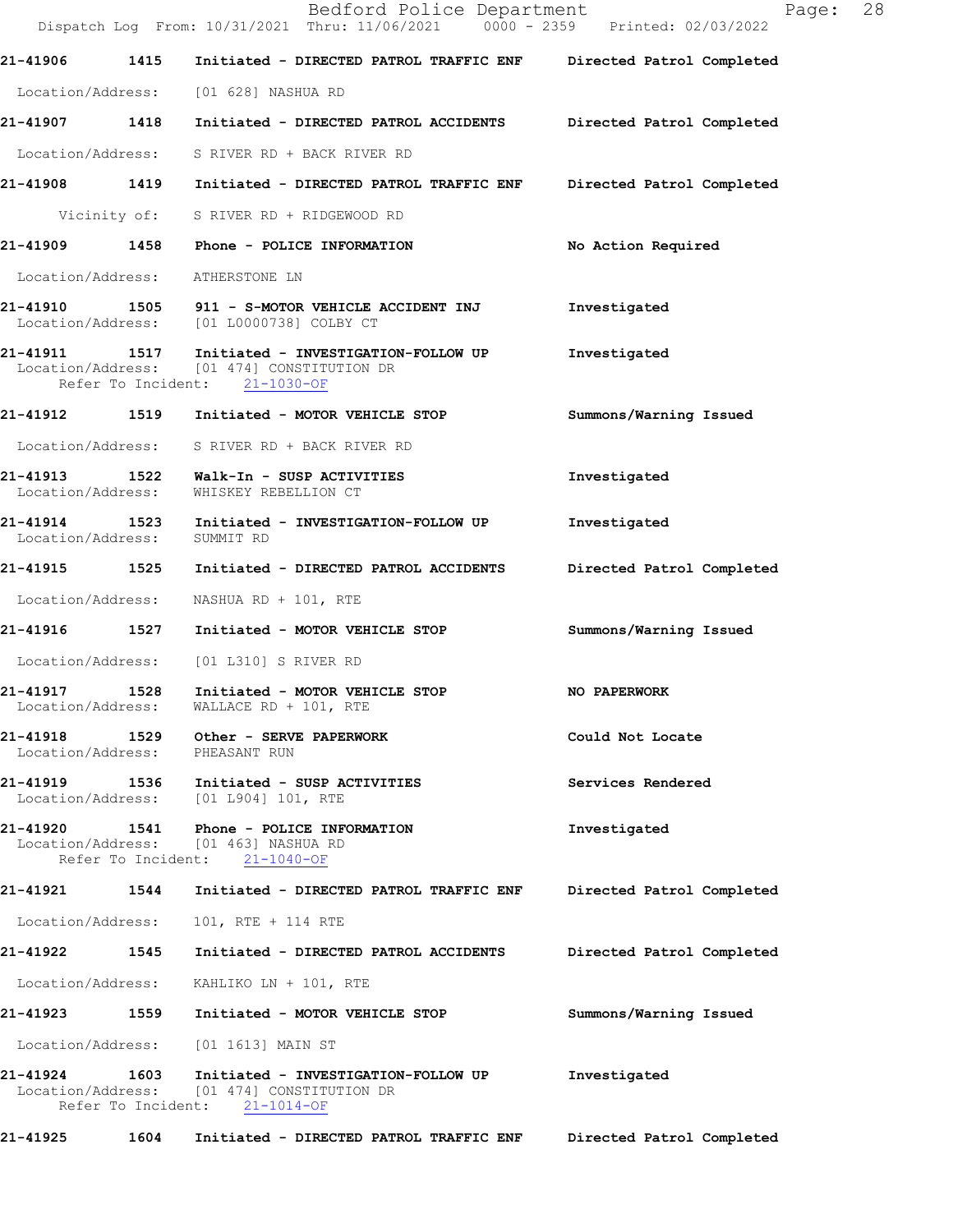|                                    |                                                   | Dispatch Log From: 10/31/2021 Thru: 11/06/2021 0000 - 2359 Printed: 02/03/2022                                                                 |                           |
|------------------------------------|---------------------------------------------------|------------------------------------------------------------------------------------------------------------------------------------------------|---------------------------|
|                                    |                                                   | Location/Address: S RIVER RD + KILTON RD                                                                                                       |                           |
|                                    |                                                   | 21-41926 1608 Initiated - DIRECTED PATROL ACCIDENTS Directed Patrol Completed                                                                  |                           |
| Location/Address:                  |                                                   | 101, RTE + HARDY RD                                                                                                                            |                           |
| 21-41927 1609                      |                                                   | Initiated - MOTOR VEHICLE STOP                                                                                                                 | Summons/Warning Issued    |
| Location/Address:                  |                                                   | 101, RTE + MEETINGHOUSE RD OFF RAMP                                                                                                            |                           |
|                                    |                                                   | 21-41928 1617 Initiated - MOTOR VEHICLE STOP                                                                                                   | Summons/Warning Issued    |
|                                    |                                                   | Location/Address: N AMHERST RD                                                                                                                 |                           |
|                                    |                                                   | 21-41929 1636 Phone - ENDANGERMENT<br>Location/Address: [01 248] RIDGEWOOD RD                                                                  | Services Rendered         |
|                                    |                                                   | 21-41930 1637 Phone - DOG COMPLAINT<br>Location/Address: BEALS RD + COLLENY DR                                                                 | Services Rendered         |
|                                    |                                                   | 21-41931  1638  Walk-In - INVESTIGATION-FOLLOW UP<br>Location/Address: CONSTITUTION DR                                                         | Investigated              |
|                                    |                                                   | 21-41932 1641 Initiated - DIRECTED PATROL TRAFFIC ENF                                                                                          | Directed Patrol Completed |
| Location/Address:                  |                                                   | NEW BOSTON RD + WALLACE RD                                                                                                                     |                           |
| 21-41933 1646                      |                                                   | Initiated - DIRECTED PATROL-CAR BREAK-INS                                                                                                      | Directed Patrol Completed |
| Location/Address:                  |                                                   | WALLACE RD + 101, RTE                                                                                                                          |                           |
| 21-41934 1649<br>Location/Address: |                                                   | Phone - DISORDERLY CONDUCT-IN PROGRESS Services Rendered<br>[01 1720] ATHERSTONE LN                                                            |                           |
| 21-41935 1654                      |                                                   | Initiated - MOTOR VEHICLE STOP                                                                                                                 | Summons/Warning Issued    |
| Location/Address:                  |                                                   | 101, RTE                                                                                                                                       |                           |
|                                    |                                                   | 21-41936 1706 Initiated - DIRECTED PATROL TRAFFIC ENF                                                                                          | Directed Patrol Completed |
|                                    |                                                   | Location/Address: S RIVER RD + RIDGEWOOD RD                                                                                                    |                           |
|                                    |                                                   | 21-41937 1706 Initiated - MOTOR VEHICLE STOP                                                                                                   | Summons/Warning Issued    |
|                                    |                                                   | Location/Address: [01 L0000604] 101, RTE                                                                                                       |                           |
| 21-41938                           | 1707                                              | Initiated - MOTOR VEHICLE STOP                                                                                                                 | Summons/Warning Issued    |
| Location/Address:                  |                                                   | S RIVER RD + HAWTHORNE DR                                                                                                                      |                           |
| 21-41939 1722                      |                                                   | Initiated - MOTOR VEHICLE STOP                                                                                                                 | Summons/Warning Issued    |
| Location/Address:                  |                                                   | S RIVER RD + MEETINGHOUSE RD                                                                                                                   |                           |
| 21-41940                           | 1725                                              | Initiated - MOTOR VEHICLE STOP                                                                                                                 | Summons/Warning Issued    |
| Location/Address:                  |                                                   | KENSINGTON LN + MEETINGHOUSE RD                                                                                                                |                           |
| Location/Address:                  | Refer To Summons:<br>Summons:<br>Address:<br>Age: | 21-41941        1727     Walk-In - SERVE PAPERWORK<br>[01 474] CONSTITUTION DR<br>$21 - 608 - AR$<br>HUDON, KEVIN FRANCIS<br>BEDFORD, NH<br>51 | Arrest(s) Made            |
|                                    | Charges:                                          | ARREST-ASSIST OTHER AGENCY WITH OR WITHOUT WARRANT                                                                                             |                           |
| 21-41942                           | 1737                                              | Initiated - MOTOR VEHICLE STOP                                                                                                                 | Summons/Warning Issued    |

Bedford Police Department Fage: 29

Location/Address: S RIVER RD + TECHNOLOGY DR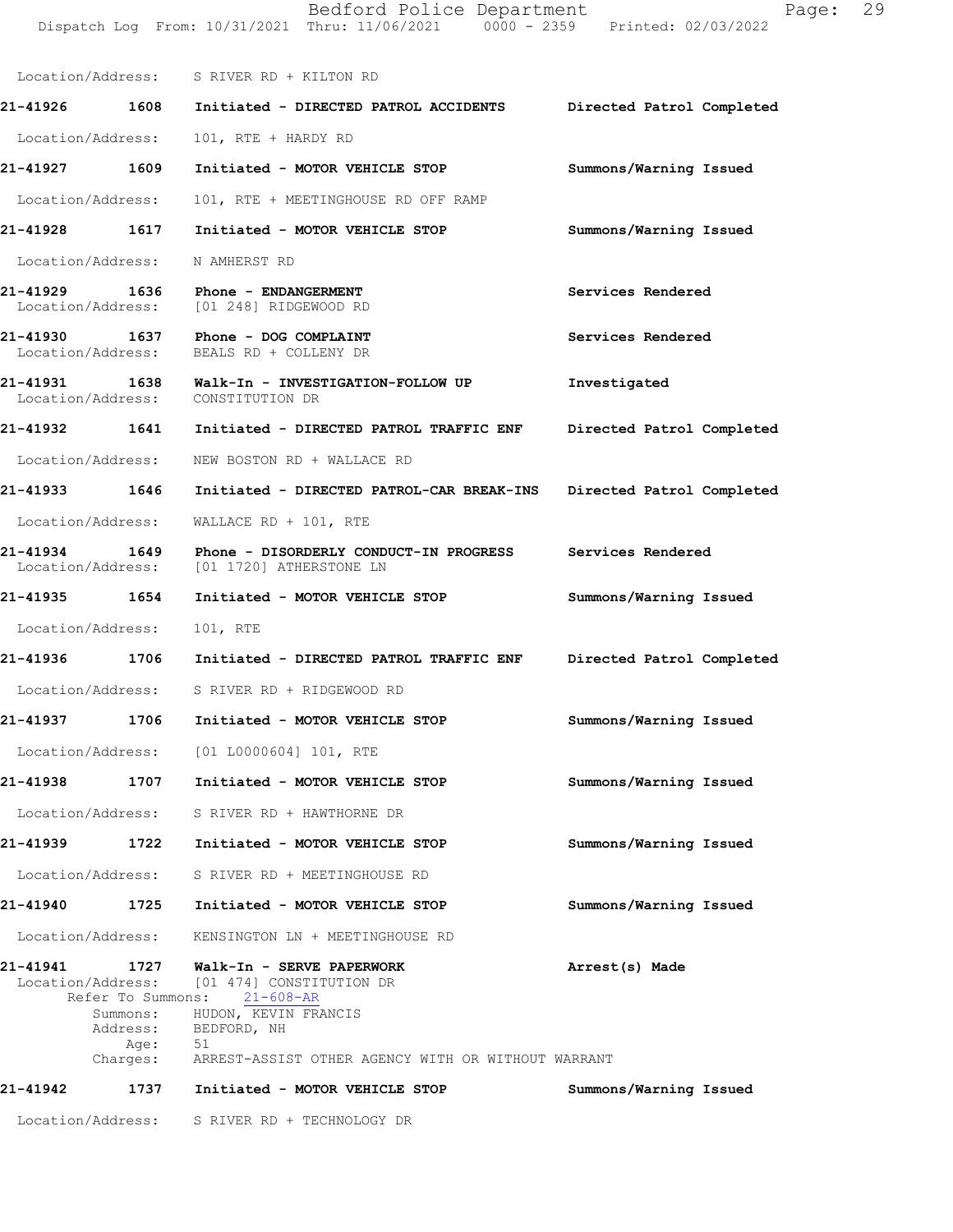|                                    |      | Bedford Police Department<br>Dispatch Log From: 10/31/2021 Thru: 11/06/2021 0000 - 2359 Printed: 02/03/2022 | Page:                       | 30 |
|------------------------------------|------|-------------------------------------------------------------------------------------------------------------|-----------------------------|----|
|                                    |      | 21-41943 1741 Initiated - DIRECTED PATROL-CAR BREAK-INS Directed Patrol Completed                           |                             |    |
|                                    |      | Location/Address: [01 1235] S RIVER RD                                                                      |                             |    |
| Location/Address:                  |      | 21-41944 1743 Phone - S-FIRE ALARM<br>MIDDLETON DR                                                          | Alarm - False               |    |
|                                    |      | 21-41945 1747 Initiated - MOTOR VEHICLE STOP<br>Location/Address: S RIVER RD + HAWTHORNE DR                 | <b>NO PAPERWORK</b>         |    |
| 21-41946 1751<br>Location/Address: |      | Initiated - SERVE PAPERWORK<br>DUNLAP DR                                                                    | Services Rendered           |    |
|                                    |      | 21-41947 1806 Initiated - MOTOR VEHICLE STOP                                                                | Summons/Warning Issued      |    |
|                                    |      | Location/Address: S RIVER RD + IRON HORSE DR                                                                |                             |    |
|                                    |      | 21-41948 1855 911 - S-EMERGENCY MEDICAL CALL-DELTA                                                          | TRANSPORTED TO CMC HOSPITAL |    |
| Location/Address: WALLACE RD       |      |                                                                                                             |                             |    |
|                                    |      | 21-41949 1927 Initiated - DIRECTED PATROL-CAR BREAK-INS Directed Patrol Completed                           |                             |    |
|                                    |      | Location/Address: BEALS RD + COLLENY DR                                                                     |                             |    |
|                                    |      | 21-41950 1944 Initiated - DIRECTED PATROL DWI                                                               | Directed Patrol Completed   |    |
| Location/Address:                  |      | 101, RTE + 114 RTE                                                                                          |                             |    |
| 21-41951 1947                      |      | Initiated - MOTOR VEHICLE STOP                                                                              | Summons/Warning Issued      |    |
| Location/Address:                  |      | 101, RTE + F.E. EVERETT SOUTH TPKE                                                                          |                             |    |
|                                    |      |                                                                                                             | TRANSPORTED TO CMC HOSPITAL |    |
| Location/Address:                  |      | [01 1389] S RIVER RD                                                                                        |                             |    |
|                                    |      | 21-41953  2007  Initiated - MOTOR VEHICLE STOP                                                              | Summons/Warning Issued      |    |
|                                    |      | Location/Address: S RIVER RD + WATHEN RD                                                                    |                             |    |
| 21-41954                           | 2029 | Initiated - DIRECTED PATROL-CAR BREAK-INS                                                                   | Directed Patrol Completed   |    |
| Location/Address:                  |      | N AMHERST RD + CAMPBELL RD                                                                                  |                             |    |
| 21-41955                           | 2043 | Initiated - DIRECTED PATROL BURGLARY                                                                        | Directed Patrol Completed   |    |
| Location/Address:                  |      | MEETINGHOUSE RD + 101, RTE                                                                                  |                             |    |
| 21-41956                           | 2045 | Initiated - DIRECTED PATROL-CAR BREAK-INS                                                                   | Directed Patrol Completed   |    |
| Location/Address:                  |      | PALOMINO LN + PLUMMER RD                                                                                    |                             |    |
| 21-41957                           | 2054 | Initiated - BUILDING CHECK                                                                                  | Directed Patrol Completed   |    |
| Location/Address:                  |      | [01 L904] 101, RTE                                                                                          |                             |    |
| 21-41958                           | 2106 | Initiated - MOTOR VEHICLE STOP                                                                              | Summons/Warning Issued      |    |
| Location/Address:                  |      | [01 L1804] S RIVER RD                                                                                       |                             |    |
| 21-41959<br>Location/Address:      | 2122 | Phone - S-MUTUAL AID-MEDICAL<br>[07] SUMMERVILLE ST                                                         | <b>NO TRANSPORT</b>         |    |
| <b>21-41960</b>                    | 2122 | Initiated - DIRECTED PATROL-CAR BREAK-INS                                                                   | Directed Patrol Completed   |    |
| Location/Address:                  |      | [01 1050] DONALD ST                                                                                         |                             |    |
| 21-41961                           | 2127 | Initiated - DIRECTED PATROL DWI                                                                             | Directed Patrol Completed   |    |
| Location/Address:                  |      | JENKINS RD + 101, RTE                                                                                       |                             |    |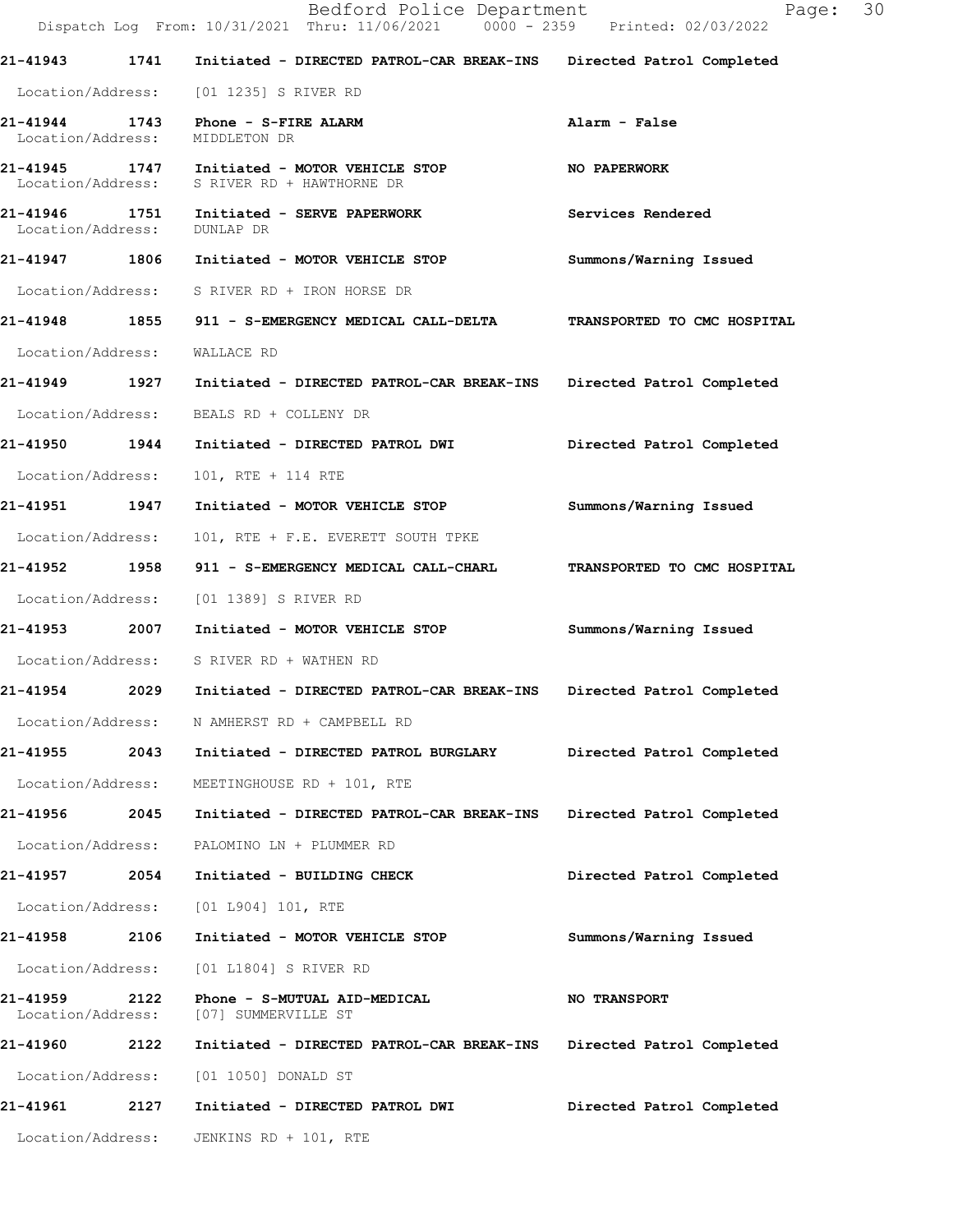Bedford Police Department Fage: 31 Dispatch Log From: 10/31/2021 Thru: 11/06/2021 0000 - 2359 Printed: 02/03/2022

| 21-41962 2132                      | Initiated - MOTOR VEHICLE STOP                          | Summons/Warning Issued    |
|------------------------------------|---------------------------------------------------------|---------------------------|
|                                    | Location/Address: S RIVER RD + KILTON RD                |                           |
| 21-41963 2141                      | Initiated - MOTOR VEHICLE STOP                          | Summons/Warning Issued    |
| Location/Address:                  | 101, RTE + COVENANT WAY                                 |                           |
| 21-41964 2155<br>Location/Address: | Phone - ALARM, BURGLAR<br>[01 L0000558] CONSTITUTION DR | Alarm - False             |
| 21-41965 2233                      | Initiated - MOTOR VEHICLE STOP                          | Summons/Warning Issued    |
|                                    | Location/Address: [07] SECOND ST                        |                           |
| 21-41966 2333                      | Initiated - HIGHWAY CONDITIONS                          | No Action Required        |
| Location/Address:                  | 101, RTE + WALLACE RD                                   |                           |
| 21-41967 2336                      | Initiated - DIRECTED PATROL DWI                         | Directed Patrol Completed |
|                                    | Vicinity of: 114 RTE + NEW BOSTON RD                    |                           |
| 21-41968 2339                      | Initiated - DIRECTED PATROL DWI                         | Directed Patrol Completed |
| Location/Address:                  | S RIVER RD + MEETINGHOUSE RD                            |                           |
| 21-41969 2344                      | Initiated - DIRECTED PATROL DWI                         | Directed Patrol Completed |
| Location/Address:                  | 101, RTE + NASHUA RD                                    |                           |
| 21-41970 2355                      | Initiated - MOTOR VEHICLE STOP                          | Summons/Warning Issued    |
| Location/Address:                  | 101, RTE + MEETINGHOUSE RD                              |                           |

### **For Date: 11/04/2021 - Thursday**

| 21-41971          | 0001         | Initiated - MOTOR VEHICLE STOP            | Summons/Warning Issued    |
|-------------------|--------------|-------------------------------------------|---------------------------|
| Location/Address: |              | 101, RTE + PLUMMER ROAD OVERPASS          |                           |
| 21-41972          | 0010         | Initiated - DIRECTED PATROL DWI           | Directed Patrol Completed |
| Location/Address: |              | S RIVER RD + CLUB ACRE LN                 |                           |
| 21-41973          | 0022         | Initiated - DIRECTED PATROL DWI           | Directed Patrol Completed |
|                   | Vicinity of: | 101, RTE + MEETINGHOUSE RD                |                           |
| 21-41974          | 0043         | Initiated - MOTOR VEHICLE STOP            | Summons/Warning Issued    |
| Location/Address: |              | 101, RTE + WALLACE RD                     |                           |
| 21-41975 0052     |              | Initiated - DIRECTED PATROL DWI           | Directed Patrol Completed |
| Location/Address: |              | S RIVER RD + BACK RIVER RD                |                           |
| 21-41976          | 0056         | Initiated - DIRECTED PATROL DWI           | Directed Patrol Completed |
|                   | Vicinity of: | WALLACE RD + NEW BOSTON RD                |                           |
| 21-41977          | 0116         | Initiated - MOTOR VEHICLE STOP            | Summons/Warning Issued    |
| Location/Address: |              | 101, RTE + SHAW DR                        |                           |
| 21-41978          | 0135         | Initiated - DIRECTED PATROL-CAR BREAK-INS | Directed Patrol Completed |
|                   |              | Vicinity of: CRIMSON GLORY LN + DONALD ST |                           |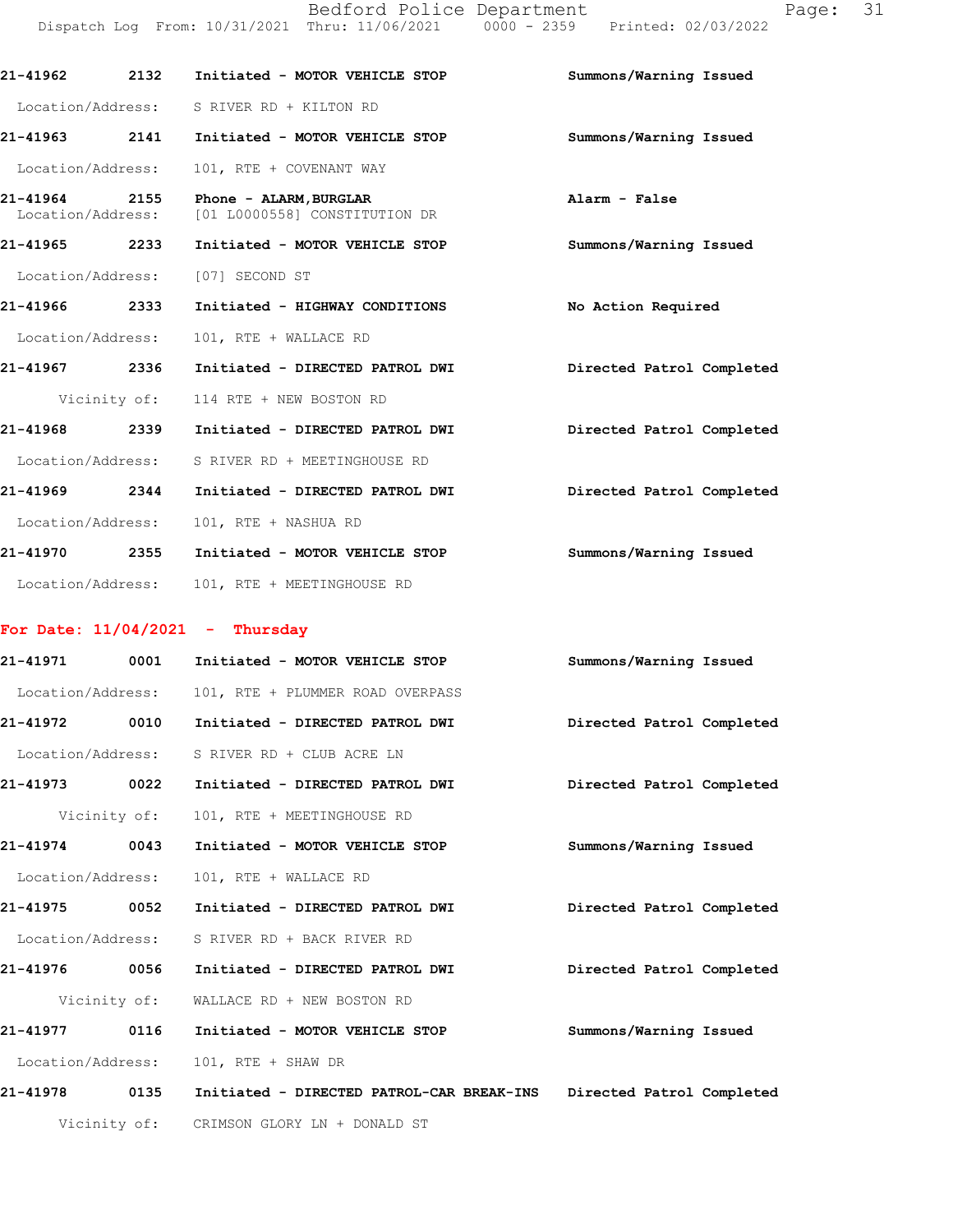Bedford Police Department Fage: 32 Dispatch Log From: 10/31/2021 Thru: 11/06/2021 0000 - 2359 Printed: 02/03/2022 **21-41979 0146 Initiated - DIRECTED PATROL-CAR BREAK-INS Directed Patrol Completed**  Location/Address: [01 L1094] S RIVER RD **21-41980 0146 Initiated - BUILDING CHECK Directed Patrol Completed**  Location/Address: [01 L0000587] 101, RTE **21-41981 0150 Initiated - DIRECTED PATROL-CAR BREAK-INS Directed Patrol Completed**  Location/Address: BEALS RD + JENKINS RD **21-41982 0203 Phone - ALARM,BURGLAR Alarm - False**  Location/Address: [01 L445] S RIVER RD **21-41983 0203 Initiated - MOTOR VEHICLE STOP Summons/Warning Issued**  Location/Address: S RIVER RD + PALOMINO LN **21-41984 0206 Initiated - DIRECTED PATROL BURGLARY Directed Patrol Completed**  Vicinity of: MCALLISTER RD + MINISTERIAL RD **21-41985 0215 Initiated - DIRECTED PATROL BURGLARY Directed Patrol Completed**  Location/Address: 101, RTE + COVENANT WAY **21-41986 0224 Initiated - DIRECTED PATROL-CAR BREAK-INS Directed Patrol Completed**  Location/Address: S RIVER RD **21-41987 0231 Initiated - DIRECTED PATROL BURGLARY Directed Patrol Completed**  Vicinity of: CAMPBELL RD + POWDER HILL RD **21-41988 0233 Initiated - DIRECTED PATROL-CAR BREAK-INS Directed Patrol Completed**  Location/Address: N AMHERST RD + WALLACE RD **21-41989 0253 Initiated - BUILDING CHECK Building Checked/Secured**  Location/Address: [01 284] N AMHERST RD **21-41990 0434 Initiated - DIRECTED PATROL-CAR BREAK-INS Directed Patrol Completed**  Location/Address: 101, RTE + WALLACE RD **21-41991 0438 Initiated - DIRECTED PATROL BURGLARY Directed Patrol Completed**  Vicinity of: HAWK DR + EAGLE DR **21-41992 0439 Initiated - DIRECTED PATROL BURGLARY Directed Patrol Completed**  Location/Address: S RIVER RD + HARVEY RD **21-41993 0455 Initiated - DIRECTED PATROL BURGLARY Directed Patrol Completed**  Location/Address: 101, RTE + COVENANT WAY **21-41994 0513 Initiated - DIRECTED PATROL TRAFFIC ENF Directed Patrol Completed**  Vicinity of: 114 RTE + DONALD ST **21-41995 0540 Initiated - DIRECTED PATROL TRAFFIC ENF Directed Patrol Completed**  Vicinity of: NEW BOSTON RD + PASTURE LN **21-41996 0542 Initiated - DIRECTED PATROL TRAFFIC ENF Directed Patrol Completed**  Location/Address: 101, RTE + NASHUA RD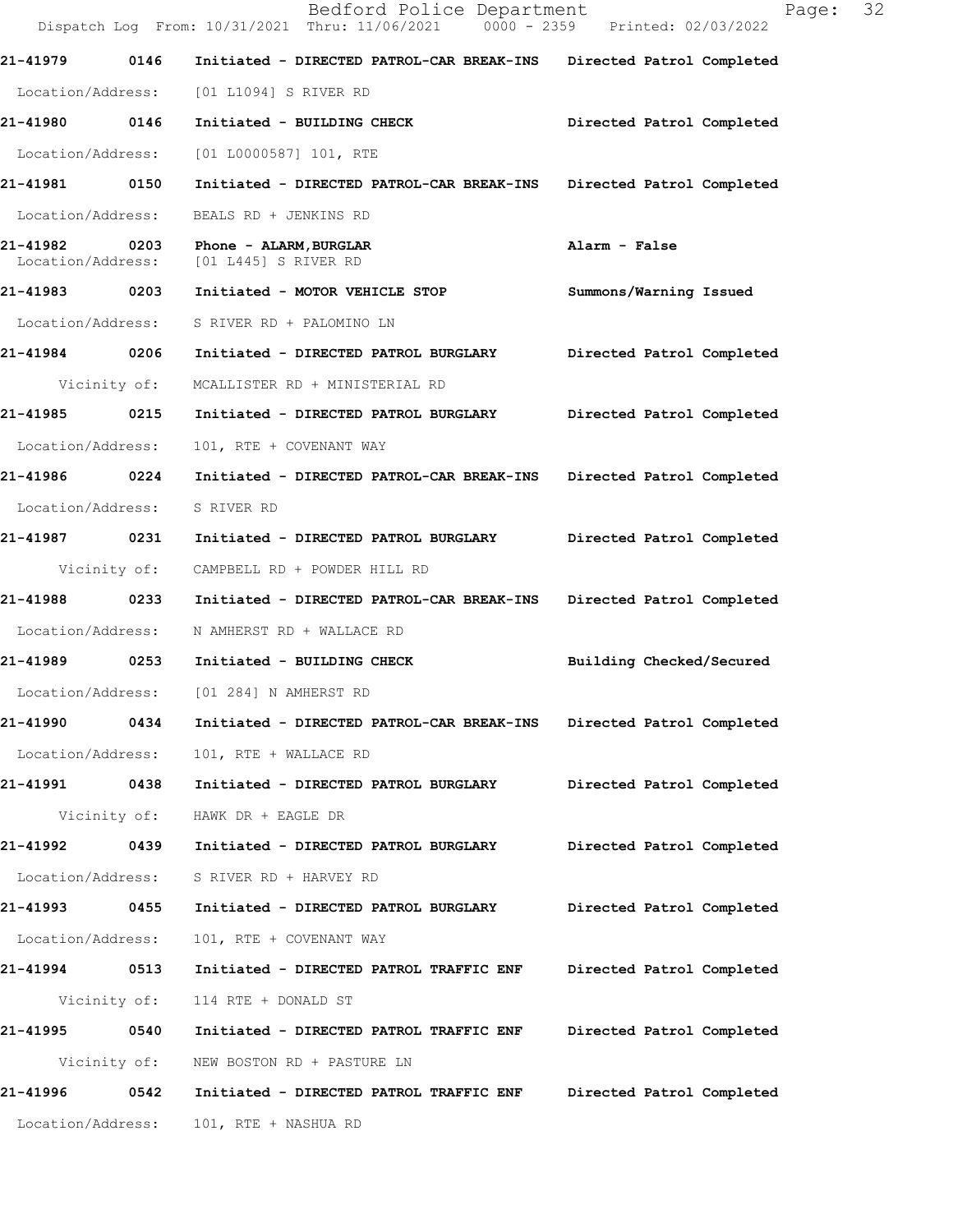|                                    |              | Bedford Police Department<br>Dispatch Log From: 10/31/2021 Thru: 11/06/2021 0000 - 2359 Printed: 02/03/2022 | 33<br>Page:               |
|------------------------------------|--------------|-------------------------------------------------------------------------------------------------------------|---------------------------|
| 21-41997                           | 0547         | Initiated - MOTOR VEHICLE STOP                                                                              | Summons/Warning Issued    |
| Location/Address:                  |              | 101, RTE + CONSTITUTION DR                                                                                  |                           |
| 21-41998 0559                      |              | Initiated - MOTOR VEHICLE STOP                                                                              | Summons/Warning Issued    |
| Location/Address:                  |              | 101, RTE                                                                                                    |                           |
| 21-41999                           | 0611         | Initiated - DIRECTED PATROL TRAFFIC ENF                                                                     | Directed Patrol Completed |
| Location/Address:                  |              | 101, RTE + CHESTNUT DR                                                                                      |                           |
| 21-42000 0619                      |              | Initiated - MOTOR VEHICLE STOP                                                                              | Summons/Warning Issued    |
| Location/Address:                  |              | 101, RTE + MEETINGHOUSE RD                                                                                  |                           |
| 21-42001 0633                      |              | Initiated - MOTOR VEHICLE STOP                                                                              | Summons/Warning Issued    |
| Location/Address:                  |              | BELL HILL RD + 101, RTE                                                                                     |                           |
| 21-42002                           |              | 0636 Phone - ALARM, BURGLAR<br>Location/Address: [01 1202] NASHUA RD                                        | Alarm - False             |
| 21-42003 0741                      |              | Phone - LOST PROPERTY                                                                                       | No Action Required        |
|                                    |              | Location/Address: MARKET ST + MAIN ST                                                                       |                           |
| Location/Address:                  |              | 21-42004 0750 Walk-In - SERVE PAPERWORK<br>[01 474] CONSTITUTION DR                                         | Services Rendered         |
| 21-42005<br>Location/Address:      | 0819         | Phone - POLICE INFORMATION<br>[01 1193] HAWTHORNE DR                                                        | Services Rendered         |
| 21-42006 0822                      |              | Initiated - DIRECTED PATROL TRAFFIC ENF                                                                     | Directed Patrol Completed |
| Location/Address:                  |              | 101, RTE + 114 RTE                                                                                          |                           |
| 21-42007 0829                      |              | Initiated - DIRECTED PATROL ACCIDENTS                                                                       | Directed Patrol Completed |
|                                    | Vicinity of: | 101, RTE + WALLACE RD                                                                                       |                           |
| 21-42008                           | 0831         | Initiated - DIRECTED PATROL TRAFFIC ENF                                                                     | Directed Patrol Completed |
|                                    |              | Location/Address: S RIVER RD + MEETINGHOUSE RD                                                              |                           |
| Location/Address:                  |              | 21-42009 0833 Phone - S-MOTOR VEHICLE ACCIDENT INJ<br>BEDFORD FARMS DR                                      | Services Rendered         |
| 21-42010 0842<br>Location/Address: |              | Initiated - MOTOR VEHICLE ACCIDENT<br>101, RTE + WALLACE RD                                                 | Services Rendered         |
| 21-42011<br>Location/Address:      | 0842         | Phone - FRAUD<br>BARRINGTON DR<br>Refer To Incident: 21-1041-OF                                             | Investigated              |
| 21-42012                           | 0844         | Initiated - DIRECTED PATROL TRAFFIC ENF                                                                     | Directed Patrol Completed |
|                                    |              | Location/Address: S RIVER RD + COLBY CT                                                                     |                           |
| 21-42013                           | 0847         | Initiated - DIRECTED PATROL TRAFFIC ENF                                                                     | Directed Patrol Completed |
| Location/Address:                  |              | 101, RTE + MEETINGHOUSE RD                                                                                  |                           |
| 21-42014 0851                      |              | Initiated - DIRECTED PATROL TRAFFIC ENF                                                                     | Directed Patrol Completed |
| Location/Address:                  |              | S RIVER RD + IRON HORSE DR                                                                                  |                           |
| 21-42015                           | 0858         | Initiated - MOTOR VEHICLE STOP                                                                              | Summons/Warning Issued    |
|                                    |              | Location/Address: [01 1689] S RIVER RD                                                                      |                           |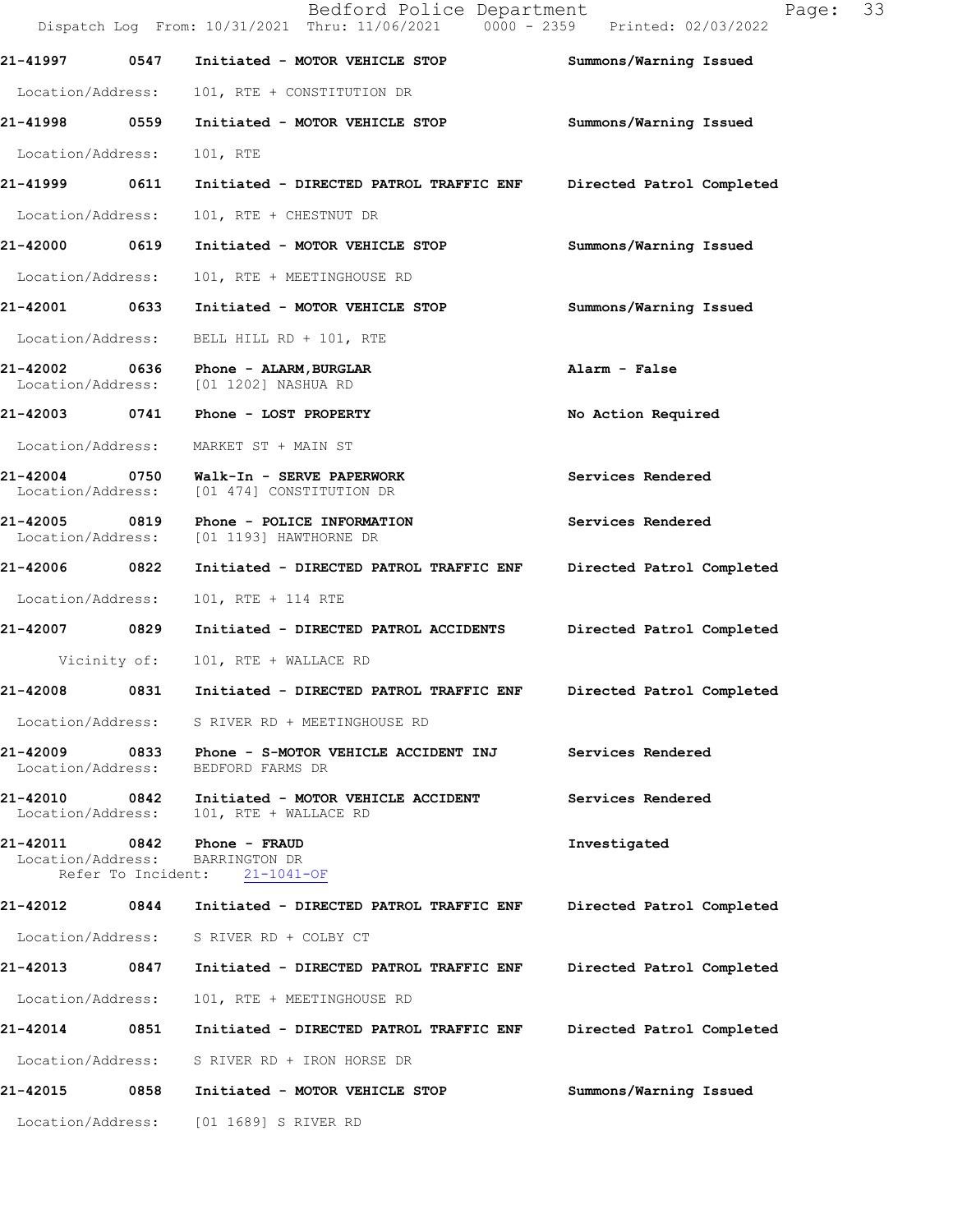|                               |      | Bedford Police Department<br>Dispatch Log From: 10/31/2021 Thru: 11/06/2021 0000 - 2359 Printed: 02/03/2022 | Page:                     | 34 |
|-------------------------------|------|-------------------------------------------------------------------------------------------------------------|---------------------------|----|
| 21-42016                      | 0901 | Initiated - MOTOR VEHICLE STOP                                                                              | Summons/Warning Issued    |    |
| Location/Address:             |      | OLD BEDFORD RD + CORPORATE DR                                                                               |                           |    |
| 21-42017 0916                 |      | Initiated - MOTOR VEHICLE STOP                                                                              | Summons/Warning Issued    |    |
| Location/Address:             |      | 101, RTE + WALLACE RD                                                                                       |                           |    |
| 21-42018 0919                 |      | Initiated - DIRECTED PATROL TRAFFIC ENF                                                                     | Directed Patrol Completed |    |
| Vicinity of:                  |      | 101, RTE + KAHLIKO LN                                                                                       |                           |    |
| 21-42019                      | 0928 | Initiated - MOTOR VEHICLE STOP                                                                              | Summons/Warning Issued    |    |
| Location/Address:             |      | [01 L819] 101, RTE                                                                                          |                           |    |
| 21-42020 0929                 |      | Initiated - MOTOR VEHICLE STOP                                                                              | Summons/Warning Issued    |    |
| Location/Address:             |      | 101, RTE + F.E. EVERETT SOUTH TPKE                                                                          |                           |    |
| 21-42021<br>Location/Address: | 0931 | Phone - G-MUTUAL AID - FIRE DEPT<br>[07] MERRIMACK                                                          | Services Rendered         |    |
| 21-42022                      | 0934 | Initiated - MOTOR VEHICLE STOP                                                                              | Summons/Warning Issued    |    |
| Location/Address:             |      | [01 515] S RIVER RD                                                                                         |                           |    |
| 21-42023 0948                 |      | Initiated - DIRECTED PATROL TRAFFIC ENF                                                                     | Directed Patrol Completed |    |
| Location/Address:             |      | S RIVER RD + MOORES CROSSING RD                                                                             |                           |    |
| 21-42024                      | 0955 | Initiated - MOTOR VEHICLE STOP                                                                              | Summons/Warning Issued    |    |
| Location/Address:             |      | 101, RTE + HITCHING POST LN                                                                                 |                           |    |
| 21-42025                      | 1000 | Initiated - MOTOR VEHICLE STOP                                                                              | Summons/Warning Issued    |    |
| Location/Address:             |      | BACK RIVER RD + ST. ANDREWS DR                                                                              |                           |    |
| 21-42026 1004                 |      | Initiated - DIRECTED PATROL TRAFFIC ENF                                                                     | Directed Patrol Completed |    |
| Vicinity of:                  |      | 101, RTE + JENKINS RD                                                                                       |                           |    |
| 21-42027<br>Location/Address: | 1013 | Initiated - DIRECTED PATROL-CAR BREAK-INS<br>[01 1235] S RIVER RD                                           | Extinquished              |    |
| 21-42028                      | 1013 | $911 - 911$ Abandoned<br>Location/Address: [01 L2553] 101, RTE                                              | Services Rendered         |    |
| 21-42029                      | 1020 | Initiated - MOTOR VEHICLE STOP                                                                              | Summons/Warning Issued    |    |
| Location/Address:             |      | S RIVER RD + PARK DR                                                                                        |                           |    |
| 21-42030                      | 1027 | Initiated - MOTOR VEHICLE STOP                                                                              | Summons/Warning Issued    |    |
| Location/Address:             |      | [01 1660] S RIVER RD                                                                                        |                           |    |
| 21-42031 1034                 |      | Initiated - MOTOR VEHICLE STOP                                                                              | Summons/Warning Issued    |    |
| Location/Address:             |      | [01 1689] S RIVER RD                                                                                        |                           |    |
| 21-42032                      | 1035 | Initiated - MOTOR VEHICLE STOP                                                                              | Summons/Warning Issued    |    |
| Location/Address:             |      | 101, RTE + I-293 NORTH                                                                                      |                           |    |
| 21-42033<br>Location/Address: | 1038 | Initiated - INVESTIGATION-FOLLOW UP<br>[01 L453] WHITE AVE                                                  | Services Rendered         |    |
| 21-42034                      | 1038 | Initiated - MOTOR VEHICLE STOP                                                                              | Summons/Warning Issued    |    |
|                               |      | Location/Address: S RIVER RD + SUNSET LN                                                                    |                           |    |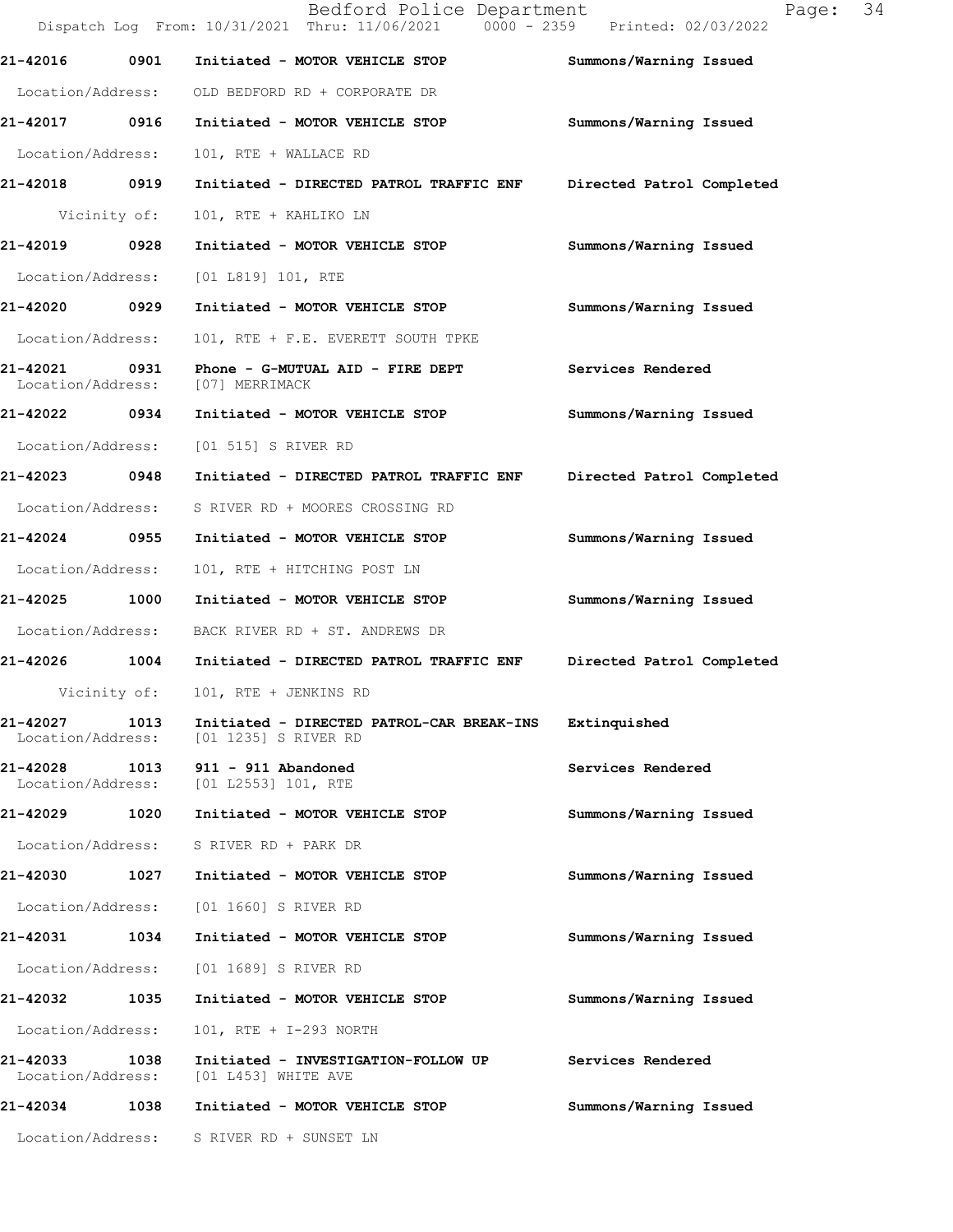Bedford Police Department Page: 35 Dispatch Log From: 10/31/2021 Thru: 11/06/2021 0000 - 2359 Printed: 02/03/2022 **21-42035 1040 Initiated - MOTOR VEHICLE STOP Summons/Warning Issued**  Location/Address: 101, RTE + PLUMMER ROAD OVERPASS **21-42036 1050 Initiated - DIRECTED PATROL TRAFFIC ENF Directed Patrol Completed**  Location/Address: S RIVER RD + UPJOHN ST **21-42037 1050 Initiated - MOTOR VEHICLE STOP Summons/Warning Issued**  Location/Address: [01 L863] 101, RTE **21-42038 1053 Initiated - MOTOR VEHICLE STOP Summons/Warning Issued**  Location/Address: S RIVER RD + UPJOHN ST **21-42039 1055 Initiated - MOTOR VEHICLE STOP Summons/Warning Issued**  Location/Address: S RIVER RD + BACK RIVER RD **21-42040 1109 Initiated - DIRECTED PATROL TRAFFIC ENF Directed Patrol Completed**  Location/Address: WALLACE RD + NEW BOSTON RD

**21-42041 1112 Initiated - DISABLED MOTOR VEHICLE Services Rendered**  Location/Address: 101, RTE

**21-42042 1115 Initiated - DIRECTED PATROL-CAR BREAK-INS Directed Patrol Completed**  Location/Address: COLBY CT

**21-42043 1117 Phone - SERVE WARRANT Services Rendered**  Location: CONCORD PD

**21-42044 1128 Initiated - MOTOR VEHICLE STOP Summons/Warning Issued**  Location/Address: 101, RTE + WALLACE RD

**21-42045 1150 Initiated - DIRECTED PATROL TRAFFIC ENF Directed Patrol Completed**  Location/Address: S RIVER RD + EAST POINT DR

**21-42046 1152 Initiated - DIRECTED PATROL BURGLARY Directed Patrol Completed**  Location/Address: N AMHERST RD + CAMPBELL RD

**21-42047 1159 Initiated - MOTOR VEHICLE STOP Summons/Warning Issued**  Location/Address: 101, RTE + WALLACE RD

**21-42048 1207 Initiated - DIRECTED PATROL BURGLARY Directed Patrol Completed**  Location/Address: GREENFIELD PKWY

**21-42049 1216 Initiated - MOTOR VEHICLE STOP Summons/Warning Issued** 

Location/Address: S RIVER RD + COMMERCE DR

**21-42050 1219 911 - 911 Abandoned Services Rendered**  Location/Address: [01 1506] WASHINGTON PL

**21-42051 1225 Initiated - MOTOR VEHICLE STOP Summons/Warning Issued**  Location/Address: 101, RTE + CHESTNUT DR **21-42052 1225 Initiated - DIRECTED PATROL-CAR BREAK-INS Directed Patrol Completed** 

Location/Address: LEAVY DR

**21-42053 1227 Initiated - MOTOR VEHICLE STOP Summons/Warning Issued**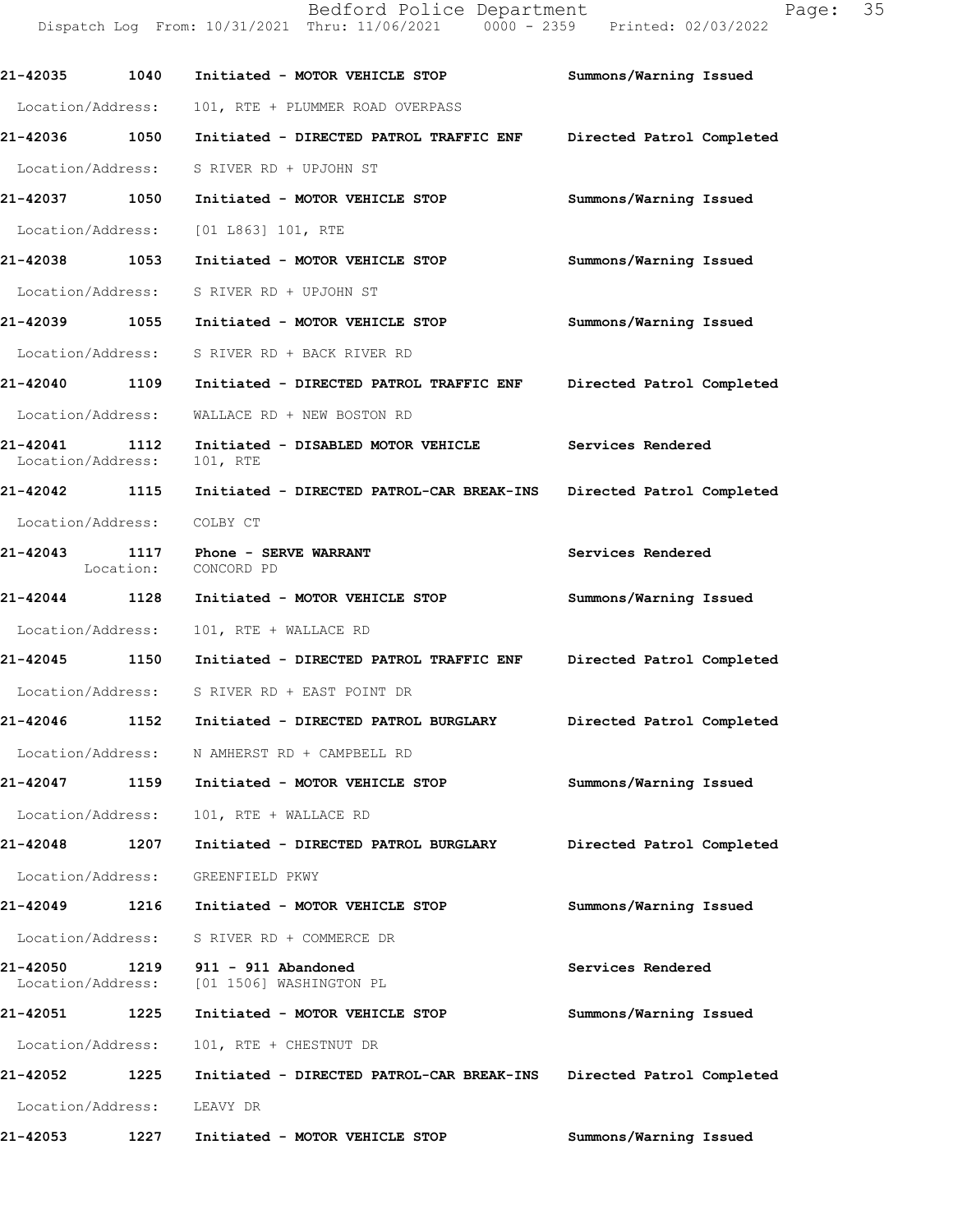|                                                     |      | Bedford Police Department<br>Dispatch Log From: 10/31/2021 Thru: 11/06/2021 0000 - 2359 Printed: 02/03/2022 | 36<br>Page:                    |
|-----------------------------------------------------|------|-------------------------------------------------------------------------------------------------------------|--------------------------------|
|                                                     |      | Location/Address: BACK RIVER RD + ST. ANDREWS DR                                                            |                                |
|                                                     |      | 21-42054 1232 Initiated - MOTOR VEHICLE STOP                                                                | Summons/Warning Issued         |
|                                                     |      | Location/Address: S RIVER RD + BACK RIVER RD                                                                |                                |
| Location/Address:                                   |      | 21-42055 1235 Phone - ASSIST CITIZEN<br>[01 474] CONSTITUTION DR                                            | Investigated                   |
|                                                     |      | 21-42056 1254 Initiated - COMMUNITY POLICING<br>Location/Address: [01 1822] COLBY CT                        | Services Rendered              |
|                                                     |      | 21-42057 1259 Initiated - DIRECTED PATROL TRAFFIC ENF                                                       | Directed Patrol Completed      |
|                                                     |      | Location/Address: GAGE GIRLS RD + WENTWORTH DR                                                              |                                |
| 21-42058 1259                                       |      | Initiated - MOTOR VEHICLE STOP                                                                              | Summons/Warning Issued         |
|                                                     |      | Location/Address: [01 1493] S RIVER RD                                                                      |                                |
| Location/Address:                                   |      | 21-42059 1317 Phone - POLICE INFORMATION<br>[01 463] NASHUA RD                                              | Investigated                   |
|                                                     |      | 21-42060 1319 Initiated - DIRECTED PATROL ACCIDENTS                                                         | Directed Patrol Completed      |
|                                                     |      | Location/Address: S RIVER RD + HULL RD                                                                      |                                |
|                                                     |      | 21-42061 1322 Initiated - MOTOR VEHICLE STOP                                                                | Summons/Warning Issued         |
| Location/Address:                                   |      | 101, RTE + BOYNTON ST                                                                                       |                                |
| 21-42062<br>Location/Address:                       |      | 1331 Initiated - MOTOR VEHICLE STOP<br>S RIVER RD + PARK DR                                                 | NO PAPERWORK                   |
|                                                     |      | 21-42063 1337 Initiated - DIRECTED PATROL TRAFFIC ENF Directed Patrol Completed                             |                                |
| Location/Address:                                   |      | 101, RTE + LIBERTY HILL RD                                                                                  |                                |
|                                                     |      | 21-42064 1345 Initiated - DIRECTED PATROL ACCIDENTS                                                         | Directed Patrol Completed      |
| Location/Address:                                   |      | S RIVER RD + PALOMINO LN                                                                                    |                                |
| 21-42065                                            | 1347 | Initiated - MOTOR VEHICLE STOP                                                                              | Summons/Warning Issued         |
| Location/Address:                                   |      | $[01\;1361]\;101$ , RTE                                                                                     |                                |
| 21-42066<br>Location/Address:<br>Refer To Incident: | 1350 | Initiated - POLICE INFORMATION<br>[01 232] LIBERTY HILL RD<br>$21 - 1043 - OF$                              | Investigated                   |
| 21-42067                                            | 1358 | Initiated - DIRECTED PATROL TRAFFIC ENF                                                                     | Directed Patrol Completed      |
| Location/Address:                                   |      | JOPPA HILL RD + NEW BOSTON RD                                                                               |                                |
| 21-42068<br>Location/Address:                       | 1414 | 911 - 911 Abandoned<br>$[01 1544] 101$ , RTE                                                                | Services Rendered              |
| 21-42069                                            | 1418 | Initiated - MOTOR VEHICLE STOP                                                                              | Summons/Warning Issued         |
| Location/Address:                                   |      | S RIVER RD + MOORES CROSSING RD                                                                             |                                |
| 21-42071                                            | 1425 | Initiated - DIRECTED PATROL TRAFFIC ENF                                                                     | Directed Patrol Completed      |
| Location/Address:                                   |      | [01 628] NASHUA RD                                                                                          |                                |
| 21-42070                                            | 1429 | Phone - S-MUTUAL AID-MEDICAL                                                                                | Transported to Elliot Hospital |
| Location/Address:                                   |      | [07] MANCHESTER ST                                                                                          |                                |
| 21-42072                                            | 1429 | Initiated - DIRECTED PATROL TRAFFIC ENF                                                                     | Directed Patrol Completed      |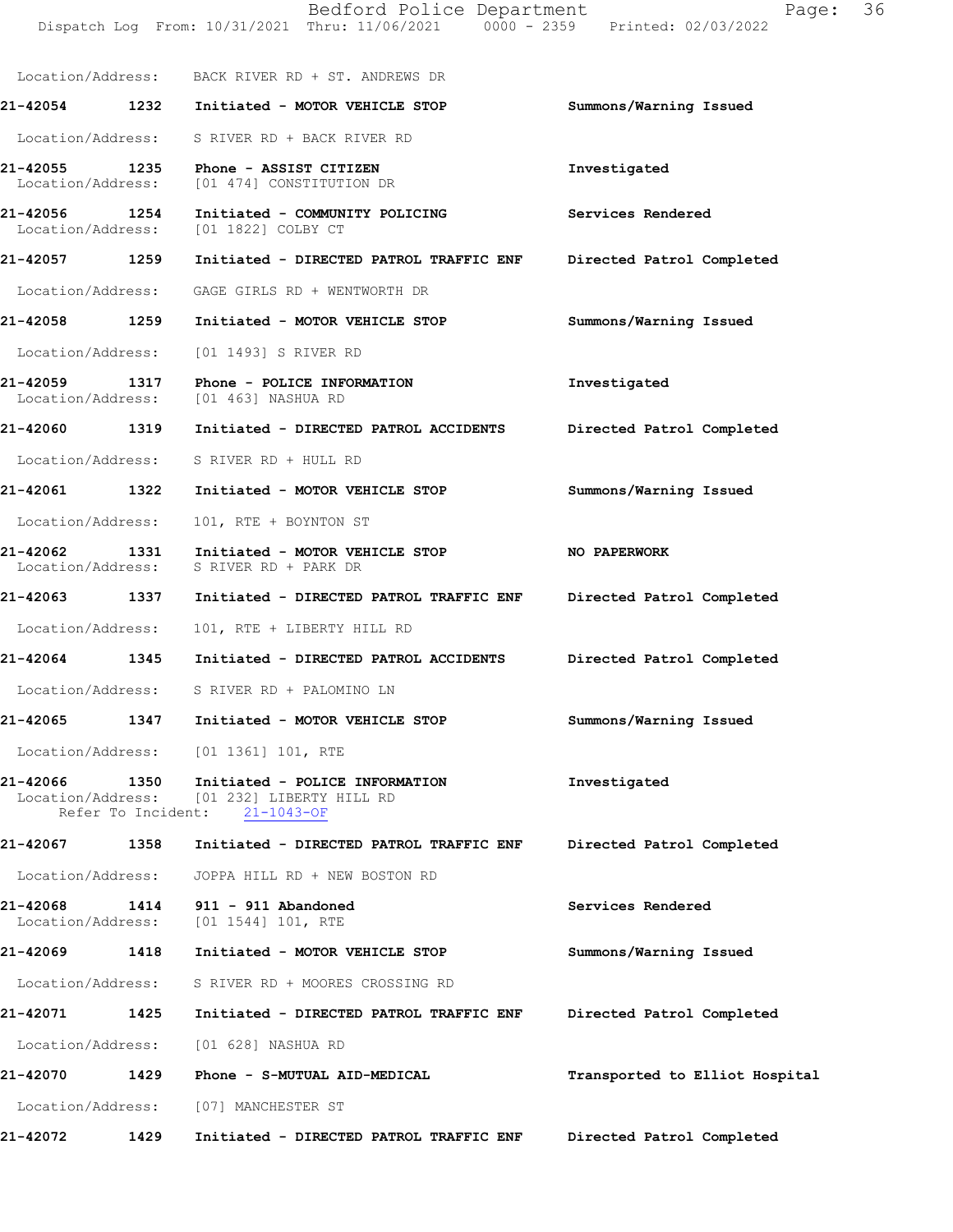Location/Address: 114 RTE + WHITE AVE

**21-42073 1443 Phone - ALARM,BURGLAR Alarm- correct code/reset**  Location/Address: [01 1881] POWDER HILL RD

**21-42074 1516 Phone - MOTOR VEHICLE ACCIDENT Services Rendered**  Location/Address: NEW BOSTON RD

**21-42075 1522 Initiated - DIRECTED PATROL TRAFFIC ENF Directed Patrol Completed** 

Location/Address: 101, RTE + JENKINS RD

**21-42076 1528 Initiated - SUSP ACTIVITIES Services Rendered**  Location/Address: HARVEY RD

- **21-42077 1532 Initiated INVESTIGATION-FOLLOW UP Services Rendered**  Location/Address: Refer To Incident: 21-1023-OF
- **21-42078 1538 911 S-EMERGENCY MEDICAL CALL-CHARL NO TRANSPORT**  Location/Address: [01 1416] WASHINGTON PL
- **21-42079 1539 Initiated INVESTIGATION-FOLLOW UP Investigated**  Location/Address: [01 L0000792] S RIVER RD Refer To Incident: 21-953-OF
- **21-42080 1544 Initiated MOTOR VEHICLE STOP Summons/Warning Issued**

Location/Address: 101, RTE + COVENANT WAY

**21-42081 1547 Initiated - DIRECTED PATROL TRAFFIC ENF Directed Patrol Completed**  Location/Address: DONALD ST + LAWES AVE

**21-42082 1554 Initiated - DIRECTED PATROL ACCIDENTS Directed Patrol Completed**  Location/Address: IRON HORSE DR + S RIVER RD

**21-42083 1559 Initiated - MOTOR VEHICLE STOP Summons/Warning Issued** 

Location/Address: [01 1042] S RIVER RD

**21-42085 1610 Initiated - DIRECTED PATROL TRAFFIC ENF Directed Patrol Completed** 

Location/Address: WALLACE RD + MAGAZINE ST

**21-42084 1611 Initiated - INVESTIGATION-FOLLOW UP NO PAPERWORK**  Location/Address: JENKINS RD

**21-42086 1615 Initiated - SUSP ACTIVITIES Services Rendered**  Location/Address: [01 1312] S RIVER RD + HULL RD

**21-42087 1623 Initiated - MOTOR VEHICLE STOP Summons/Warning Issued** 

Location/Address: S RIVER RD + KILTON RD

# **21-42088 1624 Initiated - DIRECTED PATROL ACCIDENTS Directed Patrol Completed**

Location/Address: 101, RTE + HARDY RD

**21-42089 1624 Other - FRAUD Investigated**  Location/Address: [01 L29] CAMPBELL RD Refer To Incident: 21-1045-OF

**21-42090 1626 Initiated - MOTOR VEHICLE STOP Summons/Warning Issued**  Location/Address: WALLACE RD + WOLFE LN **21-42091 1631 Initiated - MOTOR VEHICLE STOP Summons/Warning Issued**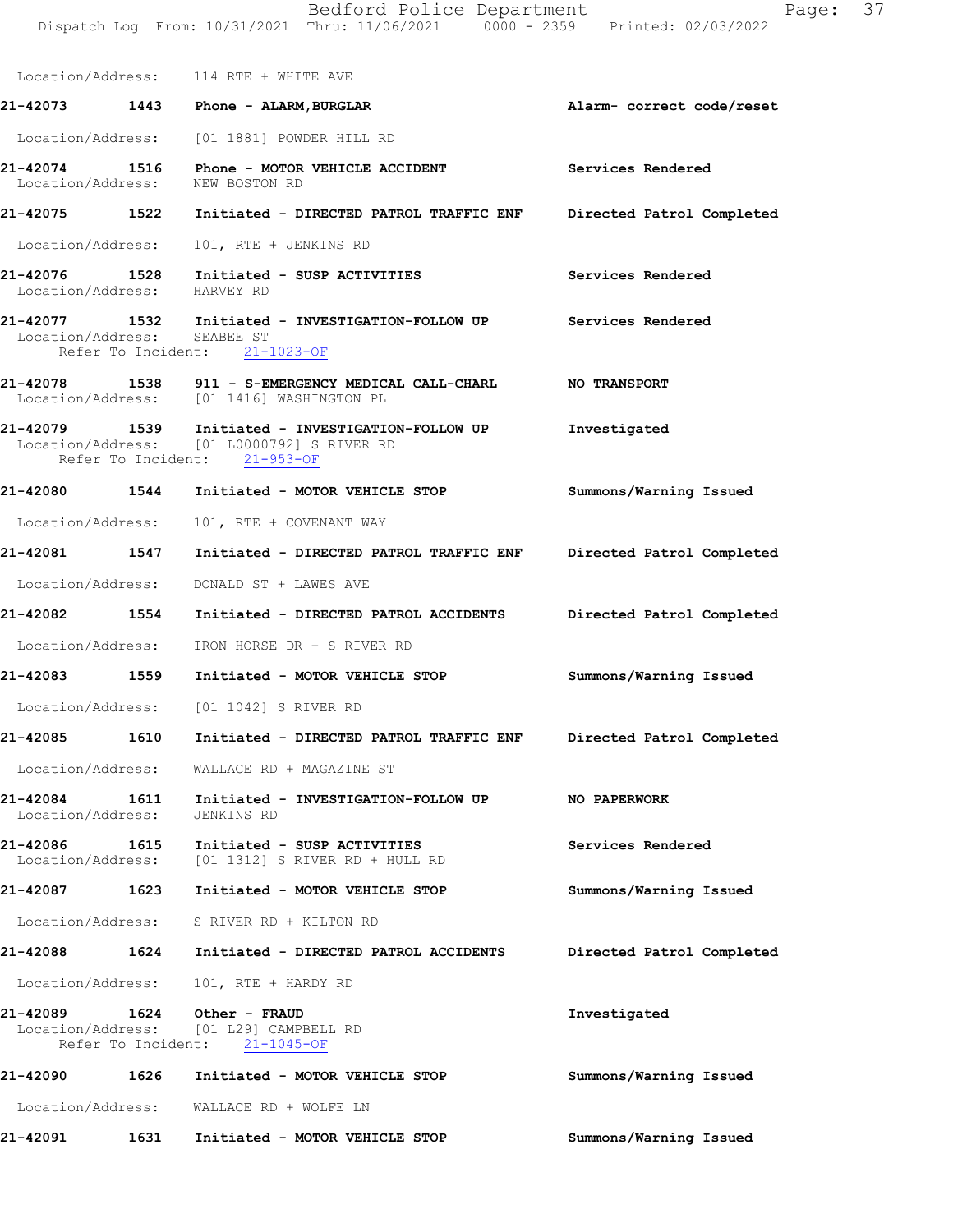|                                      |      | Bedford Police Department<br>Dispatch Log From: 10/31/2021 Thru: 11/06/2021 0000 - 2359 Printed: 02/03/2022      | Page:                     | 38 |
|--------------------------------------|------|------------------------------------------------------------------------------------------------------------------|---------------------------|----|
|                                      |      | Location/Address: S RIVER RD + BACK RIVER RD                                                                     |                           |    |
|                                      |      | 21-42092 1631 Initiated - MOTOR VEHICLE STOP                                                                     | Summons/Warning Issued    |    |
| Location/Address:                    |      | 101, RTE + COVENANT WAY                                                                                          |                           |    |
|                                      |      | 21-42093 1638 Initiated - MOTOR VEHICLE STOP                                                                     | Summons/Warning Issued    |    |
| Location/Address:                    |      | NEW BOSTON RD + CHESTERFIELD PL                                                                                  |                           |    |
| Location/Address: DUNLAP DR          |      | 21-42094 1642 Other - RESTRAINING ORDER                                                                          | Services Rendered         |    |
| Location/Address: MAPLE DR           |      | 21-42095 1643 Phone - ASSIST OTHER AGENCY<br>Refer To Incident: 21-1044-OF                                       | Investigated              |    |
|                                      |      | 21-42096 1645 Initiated - DIRECTED PATROL TRAFFIC ENF Directed Patrol Completed                                  |                           |    |
| Location/Address:                    |      | 101, RTE + COVENANT WAY                                                                                          |                           |    |
| Location/Address:                    |      | 21-42097 1707 Phone - RESTRAINING ORDER SERVICE<br>DUNLAP DR                                                     | Services Rendered         |    |
|                                      |      | 21-42098 1713 Initiated - MOTOR VEHICLE STOP                                                                     | Summons/Warning Issued    |    |
| Location/Address:                    |      | [01 L2471] S RIVER RD                                                                                            |                           |    |
|                                      |      | 21-42099 1720 Phone - S-ALARM-MEDICAL AID/LIFT ASST NO TRANSPORT<br>Location/Address: [01 1047] HITCHING POST LN |                           |    |
| Location/Address:                    |      | 21-42100 1723 Initiated - DIRECTED PATROL ACCIDENTS<br>BACK RIVER RD + S RIVER RD                                | Could Not Locate          |    |
|                                      |      |                                                                                                                  | Summons/Warning Issued    |    |
|                                      |      | Location/Address: EASTMAN AVE                                                                                    |                           |    |
|                                      |      | 21-42102 1734 Initiated - MOTOR VEHICLE STOP                                                                     | Summons/Warning Issued    |    |
| Location/Address:                    |      | S RIVER RD + PALOMINO LN                                                                                         |                           |    |
| 21-42103                             | 1742 | Initiated - DIRECTED PATROL-CAR BREAK-INS                                                                        | Directed Patrol Completed |    |
| Location/Address:                    |      | [01 L2271] S RIVER RD                                                                                            |                           |    |
| 21-42104                             | 1818 | Initiated - DIRECTED PATROL ACCIDENTS                                                                            | Directed Patrol Completed |    |
| Location/Address:                    |      | S RIVER RD + HAWTHORNE DR                                                                                        |                           |    |
| 21-42105                             | 1822 | Initiated - MOTOR VEHICLE STOP                                                                                   | Summons/Warning Issued    |    |
| Location/Address:                    |      | COLBY CT                                                                                                         |                           |    |
| 21-42106<br>Location/Address:        | 1834 | 911 - MOTOR VEHICLE ACC-SPECIAL CIR.<br>101, RTE + 114 RTE                                                       | Services Rendered         |    |
| 21-42107<br>Location/Address:        | 1839 | Phone - MOTOR VEHICLE ACCIDENT<br>101, RTE                                                                       | Services Rendered         |    |
| 21-42108<br>Location/Address:        | 1841 | Phone - S-MOTOR VEHICLE ACCIDENT INJ<br>101, RTE + 114 RTE                                                       | Investigated              |    |
| <b>21-42109</b><br>Location/Address: | 1851 | Initiated - DISABLED MOTOR VEHICLE<br>101, RTE + CONSTITUTION DR                                                 | Services Rendered         |    |
| 21-42110                             | 1924 | Phone - CHECK THE WELFARE<br>Location/Address: [01 324] HAWTHORNE DR                                             | Investigated              |    |

Refer To Incident: 21-1046-OF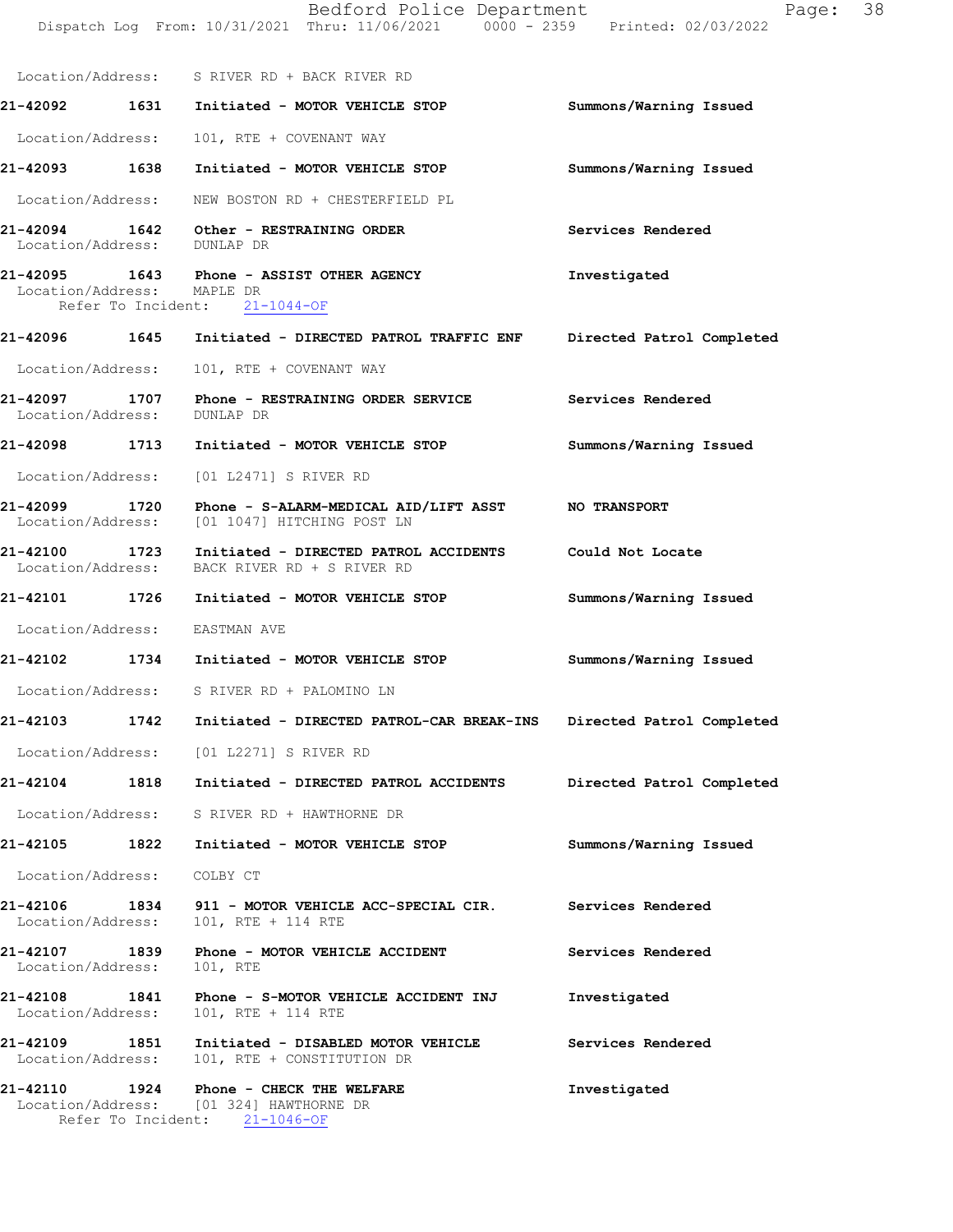|                                             |      | Bedford Police Department<br>Dispatch Log From: 10/31/2021 Thru: 11/06/2021 0000 - 2359 Printed: 02/03/2022                                                                                           | 39<br>Page:                    |
|---------------------------------------------|------|-------------------------------------------------------------------------------------------------------------------------------------------------------------------------------------------------------|--------------------------------|
| 21-42111 2010<br>Location/Address: HARDY RD |      | Phone - ASSIST CITIZEN                                                                                                                                                                                | Services Rendered              |
|                                             |      | 21-42112 2017 911 - S-EMERGENCY MEDICAL CALL-BRAVO                                                                                                                                                    | Transported to Elliot Hospital |
|                                             |      | Location/Address: [01 L1977] NEW BOSTON RD                                                                                                                                                            |                                |
| 21-42113 2017                               |      | Initiated - DIRECTED PATROL-CAR BREAK-INS Directed Patrol Completed                                                                                                                                   |                                |
| Location/Address:                           |      | HARDY RD                                                                                                                                                                                              |                                |
| 21-42114 2033                               |      | Initiated - DIRECTED PATROL DWI                                                                                                                                                                       | Directed Patrol Completed      |
| Location/Address:                           |      | 101, RTE + HITCHING POST LN                                                                                                                                                                           |                                |
| 21-42115 2034                               |      | Initiated - DIRECTED PATROL DWI                                                                                                                                                                       | Directed Patrol Completed      |
| Location/Address:                           |      | NEW BOSTON RD                                                                                                                                                                                         |                                |
|                                             |      | 21-42116 2108 Initiated - MOTOR VEHICLE STOP                                                                                                                                                          | Summons/Warning Issued         |
|                                             |      | Location/Address: S RIVER RD + BACK RIVER RD                                                                                                                                                          |                                |
|                                             |      | 21-42117 2108 Initiated - BUILDING CHECK                                                                                                                                                              | Directed Patrol Completed      |
|                                             |      | Location/Address: [01 192] NEW BOSTON RD                                                                                                                                                              |                                |
| Location/Address:                           | Age: | 21-42118 2116 Initiated - MOTOR VEHICLE STOP<br>S RIVER RD<br>Refer To Summons: 21-609-AR<br>Summons: RENTAS, SYLVIA MARIANNE<br>Address: MANCHESTER, NH<br>19<br>Charges: Drive after Rev/Suspension | Arrest(s) Made                 |
| 21-42119 2124                               |      | Initiated - DIRECTED PATROL BURGLARY                                                                                                                                                                  | Directed Patrol Completed      |
| Location/Address:                           |      | WHITE AVE + BELLEMORE DR                                                                                                                                                                              |                                |
| Location/Address:                           |      | 21-42120 2140 Initiated - SUSP ACTIVITIES<br>BELMONT CT                                                                                                                                               | Services Rendered              |
| 21-42121                                    | 2154 | Initiated - BUILDING CHECK                                                                                                                                                                            | Building Checked/Secured       |
|                                             |      | Location/Address: [01 L653] OLD BEDFORD RD                                                                                                                                                            |                                |
|                                             |      | 21-42122 2205 Initiated - DIRECTED PATROL BURGLARY Directed Patrol Completed                                                                                                                          |                                |
|                                             |      | Location/Address: DONALD ST + CURTIS LN                                                                                                                                                               |                                |
|                                             |      | 21-42123 2205 Initiated - CRIMINAL TRESPASS<br>Location/Address: [01 L2271] S RIVER RD<br>Refer To Incident: 21-1047-OF                                                                               | Could Not Locate               |
|                                             |      | 21-42124 2249 Initiated - MOTOR VEHICLE STOP                                                                                                                                                          | Summons/Warning Issued         |
| Location/Address:                           |      | 101, RTE + CONSTITUTION DR                                                                                                                                                                            |                                |
| Location/Address:                           |      | 21-42126  2320  Initiated - INVESTIGATION-FOLLOW UP<br>S RIVER RD + BACK RIVER RD                                                                                                                     | Could Not Locate               |
| 21-42125 2321                               |      | Initiated - DIRECTED PATROL DWI                                                                                                                                                                       | Directed Patrol Completed      |
|                                             |      | Vicinity of: 101, RTE + 114 RTE                                                                                                                                                                       |                                |
| 21-42127                                    | 2325 | Initiated - MOTOR VEHICLE STOP                                                                                                                                                                        | Summons/Warning Issued         |
| Location/Address:                           |      | 114 RTE + 101, RTE                                                                                                                                                                                    |                                |
| 21-42128                                    | 2328 | Initiated - DIRECTED PATROL DWI                                                                                                                                                                       | Directed Patrol Completed      |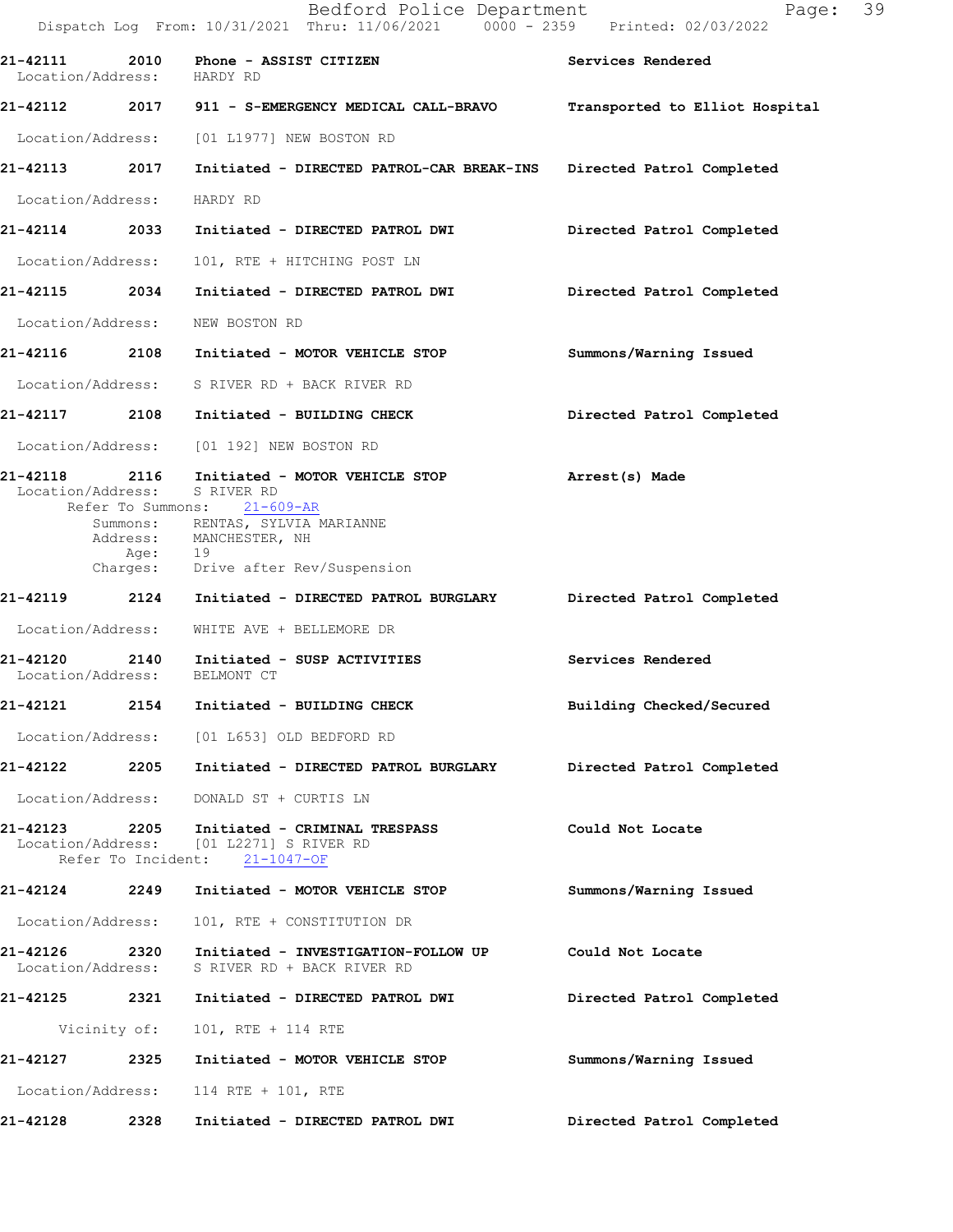Bedford Police Department Fage: 40 Dispatch Log From: 10/31/2021 Thru: 11/06/2021 0000 - 2359 Printed: 02/03/2022 Location/Address: BACK RIVER RD + S RIVER RD **21-42129 2335 Initiated - DIRECTED PATROL DWI Directed Patrol Completed**  Vicinity of: 101, RTE + CONSTITUTION DR **21-42130 2344 Initiated - SUSP ACTIVITIES Arrest(s) Made** Location/Address: S RIVER RD + PARK DR Refer To Arrest: 21-610-AR Arrest: MOQUIN, ERIC Address: HUDSON, NH Age: 42 Charges: Cntrl Drug: Sched 1 - 4; Possession False Report to Law Enf; False Info Resist Arrest/Detention Loitering or Prowling Arrest on Warrant Pedestrian on Roadway

#### **For Date: 11/05/2021 - Friday**

| 21-42131<br>0034<br>Location/Address: |      | Phone - SUSP ACTIVITIES-IN PROGRESS Services Rendered<br>[01 L1804] S RIVER RD         |                             |
|---------------------------------------|------|----------------------------------------------------------------------------------------|-----------------------------|
| 21-42132<br>Location/Address:         | 0044 | Radio - S-EMERGENCY MEDICAL CALL<br>BEAUDOIN ST                                        | <b>NO TRANSPORT</b>         |
| Location/Address:                     |      | 21-42133 0300 911 - S-EMERGENCY MEDICAL CALL-ALPHA NO TRANSPORT<br>[01 409] HORIZON DR |                             |
|                                       |      |                                                                                        | Directed Patrol Completed   |
| Vicinity of:                          |      | LEAVY DR + COOPER LN                                                                   |                             |
|                                       |      |                                                                                        | Directed Patrol Completed   |
| Location/Address:                     |      | 101, RTE + WALLACE RD                                                                  |                             |
| 21-42136 0326<br>Location/Address:    |      | Initiated - MOTOR VEHICLE STOP<br>101, RTE + COVENANT WAY                              | <b>NO PAPERWORK</b>         |
|                                       |      | 21-42137 0331 Initiated - DIRECTED PATROL BURGLARY Directed Patrol Completed           |                             |
|                                       |      | Vicinity of: DONALD ST + OLD BEDFORD RD                                                |                             |
|                                       |      |                                                                                        | TRANSPORTED TO CMC HOSPITAL |
| Location/Address:                     |      | OAK DR                                                                                 |                             |
|                                       |      |                                                                                        | Directed Patrol Completed   |
| Location/Address:                     |      | 101, RTE + KAHLIKO LN                                                                  |                             |
| 21-42140 0402                         |      | Initiated - BUILDING CHECK                                                             | Building Checked/Secured    |
| Location/Address:                     |      | [01 463] NASHUA RD                                                                     |                             |
| 21-42141 0415                         |      | Initiated - DIRECTED PATROL-CAR BREAK-INS Directed Patrol Completed                    |                             |
| Vicinity of:                          |      | WALLACE RD + N AMHERST RD                                                              |                             |
| 21-42142 0523                         |      | Initiated - DIRECTED PATROL TRAFFIC ENF Directed Patrol Completed                      |                             |
| Location/Address:                     |      | 101, RTE + MEETINGHOUSE RD                                                             |                             |
|                                       |      | 21-42143 		 0529 Initiated - DIRECTED PATROL TRAFFIC ENF 		 Directed Patrol Completed  |                             |
|                                       |      | Vicinity of: 114 RTE + DONALD ST                                                       |                             |
|                                       |      |                                                                                        | Building Checked/Secured    |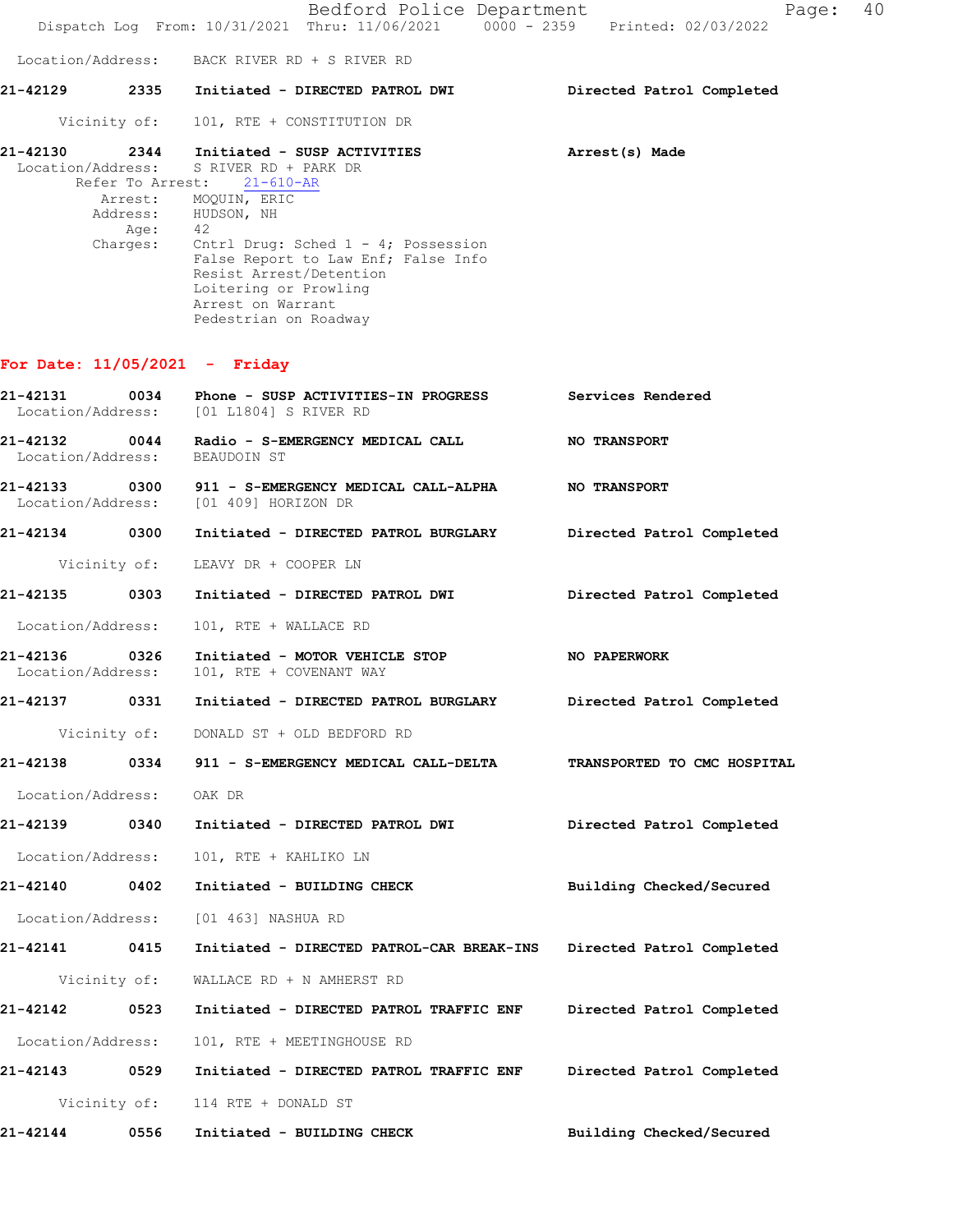Location/Address: [01 L863] 101, RTE **21-42145 0559 Phone - ALARM,BURGLAR Alarm - False**  Location/Address: [01 L10] S RIVER RD **21-42146 0604 Initiated - DIRECTED PATROL TRAFFIC ENF Directed Patrol Completed**  Vicinity of: BOYNTON ST + DAVIES ST **21-42147 0622 Initiated - DIRECTED PATROL TRAFFIC ENF Directed Patrol Completed**  Location/Address: 101, RTE + KAHLIKO LN **21-42148 0626 Initiated - DIRECTED PATROL TRAFFIC ENF Directed Patrol Completed**  Vicinity of: 101, RTE + 114 RTE **21-42149 0747 Initiated - DIRECTED PATROL TRAFFIC ENF Directed Patrol Completed**  Vicinity of: S RIVER RD + TECHNOLOGY DR **21-42150 0750 911 - S-EMERGENCY MEDICAL CALL-CHARL TRANSPORTED TO CMC HOSPITAL**  Location/Address: [01 335] COLBY CT **21-42151 0750 Initiated - DIRECTED PATROL TRAFFIC ENF Directed Patrol Completed**  Location/Address: [01 231] OLD BEDFORD RD **21-42152 0800 Initiated - DIRECTED PATROL TRAFFIC ENF Directed Patrol Completed**  Location/Address: BOYNTON ST **21-42153 0815 Phone - ASSIST CITIZEN Services Rendered**  Location/Address: [01 1193] HAWTHORNE DR **21-42154 0820 Initiated - MOTOR VEHICLE STOP Summons/Warning Issued**  Location/Address: S RIVER RD + BACK RIVER RD **21-42155 0828 Initiated - DIRECTED PATROL TRAFFIC ENF Directed Patrol Completed**  Location/Address: 101, RTE + MEETINGHOUSE RD **21-42157 0829 Phone - POLICE INFORMATION No Action Required**  Location/Address: [01 1333] JOPPA HILL RD **21-42156 0831 Initiated - DIRECTED PATROL TRAFFIC ENF Directed Patrol Completed**  Location/Address: 114 RTE + OLD BEDFORD ROAD OVERPASS **21-42158 0908 Radio - S-EMERGENCY MEDICAL CALL Transported to Elliot Hospital** Location/Address: [01 463] NASHUA RD **21-42159 0912 Phone - S-FIRE ALARM Services Rendered**  Location/Address: **21-42160 0951 Initiated - DIRECTED PATROL TRAFFIC ENF Directed Patrol Completed**  Location/Address: NEW BOSTON RD + WALLACE RD **21-42161 1004 Initiated - DIRECTED PATROL TRAFFIC ENF Directed Patrol Completed**  Location/Address: 101, RTE + KILTON ROAD RAMP **21-42162 1005 Phone - CHECK THE WELFARE Investigated**  Location/Address: S RIVER RD

Refer To Incident: 21-1048-OF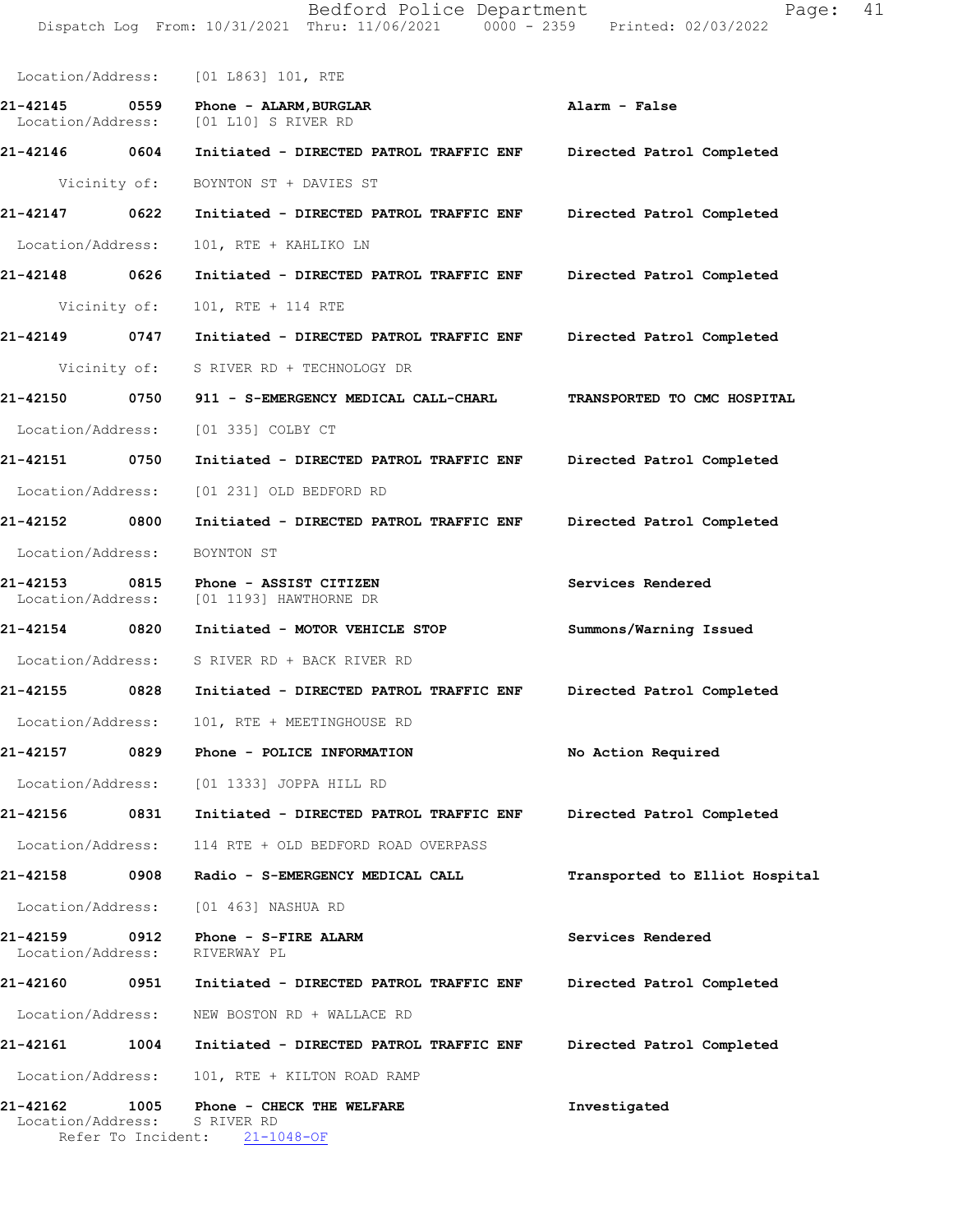Dispatch Log From: 10/31/2021 Thru: 11/06/2021 0000 - 2359 Printed: 02/03/2022 **21-42163 1011 Initiated - MOTOR VEHICLE STOP Summons/Warning Issued**  Location/Address: 101, RTE + KILTON ROAD RAMP **21-42164 1013 Phone - S-EMERGENCY MEDICAL CALL TRANSPORTED TO CMC HOSPITAL**  Location/Address: S RIVER RD **21-42165 1100 Initiated - DIRECTED PATROL BURGLARY Directed Patrol Completed**  Location/Address: MCALLISTER RD + MARTHA'S WAY **21-42166 1110 Initiated - DIRECTED PATROL TRAFFIC ENF Directed Patrol Completed**  Location/Address: S RIVER RD + COLBY CT **21-42167 1116 911 - DISORDERLY CONDUCT-IN PROGRESS Services Rendered**  Location/Address: [01 L1803] S RIVER RD **21-42168 1125 Initiated - DIRECTED PATROL-CAR BREAK-INS Directed Patrol Completed**  Location/Address: [01 L1706] NEW BOSTON RD **21-42169 1129 Phone - ASSIST CITIZEN 1129 Phone - ASSIST CITIZEN Investigated Investigated**  Location/Address: [01 474] CONSTITUTION DR Refer To Incident: 21-1049-OF **21-42170 1138 Initiated - DIRECTED PATROL-CAR BREAK-INS Directed Patrol Completed**  Location/Address: [01 L1804] S RIVER RD **21-42171 1141 Initiated - DIRECTED PATROL TRAFFIC ENF Directed Patrol Completed**  Location/Address: S RIVER RD + RIDGEWOOD RD **21-42172 1155 911 - S-EMERGENCY MEDICAL CALL-CHARL Transported to Elliot Hospital** Location/Address: SETTLER'S CT **21-42173 1156 Initiated - MOTOR VEHICLE STOP Summons/Warning Issued**  Location/Address: S RIVER RD + COLBY CT **21-42174 1219 Initiated - DIRECTED PATROL BURGLARY Directed Patrol Completed**  Location/Address: PULPIT RD + WALSCH RD **21-42176 1226 Phone - ASSIST OTHER AGENCY Services Rendered**  Location: [84] DERRY PD<br>fer To Incident: 21-832-OF Refer To Incident: **21-42175 1234 Phone - FOUND PROPERTY Investigated**  Location/Address: [01 763] LEAVY DR Refer To Incident: 21-1050-OF **21-42177 1244 Phone - ASSIST OTHER AGENCY Investigated**  Location/Address: N AMHERST RD **21-42179 1331 Phone - SUSP ACTIVITIES Directed Patrol Completed**  Location/Address: HARDY RD **21-42178 1334 911 - S-EMERGENCY MEDICAL CALL TRANSPORTED TO CMC HOSPITAL**  Location/Address: [01 248] RIDGEWOOD RD **21-42180 1353 Phone - DISABLED MOTOR VEHICLE Services Rendered**  Location/Address: S RIVER RD + BACK RIVER RD

**21-42181 1407 Initiated - DIRECTED PATROL TRAFFIC ENF Directed Patrol Completed**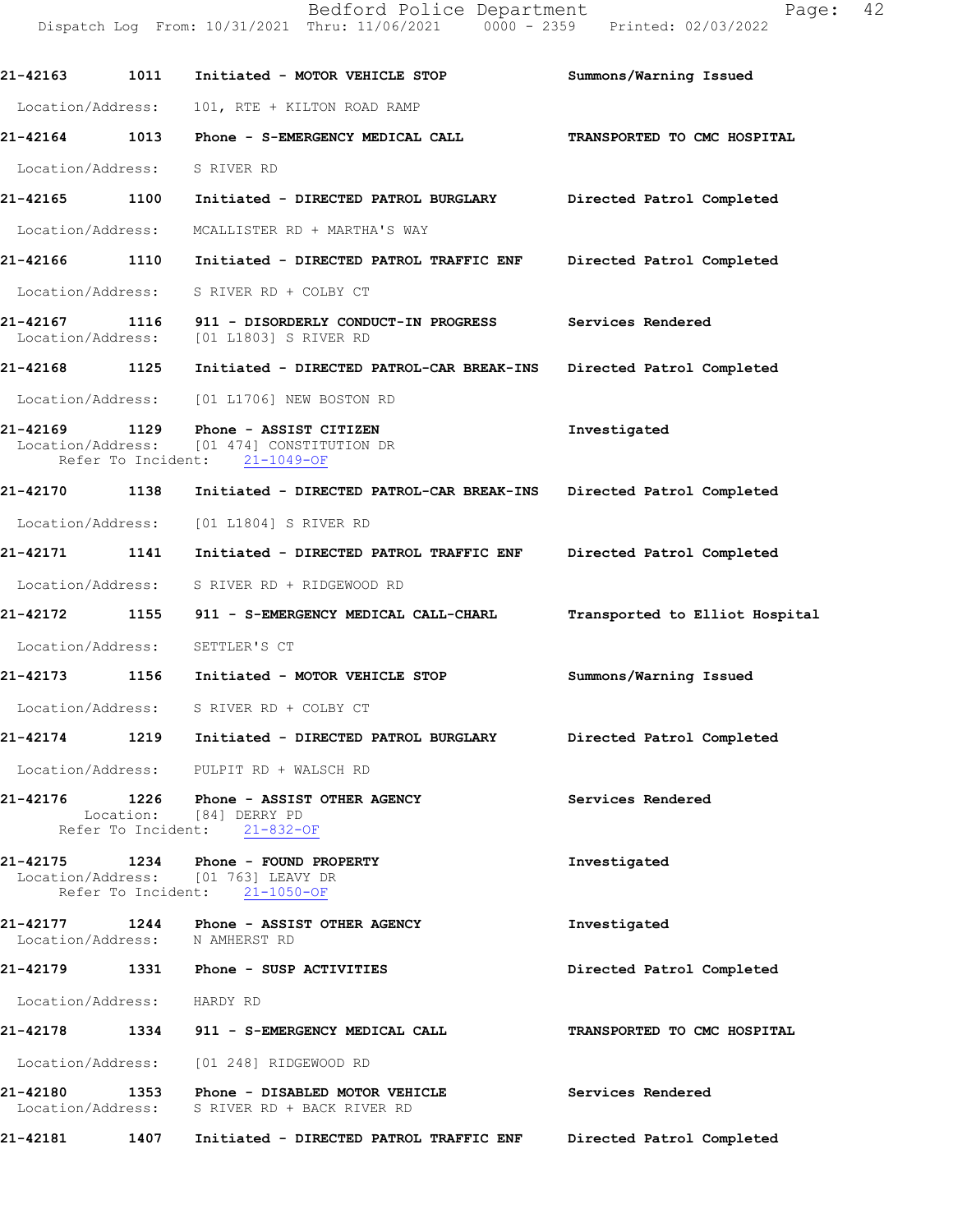|  |  | .<br>oq From: 10/31/2021 Thru: 11/06/2021                0000 - 2359               Printed: 02/03/2022 |  |  |
|--|--|--------------------------------------------------------------------------------------------------------|--|--|
|  |  |                                                                                                        |  |  |

Location/Address: TWIN BROOK LN + 101, RTE

**21-42182 1422 Phone - CHECK THE WELFARE Services Rendered**  Location/Address: 101, RTE + OLDE BEDFORD WAY

**21-42183 1436 911 - S-EMERGENCY MEDICAL CALL-ALPHA LIFT ASSIST**  Location/Address: [01 L0000816] IRON HORSE DR

**21-42184 1453 Phone - ALARM,BURGLAR Alarm - False**  Location/Address: [01 L632] S RIVER RD

**21-42185 1455 Phone - MOTOR VEHICLE COMPLAINT Could Not Locate**  Location/Address: 114 RTE + 101, RTE

21-42186 1505 Phone - DOG COMPLAINT **1200 Services Rendered** Location/Address: NEW BOSTON RD

**21-42187 1522 Initiated - DIRECTED PATROL TRAFFIC ENF Directed Patrol Completed**  Location/Address: 101, RTE + KAHLIKO LN

**21-42188 1526 Phone - ANIMAL COMPLAINT Could Not Locate**  Location/Address: WALLACE RD + 101, RTE

**21-42189 1532 911 - S-EMERGENCY MEDICAL CALL-ALPHA TRANSPORTED TO CMC HOSPITAL**  Location/Address: [01 335] COLBY CT

**21-42190 1534 Initiated - MOTOR VEHICLE STOP Summons/Warning Issued** 

Location/Address: WALLACE RD + BRIAR RD

**21-42191 1536 Initiated - DIRECTED PATROL-CAR BREAK-INS Directed Patrol Completed**  Location/Address: [01 L2271] S RIVER RD

**21-42192 1544 Initiated - DIRECTED PATROL ACCIDENTS Directed Patrol Completed**  Location/Address: N AMHERST RD + WALLACE RD

**21-42193 1551 Initiated - DIRECTED PATROL TRAFFIC ENF Directed Patrol Completed** 

Location/Address: [01 L2447] 101, RTE

**21-42194 1602 Initiated - MOTOR VEHICLE STOP Summons/Warning Issued**  Location/Address: [01 L0000553] 101, RTE

**21-42195 1607 Initiated - DIRECTED PATROL ACCIDENTS Directed Patrol Completed**  Location/Address: MEETINGHOUSE RD + 101, RTE

**21-42196 1608 Initiated - MOTOR VEHICLE STOP Summons/Warning Issued**  Location/Address: S RIVER RD + PALOMINO LN

**21-42197 1625 Phone - PRISONER RELEASE No Action Required**  Location/Address: [07 1] WILLOW ST

**21-42198 1626 Initiated - DIRECTED PATROL ACCIDENTS Directed Patrol Completed**  Location/Address: 114 RTE + DONALD ST **21-42199 1630 Initiated - MOTOR VEHICLE STOP Summons/Warning Issued** 

Location/Address: DONALD ST + MERRY ST

**21-42200 1639 Initiated - MOTOR VEHICLE STOP Summons/Warning Issued**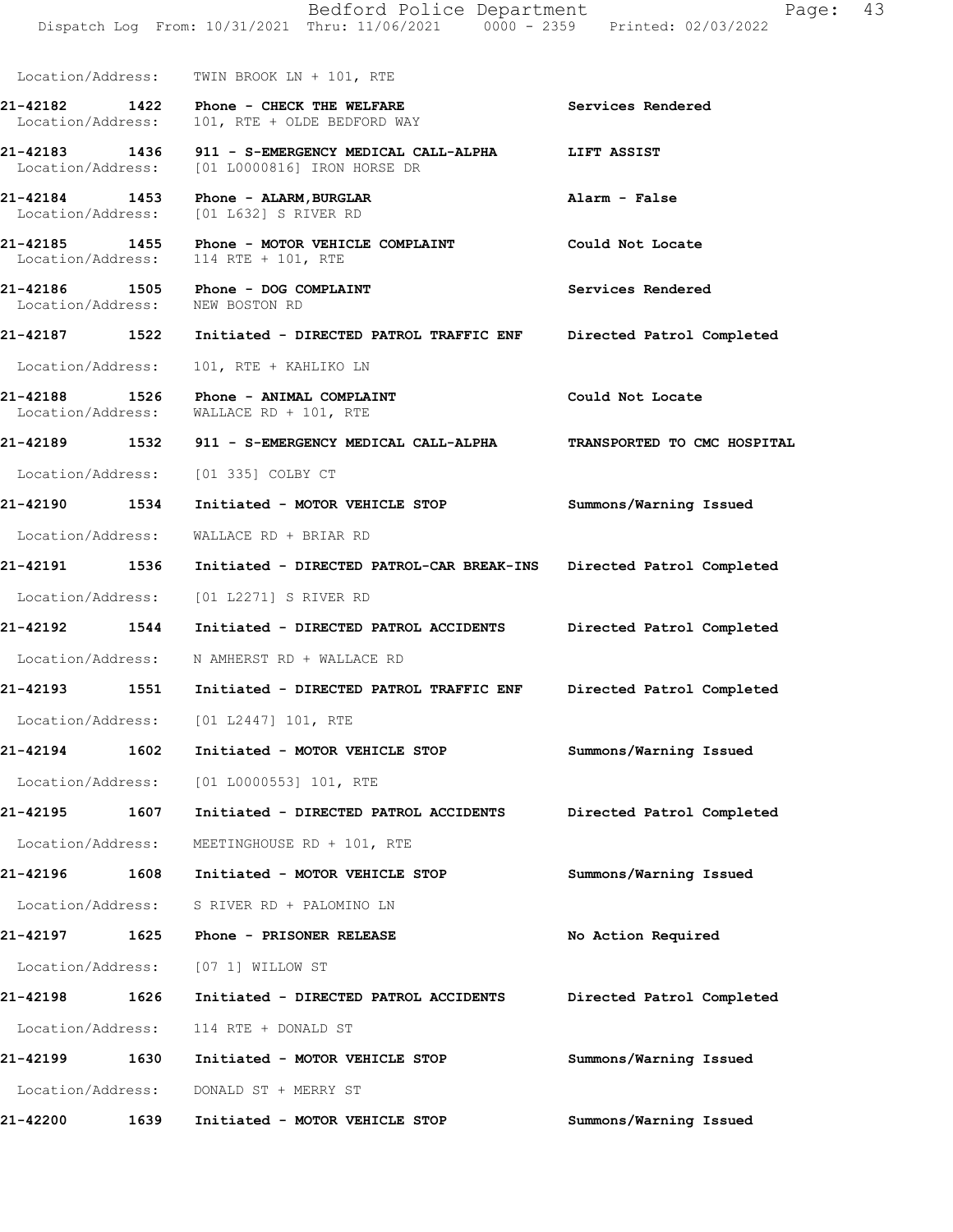|                               |      | Bedford Police Department<br>Dispatch Log From: 10/31/2021 Thru: 11/06/2021 0000 - 2359 Printed: 02/03/2022                       | Page:                          | 44 |
|-------------------------------|------|-----------------------------------------------------------------------------------------------------------------------------------|--------------------------------|----|
|                               |      | Location/Address: S RIVER RD + KILTON RD                                                                                          |                                |    |
| 21-42201 1645                 |      | Initiated - DIRECTED PATROL TRAFFIC ENF                                                                                           | Directed Patrol Completed      |    |
| Location/Address:             |      | 101, RTE + COVENANT WAY                                                                                                           |                                |    |
| 21-42202                      | 1649 | Initiated - MOTOR VEHICLE STOP                                                                                                    | Summons/Warning Issued         |    |
| Location/Address:             |      | PALOMINO LN + WHITTEMORE ST                                                                                                       |                                |    |
| 21-42203 1655                 |      | Phone - ALARM, BURGLAR                                                                                                            | Alarm- correct code/reset      |    |
| Location/Address:             |      | [01 L653] OLD BEDFORD RD                                                                                                          |                                |    |
| 21-42204 1704                 |      | Initiated - MOTOR VEHICLE STOP                                                                                                    | Summons/Warning Issued         |    |
| Location/Address:             |      | $[01 1361] 101$ , RTE                                                                                                             |                                |    |
| 21-42205                      | 1706 | Initiated - MOTOR VEHICLE STOP                                                                                                    | Summons/Warning Issued         |    |
| Location/Address:             |      | [01 L1080] HAWTHORNE DR                                                                                                           |                                |    |
| 21-42206 1710                 |      | Initiated - DIRECTED PATROL TRAFFIC ENF                                                                                           | Directed Patrol Completed      |    |
| Location/Address:             |      | 101, RTE + OLD BEDFORD RD                                                                                                         |                                |    |
|                               |      | 21-42207 1715 911 - S-EMERGENCY MEDICAL CALL-CHARL                                                                                | Transported to Elliot Hospital |    |
| Location/Address:             |      | [01 2198] OLD BEDFORD RD                                                                                                          |                                |    |
| 21-42208<br>Location/Address: | 1716 | Initiated - INVESTIGATION-FOLLOW UP<br>[01 L380] S RIVER RD<br>Refer To Incident: 21-1024-OF                                      | Investigated                   |    |
| 21-42209                      | 1717 | Initiated - MOTOR VEHICLE STOP                                                                                                    | Summons/Warning Issued         |    |
| Location/Address:             |      | 101, RTE + MEETINGHOUSE RD                                                                                                        |                                |    |
| 21-42210 1730                 |      | <b>Phone - ANIMAL COMPLAINT</b>                                                                                                   | No Action Required             |    |
|                               |      | Location/Address: RIDGEWOOD RD + SUFFOLK CT                                                                                       |                                |    |
| 21-42211                      | 1732 | Initiated - MOTOR VEHICLE STOP                                                                                                    | Summons/Warning Issued         |    |
|                               |      | Location/Address: S RIVER RD                                                                                                      |                                |    |
|                               |      | 21-42212 1738 Initiated - DIRECTED PATROL-CAR BREAK-INS Directed Patrol Completed                                                 |                                |    |
| Location/Address:             |      | HAZEN RD + OLD BEDFORD RD                                                                                                         |                                |    |
| 21-42213                      |      | 1745 Phone - ALARM, BURGLAR                                                                                                       | Alarm- correct code/reset      |    |
|                               |      | Location/Address: [01 356] SANDY POND PKWY                                                                                        |                                |    |
| 21-42214 1748                 |      | Initiated - MOTOR VEHICLE STOP                                                                                                    | Summons/Warning Issued         |    |
|                               |      | Location/Address: S RIVER RD + KILTON RD                                                                                          |                                |    |
| Location/Address:             |      | 21-42215 1750 911 - MOTOR VEHICLE COMPLAINT<br>MEETINGHOUSE RD                                                                    | Could Not Locate               |    |
|                               |      | 21-42216  1803    Initiated - INVESTIGATION-FOLLOW UP<br>Location/Address: [01 L2271] S RIVER RD<br>Refer To Incident: 21-1047-OF | Investigated                   |    |
| 21-42217                      | 1809 | Initiated - DIRECTED PATROL-CAR BREAK-INS                                                                                         | Directed Patrol Completed      |    |
|                               |      | Location/Address: [01 L2252] JENKINS RD                                                                                           |                                |    |
| 21-42218 1810                 |      | Initiated - MOTOR VEHICLE STOP                                                                                                    | Summons/Warning Issued         |    |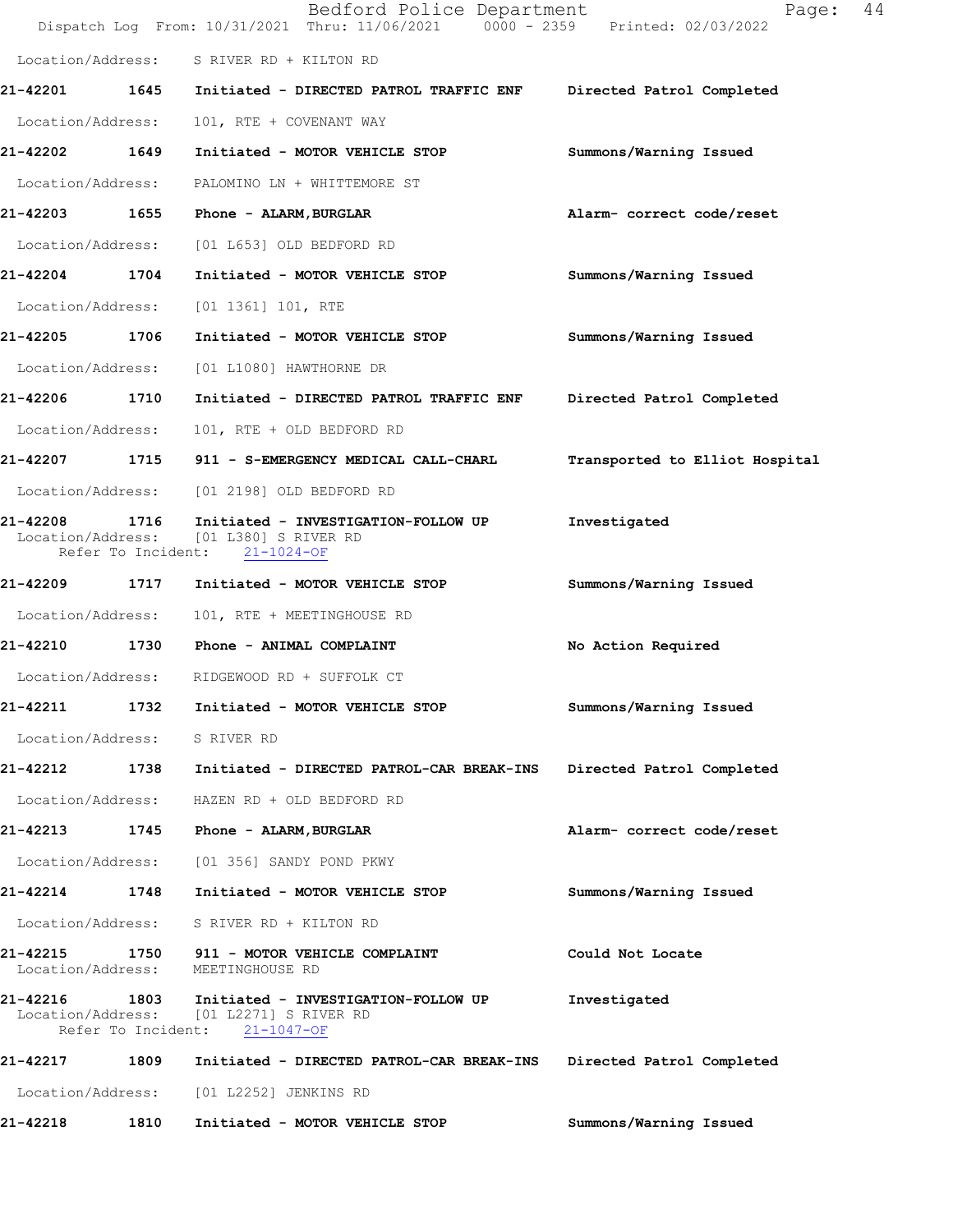|                                |      | Bedford Police Department<br>Dispatch Log From: 10/31/2021 Thru: 11/06/2021 0000 - 2359 Printed: 02/03/2022                      | 45<br>Page:               |
|--------------------------------|------|----------------------------------------------------------------------------------------------------------------------------------|---------------------------|
|                                |      | Location/Address: S RIVER RD + MEETINGHOUSE RD                                                                                   |                           |
|                                |      | 21-42219 1813 911 - S-OUTSIDE SMOKE/ILLEGAL BURN Services Rendered<br>Location/Address: F.E. EVERETT SOUTH TPKE                  |                           |
|                                |      | 21-42220 1819 Phone - HIGHWAY CONDITIONS<br>Location/Address: WALLACE RD + 101, RTE                                              | Services Rendered         |
|                                |      | 21-42221 1828 Phone - ANIMAL COMPLAINT<br>Location/Address: WALLACE RD + N AMHERST RD                                            | Could Not Locate          |
|                                |      | 21-42222 1832 Initiated - INVESTIGATION-FOLLOW UP<br>Location/Address: [01 474] CONSTITUTION DR<br>Refer To Incident: 21-1047-OF | Investigated              |
|                                |      | 21-42223 1839 Initiated - DIRECTED PATROL-CAR BREAK-INS                                                                          | Directed Patrol Completed |
| Location/Address:              |      | WALLACE RD + 101, RTE                                                                                                            |                           |
| 21-42224 1900                  |      | Initiated - MOTOR VEHICLE STOP                                                                                                   | Summons/Warning Issued    |
| Location/Address:              |      | [01 L2271] S RIVER RD                                                                                                            |                           |
|                                |      | 21-42226 1903 Phone - ASSIST CITIZEN<br>Location/Address: [01 474] CONSTITUTION DR                                               | Services Rendered         |
| 21-42225 1904                  |      | Initiated - MOTOR VEHICLE STOP                                                                                                   | Summons/Warning Issued    |
| Location/Address:              |      | [01 L819] 101, RTE                                                                                                               |                           |
| 21-42227 1920                  |      | Initiated - MOTOR VEHICLE STOP                                                                                                   | Summons/Warning Issued    |
| Location/Address:              |      | MEETINGHOUSE RD + S RIVER RD                                                                                                     |                           |
| 21-42228 1931                  |      | Initiated - DIRECTED PATROL-CAR BREAK-INS                                                                                        | Directed Patrol Completed |
|                                |      | Location/Address: [01 L1777] WALLACE RD                                                                                          |                           |
|                                |      | 21-42229 1942 Initiated - MOTOR VEHICLE STOP                                                                                     | Summons/Warning Issued    |
|                                |      | Location/Address: 101, RTE + MEETINGHOUSE RD                                                                                     |                           |
| 21-42230                       | 1944 | Phone - THEFT                                                                                                                    | No Action Required        |
|                                |      | Location/Address: [01 L139] KILTON RD                                                                                            |                           |
| 21-42231 1950                  |      | Initiated - DIRECTED PATROL-CAR BREAK-INS Directed Patrol Completed                                                              |                           |
| Location/Address:              |      | $[01 L241] 101$ , RTE                                                                                                            |                           |
| 21-42232                       | 1954 | Initiated - MOTOR VEHICLE STOP                                                                                                   | Summons/Warning Issued    |
| Location/Address:              |      | [01 L2471] S RIVER RD                                                                                                            |                           |
| 21-42233                       | 2011 | Initiated - MOTOR VEHICLE STOP                                                                                                   | Summons/Warning Issued    |
| Location/Address:              |      | 101, RTE + COVENANT WAY                                                                                                          |                           |
| 21-42234                       | 2019 | Initiated - MOTOR VEHICLE STOP                                                                                                   | Summons/Warning Issued    |
| Location/Address:              |      | S RIVER RD + CLUB ACRE LN                                                                                                        |                           |
| 21-42237                       | 2025 | Phone - BOLO<br>Location: [02] AMHERST, NH                                                                                       | NO PAPERWORK              |
| 21-42235<br>Refer To Incident: |      | 2028 911 - MOTOR VEHICLE ACC-SPECIAL CIR.<br>Location/Address: [01 L1843] S RIVER RD<br>$21 - 1052 - OF$                         | Investigated              |
| 21-42236                       | 2030 | Initiated - DIRECTED PATROL BURGLARY                                                                                             | Directed Patrol Completed |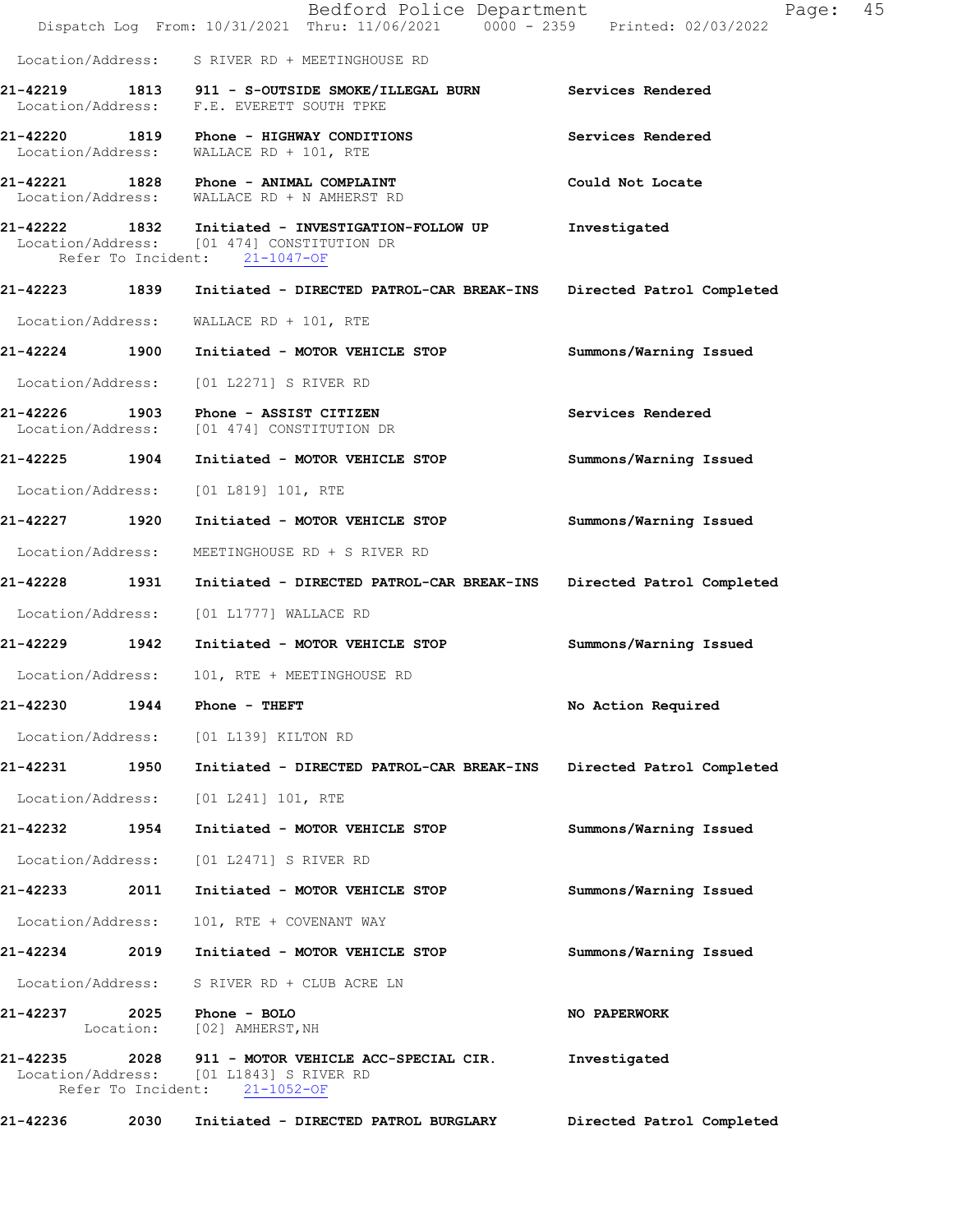|                               |              | Bedford Police Department<br>Dispatch Log From: 10/31/2021 Thru: 11/06/2021 0000 - 2359 Printed: 02/03/2022 | Page:                     | 46 |
|-------------------------------|--------------|-------------------------------------------------------------------------------------------------------------|---------------------------|----|
|                               |              | Location/Address: WALLACE RD + GREENFIELD PKWY                                                              |                           |    |
| 21-42238<br>Location/Address: |              | 2034 Initiated - SUSP ACTIVITIES<br>GREENFIELD PKWY                                                         | Services Rendered         |    |
|                               |              | 21-42239    2112    Initiated - DIRECTED PATROL BURGLARY                                                    | Directed Patrol Completed |    |
|                               |              | Location/Address: BEALS RD + SONOMA DR                                                                      |                           |    |
|                               |              | 21-42240 2154 Initiated - DIRECTED PATROL BURGLARY Directed Patrol Completed                                |                           |    |
|                               |              | Location/Address: KAHLIKO LN + HITCHING POST LN                                                             |                           |    |
|                               |              | 21-42241 2159 Phone - MOTOR VEHICLE COMP-IN PROGRESS                                                        | Summons/Warning Issued    |    |
| Location/Address:             |              | 101, RTE + JENKINS RD                                                                                       |                           |    |
|                               |              | 21-42242 2207 Phone - SUSP ACTIVITIES<br>Location/Address: [01 L0000587] 101, RTE                           | Services Rendered         |    |
| 21-42243 2323                 |              | Initiated - DIRECTED PATROL DWI                                                                             | Directed Patrol Completed |    |
|                               | Vicinity of: | 101, RTE + 114 RTE                                                                                          |                           |    |
| 21-42244 2329                 |              | Initiated - MOTOR VEHICLE STOP                                                                              | Summons/Warning Issued    |    |
| Location/Address:             |              | KILTON RD                                                                                                   |                           |    |
| 21-42245 2330                 |              | Initiated - DIRECTED PATROL DWI                                                                             | Directed Patrol Completed |    |
|                               | Vicinity of: | 101, RTE + NASHUA RD                                                                                        |                           |    |
| 21-42247 2332                 |              | Initiated - DIRECTED PATROL DWI                                                                             | Directed Patrol Completed |    |
|                               |              | Location/Address: S RIVER RD + KILTON RD                                                                    |                           |    |
|                               |              | 21-42246  2334 Initiated - DIRECTED PATROL DWI                                                              | Directed Patrol Completed |    |
|                               |              | Location/Address: S RIVER RD + HAWTHORNE DR                                                                 |                           |    |
|                               |              | 21-42248 2339 Initiated - MOTOR VEHICLE STOP                                                                | Summons/Warning Issued    |    |
| Location/Address:             |              | 101, RTE + COVENANT WAY                                                                                     |                           |    |
| 21-42249                      | 2347         | Initiated - DIRECTED PATROL DWI                                                                             | Directed Patrol Completed |    |
|                               | Vicinity of: | 101, RTE + JENKINS RD                                                                                       |                           |    |
| 21-42250                      | 2348         | Initiated - MOTOR VEHICLE STOP                                                                              | Summons/Warning Issued    |    |
| Location/Address:             |              | 101, RTE + JENKINS RD                                                                                       |                           |    |
| 21-42251                      | 2356         | Initiated - DIRECTED PATROL DWI                                                                             | Directed Patrol Completed |    |
|                               |              | Location/Address: NEW BOSTON RD + WALLACE RD                                                                |                           |    |
|                               |              |                                                                                                             |                           |    |

# **For Date: 11/06/2021 - Saturday**

| 21-42252 | 0002 | Initiated - DIRECTED PATROL DWI              | Directed Patrol Completed |
|----------|------|----------------------------------------------|---------------------------|
|          |      | Vicinity of: 101, RTE + OLD BEDFORD RD       |                           |
| 21-42253 | 0003 | Initiated - DIRECTED PATROL DWI              | Directed Patrol Completed |
|          |      | Vicinity of: 101, RTE + WALLACE RD           |                           |
| 21-42254 | 0005 | Initiated - DIRECTED PATROL DWI              | Directed Patrol Completed |
|          |      | Location/Address: S RIVER RD + SOMERVILLE DR |                           |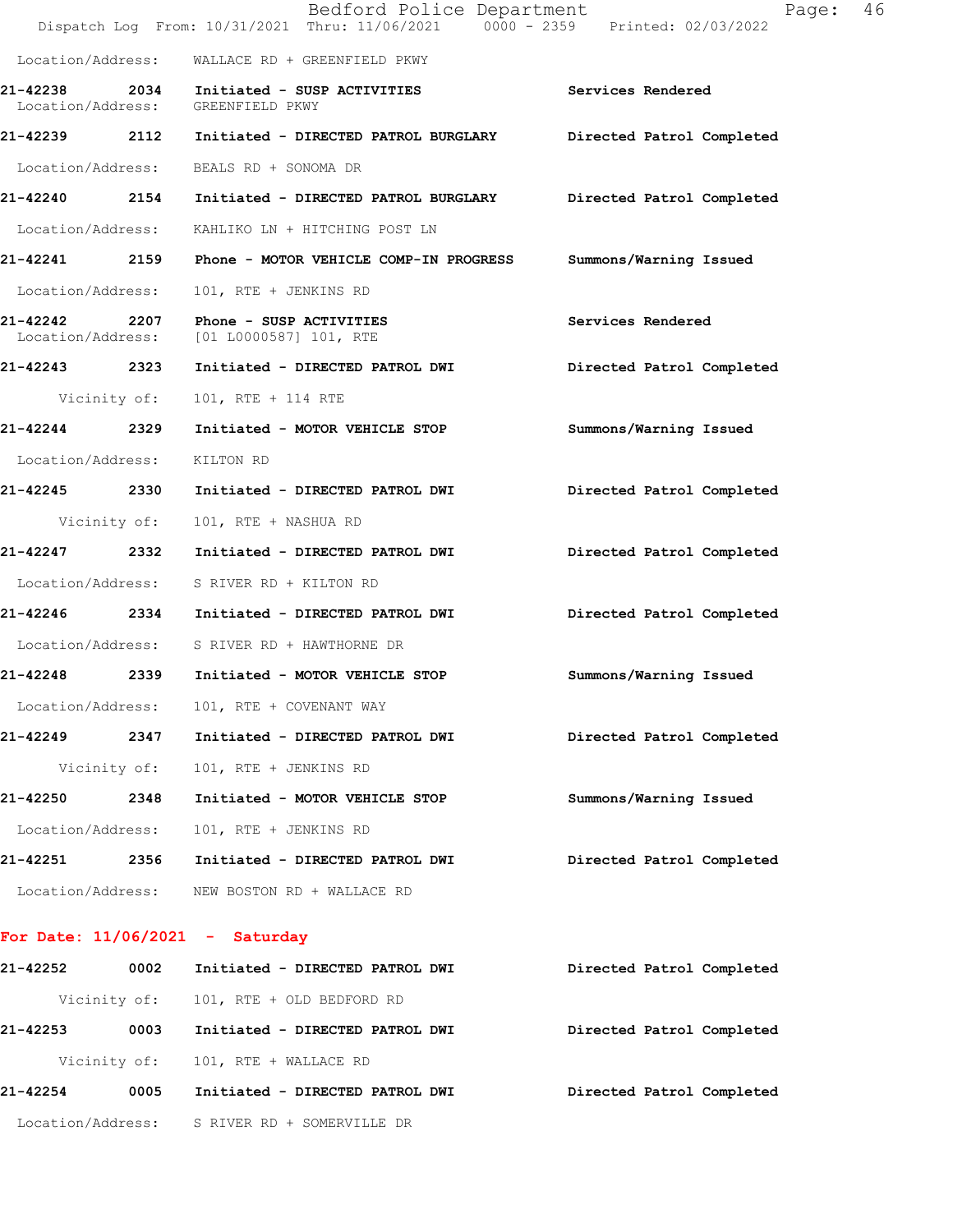|                                    |              | Bedford Police Department<br>Dispatch Log From: 10/31/2021 Thru: 11/06/2021 0000 - 2359 Printed: 02/03/2022 | Page: 47                  |
|------------------------------------|--------------|-------------------------------------------------------------------------------------------------------------|---------------------------|
| 21-42255                           | 0009         | Initiated - DIRECTED PATROL DWI                                                                             | Directed Patrol Completed |
|                                    |              | Location/Address: S RIVER RD + COLBY CT                                                                     |                           |
| 21-42256 0012<br>Location/Address: |              | Initiated - SUSP ACTIVITIES<br>[01 1289] BEDFORD CENTER RD                                                  | Services Rendered         |
| 21-42257 0024                      |              | Initiated - DIRECTED PATROL DWI                                                                             | Directed Patrol Completed |
| Vicinity of:                       |              | 101, RTE + CONSTITUTION DR                                                                                  |                           |
| 21-42258                           | 0031         | Initiated - MOTOR VEHICLE STOP                                                                              | Summons/Warning Issued    |
| Location/Address:                  |              | 101, RTE + MEETINGHOUSE RD OFF RAMP                                                                         |                           |
| 21-42259 0036                      |              | Initiated - MOTOR VEHICLE STOP                                                                              | Summons/Warning Issued    |
| Location/Address:                  |              | 101, RTE + MEETINGHOUSE RD OFF RAMP                                                                         |                           |
| 21-42260 0041                      |              | Initiated - DIRECTED PATROL DWI                                                                             | Directed Patrol Completed |
| Location/Address:                  |              | MEETINGHOUSE RD + PILGRIM DR                                                                                |                           |
|                                    |              |                                                                                                             | Directed Patrol Completed |
|                                    | Vicinity of: | 114 RTE + NEW BOSTON RD                                                                                     |                           |
| 21-42262 0120                      |              | Initiated - DIRECTED PATROL DWI                                                                             | Directed Patrol Completed |
|                                    |              | Location/Address: S RIVER RD + AUTUMN LN                                                                    |                           |
| 21-42263 0122                      |              | Initiated - DIRECTED PATROL DWI                                                                             | Directed Patrol Completed |
|                                    | Vicinity of: | $101$ , RTE + ELK DR                                                                                        |                           |
| 21-42264 0147                      |              | Initiated - DIRECTED PATROL-CAR BREAK-INS Directed Patrol Completed                                         |                           |
|                                    |              | Vicinity of: COOPER LN + LEAVY DR                                                                           |                           |
|                                    |              | 21-42265 0150 Initiated - DIRECTED PATROL-CAR BREAK-INS                                                     | Directed Patrol Completed |
|                                    | Vicinity of: | DONALD ST                                                                                                   |                           |
| 21-42266                           | 0157         | Initiated - DIRECTED PATROL BURGLARY                                                                        | Directed Patrol Completed |
| Location/Address:                  |              | WENDOVER WAY                                                                                                |                           |
| 21-42267 0201                      |              | Initiated - DIRECTED PATROL-CAR BREAK-INS                                                                   | Directed Patrol Completed |
|                                    | Vicinity of: | GREENFIELD PKWY + SUMMIT RD                                                                                 |                           |
| 21-42268                           | 0207         | Initiated - DIRECTED PATROL BURGLARY                                                                        | Directed Patrol Completed |
| Location/Address:                  |              | HARVEY RD                                                                                                   |                           |
| 21-42269                           | 0210         | Initiated - MOTOR VEHICLE STOP                                                                              | Summons/Warning Issued    |
| Location/Address:                  |              | S RIVER RD + IRON HORSE DR                                                                                  |                           |
| 21-42270 0221                      |              | Initiated - DIRECTED PATROL BURGLARY                                                                        | Directed Patrol Completed |
|                                    | Vicinity of: | NEW BOSTON RD + WALLACE RD                                                                                  |                           |
| 21-42271 0249                      |              | Initiated - DIRECTED PATROL-CAR BREAK-INS                                                                   | Directed Patrol Completed |
| Location/Address:                  |              | [01 1870] S RIVER RD                                                                                        |                           |
| 21-42272                           | 0249         | Initiated - DIRECTED PATROL BURGLARY                                                                        | Directed Patrol Completed |
| Location/Address:                  |              | $[01 174] 101$ , RTE                                                                                        |                           |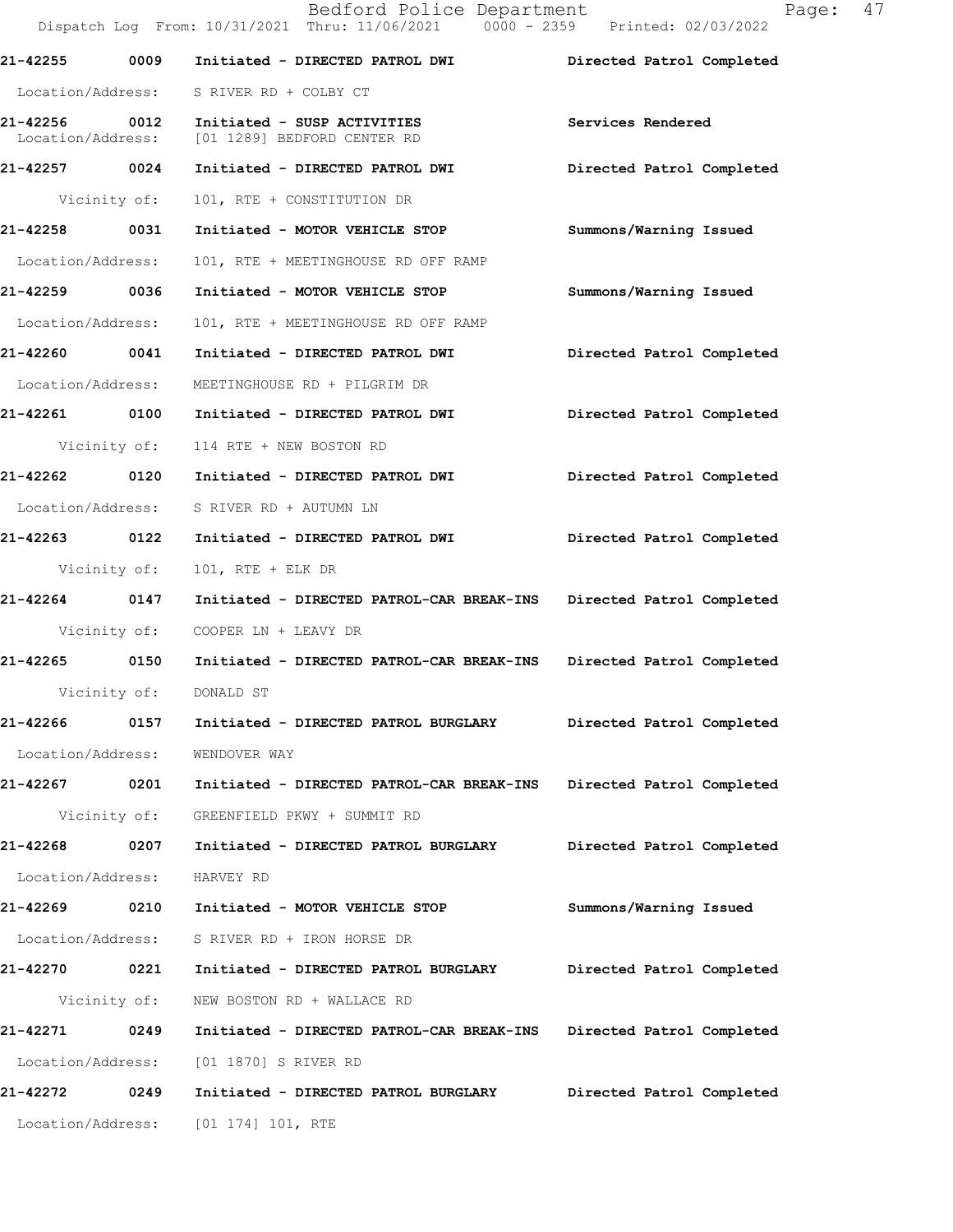|                               |              | Bedford Police Department<br>Dispatch Log From: 10/31/2021 Thru: 11/06/2021 0000 - 2359 Printed: 02/03/2022 | 48<br>Page:                    |
|-------------------------------|--------------|-------------------------------------------------------------------------------------------------------------|--------------------------------|
| 21-42273                      | 0251         | Initiated - DIRECTED PATROL BURGLARY                                                                        | Directed Patrol Completed      |
|                               | Vicinity of: | WALLACE RD + CAMBRIDGE RD                                                                                   |                                |
| 21-42274 0301                 |              | Initiated - MOTOR VEHICLE STOP                                                                              | Summons/Warning Issued         |
| Location/Address:             |              | I-293 SOUTH                                                                                                 |                                |
| 21-42275<br>Location/Address: | 0325         | Phone - ALARM, BURGLAR<br>[01 L10] S RIVER RD                                                               | Alarm - False                  |
| 21-42276 0438                 |              | Initiated - DIRECTED PATROL BURGLARY                                                                        | Directed Patrol Completed      |
| Location/Address:             |              | BACK RIVER RD + SMITH RD                                                                                    |                                |
| 21-42277 0507                 |              | Initiated - DIRECTED PATROL-CAR BREAK-INS                                                                   | Directed Patrol Completed      |
| Location/Address:             |              | [01 L1804] S RIVER RD                                                                                       |                                |
| 21-42278 0512                 |              | Initiated - DIRECTED PATROL BURGLARY                                                                        | Directed Patrol Completed      |
|                               | Vicinity of: | NASHUA RD + COUNTY RD                                                                                       |                                |
| 21-42279                      | 0541         | Initiated - DIRECTED PATROL-CAR BREAK-INS                                                                   | Directed Patrol Completed      |
|                               | Vicinity of: | JOPPA HILL RD + PARKER LN                                                                                   |                                |
| 21-42280 0559                 |              | Initiated - DIRECTED PATROL TRAFFIC ENF                                                                     | Directed Patrol Completed      |
| Vicinity of:                  |              | 101, RTE + WALLACE RD                                                                                       |                                |
| 21-42281                      | 0600         | Initiated - DIRECTED PATROL TRAFFIC ENF                                                                     | Directed Patrol Completed      |
| Vicinity of:                  |              | WALLACE RD + NEW BOSTON RD                                                                                  |                                |
| 21-42282                      | 0611         | Initiated - DIRECTED PATROL TRAFFIC ENF                                                                     | Directed Patrol Completed      |
| Location/Address:             |              | S RIVER RD + AUTUMN LN                                                                                      |                                |
| 21-42283 0618                 |              | Initiated - DIRECTED PATROL TRAFFIC ENF                                                                     | Directed Patrol Completed      |
| Location/Address:             |              | S RIVER RD                                                                                                  |                                |
| 21-42284                      | 0620         | Initiated - MOTOR VEHICLE STOP                                                                              | Summons/Warning Issued         |
| Location/Address:             |              | [01 L241] 101, RTE                                                                                          |                                |
| 21-42285                      | 0630         | Initiated - DIRECTED PATROL TRAFFIC ENF                                                                     | Directed Patrol Completed      |
| Vicinity of:                  |              | 101, RTE + MEETINGHOUSE RD                                                                                  |                                |
| 21-42286                      | 0633         | Initiated - DIRECTED PATROL ACCIDENTS                                                                       | Directed Patrol Completed      |
| Vicinity of:                  |              | 101, RTE + 114 RTE                                                                                          |                                |
| 21-42287                      | 0758         | 911 - S-EMERGENCY MEDICAL CALL-BRAVO                                                                        | Transported to Elliot Hospital |
| Location/Address:             |              | [01 248] RIDGEWOOD RD                                                                                       |                                |
| 21-42288<br>Location/Address: | 0801         | Phone - ALARM, BURGLAR<br>[01 L1464] MILL STONE TER                                                         | Alarm - False                  |
| 21-42289                      | 0805         | Initiated - DIRECTED PATROL TRAFFIC ENF                                                                     | Directed Patrol Completed      |
| Location/Address:             |              | 101, RTE + HUNTERS RD                                                                                       |                                |
| 21-42290                      | 0816         | Other - ASSIST CITIZEN                                                                                      | No Action Required             |
| Location/Address:             |              | [01 1193] HAWTHORNE DR                                                                                      |                                |
| 21-42291                      | 0826         | Phone - ASSIST CITIZEN                                                                                      | No Action Required             |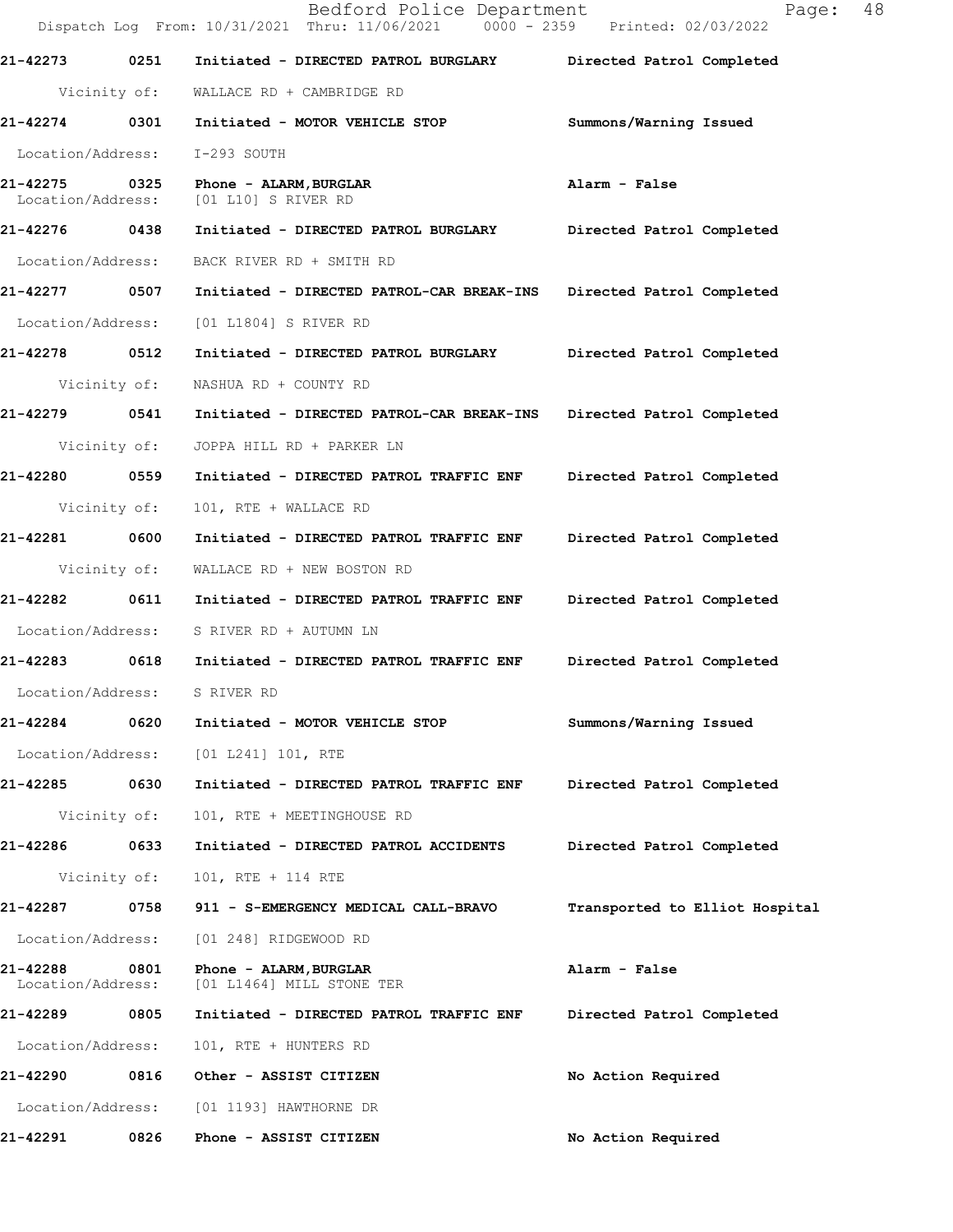| Location/Address:             |                                                                     | [01 1333] JOPPA HILL RD                                                                                                                                                                                                                                                                                                       |                           |
|-------------------------------|---------------------------------------------------------------------|-------------------------------------------------------------------------------------------------------------------------------------------------------------------------------------------------------------------------------------------------------------------------------------------------------------------------------|---------------------------|
| 21-42292                      | 0834                                                                | Initiated - DIRECTED PATROL TRAFFIC ENF                                                                                                                                                                                                                                                                                       | Directed Patrol Completed |
|                               | Vicinity of:                                                        | S RIVER RD + COLBY CT                                                                                                                                                                                                                                                                                                         |                           |
| 21-42293                      | 0837                                                                | Initiated - DIRECTED PATROL TRAFFIC ENF                                                                                                                                                                                                                                                                                       | Directed Patrol Completed |
| Location/Address:             |                                                                     | DONALD ST + 114 RTE                                                                                                                                                                                                                                                                                                           |                           |
| 21-42294                      | 0843                                                                | Initiated - DIRECTED PATROL TRAFFIC ENF                                                                                                                                                                                                                                                                                       | Directed Patrol Completed |
| Location/Address:             |                                                                     | 101, RTE + STOWELL RD                                                                                                                                                                                                                                                                                                         |                           |
| 21-42295                      | 0925                                                                | Initiated - DIRECTED PATROL TRAFFIC ENF                                                                                                                                                                                                                                                                                       | Directed Patrol Completed |
| Location/Address:             |                                                                     | WALLACE RD + GREENFIELD PKWY                                                                                                                                                                                                                                                                                                  |                           |
| 21-42296                      | 0946                                                                | Initiated - DIRECTED PATROL TRAFFIC ENF                                                                                                                                                                                                                                                                                       | Directed Patrol Completed |
| Location/Address:             |                                                                     | PAULINE ST + BOYNTON ST                                                                                                                                                                                                                                                                                                       |                           |
| 21-42297                      | 0946                                                                | Initiated - DIRECTED PATROL TRAFFIC ENF                                                                                                                                                                                                                                                                                       | Directed Patrol Completed |
| Location/Address:             |                                                                     | S RIVER RD + MEETINGHOUSE RD                                                                                                                                                                                                                                                                                                  |                           |
| 21-42298 0953                 |                                                                     | Initiated - MOTOR VEHICLE STOP                                                                                                                                                                                                                                                                                                | Summons/Warning Issued    |
| Location/Address:             |                                                                     | S RIVER RD + HAWTHORNE DR                                                                                                                                                                                                                                                                                                     |                           |
| 21-42299<br>Location/Address: | 1018                                                                | Phone - ALARM, BURGLAR<br>[01 2341] BEAVER LN                                                                                                                                                                                                                                                                                 | Alarm - False             |
| 21-42300                      | 1021                                                                | Initiated - DIRECTED PATROL TRAFFIC ENF                                                                                                                                                                                                                                                                                       | Directed Patrol Completed |
| Location/Address:             |                                                                     | S RIVER RD + SOMERVILLE DR                                                                                                                                                                                                                                                                                                    |                           |
| 21-42301                      | 1056                                                                | Initiated - MOTOR VEHICLE STOP                                                                                                                                                                                                                                                                                                | Summons/Warning Issued    |
| Location/Address:             |                                                                     | 101, RTE + MEETINGHOUSE RD                                                                                                                                                                                                                                                                                                    |                           |
| 21-42302                      | 1058                                                                | Initiated - DIRECTED PATROL TRAFFIC ENF                                                                                                                                                                                                                                                                                       | Directed Patrol Completed |
| Location/Address:             |                                                                     | BACK RIVER RD + S RIVER RD                                                                                                                                                                                                                                                                                                    |                           |
| 21-42303                      | 1103                                                                | Initiated - MOTOR VEHICLE STOP                                                                                                                                                                                                                                                                                                | Summons/Warning Issued    |
| Location/Address:             |                                                                     | 101, RTE + WALLACE RD                                                                                                                                                                                                                                                                                                         |                           |
| 21-42304<br>Location/Address: | 1123<br>Refer To Arrest:<br>Arrest:<br>Address:<br>Age:<br>Charges: | Phone - SERVE WARRANT<br>[07 1] WILLOW ST<br>$21 - 611 - AR$<br>LANE, JONATHAN M<br>LOUDON, NH<br>48<br>Theft by Unauthd Taking \$1501+<br>Operate after Cert as Habitual Offender<br>Disobeying an Officer<br>Conduct After Accident<br>Unregistered Vehicle<br>Reckless Operation<br>Misuse of Plates<br>Littering; Penalty | Arrest(s) Made            |
| 21-42305                      | 1138                                                                | Initiated - DIRECTED PATROL TRAFFIC ENF                                                                                                                                                                                                                                                                                       | Directed Patrol Completed |
| Location/Address:             |                                                                     | N AMHERST RD + WALLACE RD                                                                                                                                                                                                                                                                                                     |                           |
| 21-42306<br>Location/Address: | 1201                                                                | Phone - ASSIST CITIZEN<br>[01 L1731] WALLACE RD                                                                                                                                                                                                                                                                               | Investigated              |

Dispatch Log From: 10/31/2021 Thru: 11/06/2021 0000 - 2359 Printed: 02/03/2022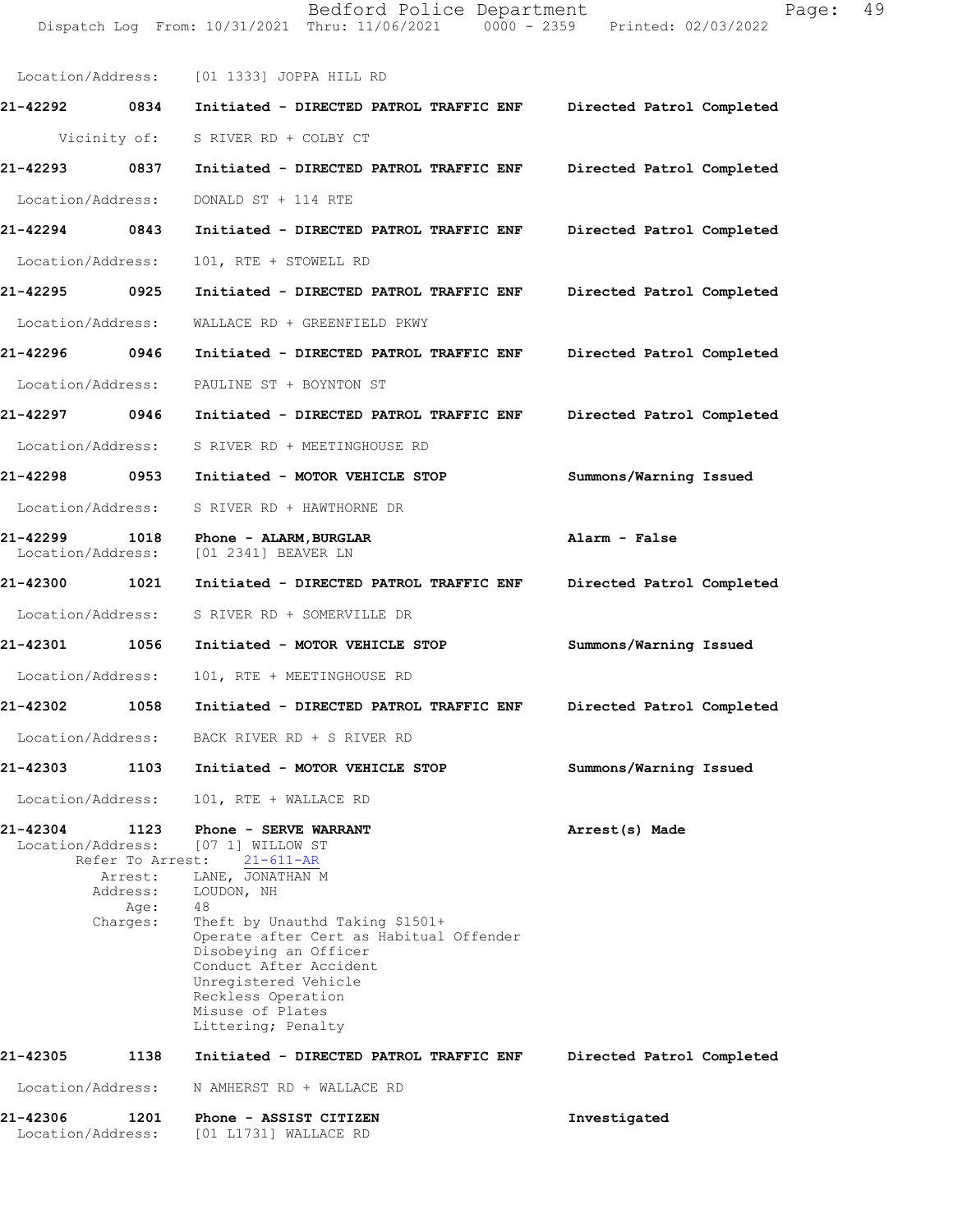Dispatch Log From: 10/31/2021 Thru: 11/06/2021 0000 - 2359 Printed: 02/03/2022 **21-42307 1204 Initiated - VACANT PROPERTY CHECK Building Checked/Secured**  Location/Address: [01 1225] CABOT LN **21-42308 1211 Initiated - VACANT PROPERTY CHECK Building Checked/Secured**  Location/Address: TUMBLE RD **21-42309 1216 Phone - FRAUD Investigated**  Location/Address: [01 L139] KILTON RD Refer To Incident: 21-1053-OF **21-42310 1247 911 - MOTOR VEHICLE COMPLAINT Could Not Locate**  Location/Address: **21-42311 1249 911 - S-EMERGENCY MEDICAL CALL-DELTA Transported to Elliot Hospital** Location/Address: [01 1050] DONALD ST **21-42312 1342 Initiated - DIRECTED PATROL TRAFFIC ENF Directed Patrol Completed**  Location/Address: 101, RTE + WALLACE RD **21-42313 1504 Phone - ALARM,BURGLAR Alarm - False**  Location/Address: [01 2101] TIRRELL RD **21-42314 1518 Initiated - DIRECTED PATROL TRAFFIC ENF Directed Patrol Completed**  Location/Address: NEW BOSTON RD + WALLACE RD **21-42315 1527 Initiated - DIRECTED PATROL ACCIDENTS Directed Patrol Completed**  Location/Address: WALLACE RD + 101, RTE **21-42316 1528 Initiated - DIRECTED PATROL TRAFFIC ENF Directed Patrol Completed**  Location/Address: S RIVER RD + RIDGEWOOD RD **21-42317 1529 Phone - ALARM,BURGLAR Alarm - False**  Location/Address: [01 2101] TIRRELL RD **21-42318 1543 Phone - ALARM,BURGLAR Alarm - False**  [01 2101] TIRRELL RD **21-42319 1554 Initiated - DIRECTED PATROL-CAR BREAK-INS Directed Patrol Completed**  Location/Address: STOWELL RD + 101, RTE **21-42320 1559 Initiated - DIRECTED PATROL TRAFFIC ENF Directed Patrol Completed**  Location/Address: S RIVER RD + CLUB ACRE LN **21-42321 1600 Initiated - MOTOR VEHICLE STOP Summons/Warning Issued**  Location/Address: 101, RTE + CONSTITUTION DR **21-42322 1609 Initiated - DIRECTED PATROL TRAFFIC ENF Directed Patrol Completed**  Location/Address: S RIVER RD + KILTON RD **21-42323 1616 Initiated - MOTOR VEHICLE STOP Summons/Warning Issued**  Location/Address: S RIVER RD **21-42324 1627 Initiated - MOTOR VEHICLE STOP Summons/Warning Issued**  Location/Address: S RIVER RD + HAWTHORNE DR **21-42325 1633 Initiated - DIRECTED PATROL TRAFFIC ENF Directed Patrol Completed**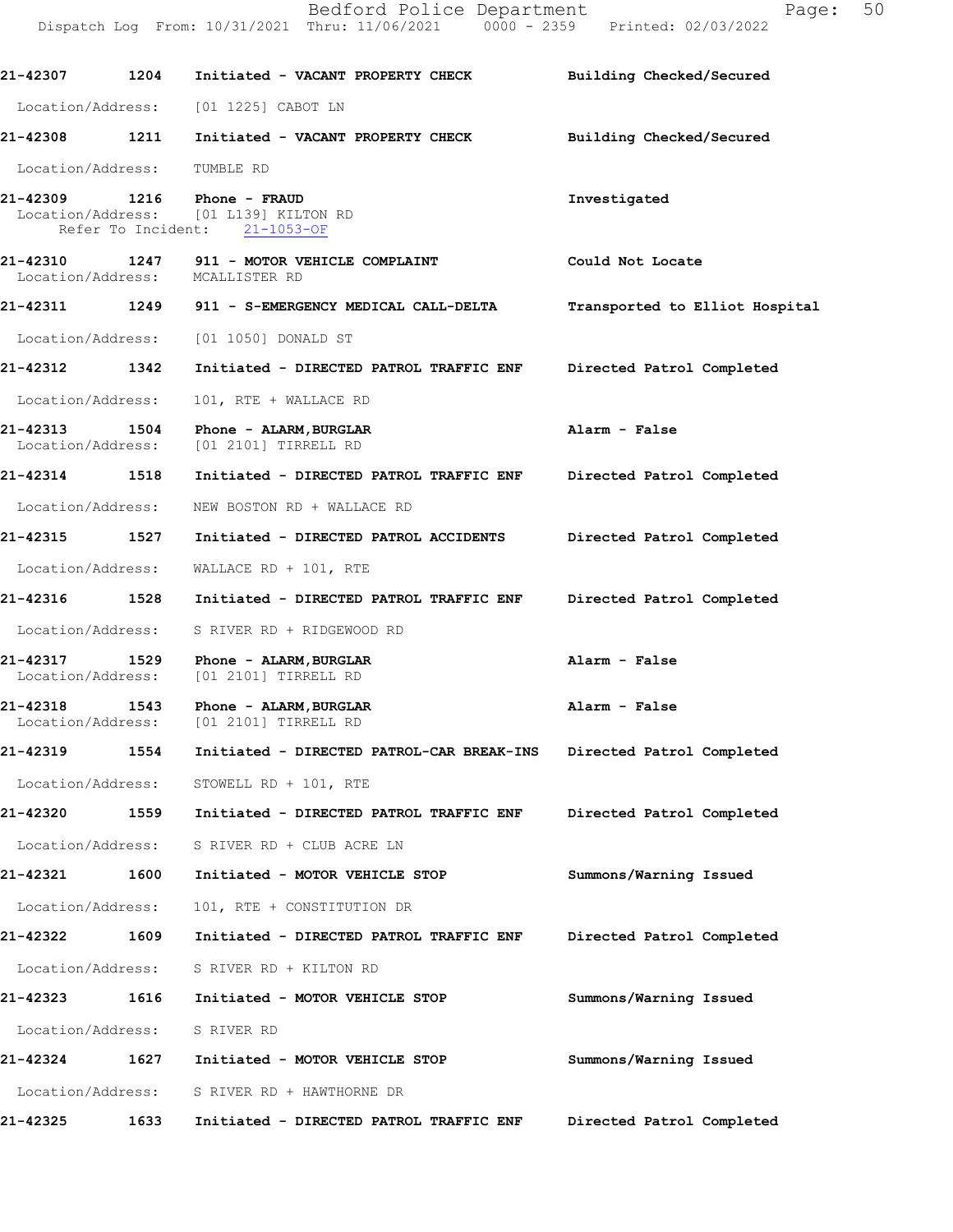|                                    |      | Bedford Police Department<br>Dispatch Log From: 10/31/2021 Thru: 11/06/2021 0000 - 2359 Printed: 02/03/2022 | 51<br>Page:               |
|------------------------------------|------|-------------------------------------------------------------------------------------------------------------|---------------------------|
|                                    |      | Location/Address: PINECREST DR + 101, RTE                                                                   |                           |
|                                    |      | 21-42326 1635 Initiated - DIRECTED PATROL TRAFFIC ENF                                                       | Directed Patrol Completed |
| Location/Address:                  |      | S RIVER RD + MOORES CROSSING RD                                                                             |                           |
| 21-42327 1642                      |      | Initiated - MOTOR VEHICLE STOP                                                                              | Summons/Warning Issued    |
| Location/Address:                  |      | S RIVER RD + COMMERCE DR                                                                                    |                           |
| 21-42328 1646                      |      | Initiated - DIRECTED PATROL TRAFFIC ENF                                                                     | Directed Patrol Completed |
| Location/Address:                  |      | 114 RTE + WHITE AVE                                                                                         |                           |
| 21-42329 1656                      |      | Initiated - MOTOR VEHICLE STOP                                                                              | Summons/Warning Issued    |
| Location/Address:                  |      | 114 RTE                                                                                                     |                           |
| 21-42330                           | 1657 | Initiated - DIRECTED PATROL TRAFFIC ENF                                                                     | Directed Patrol Completed |
| Location/Address:                  |      | [01 935] S RIVER RD                                                                                         |                           |
| 21-42331 1709                      |      | Initiated - DIRECTED PATROL TRAFFIC ENF                                                                     | Directed Patrol Completed |
| Location/Address:                  |      | HARDY RD + $101$ , RTE                                                                                      |                           |
| 21-42332 1711                      |      | Initiated - MOTOR VEHICLE STOP                                                                              | Summons/Warning Issued    |
| Location/Address:                  |      | S RIVER RD + MEETINGHOUSE RD                                                                                |                           |
| 21-42333<br>Location/Address:      | 1726 | Initiated - MOTOR VEHICLE STOP<br>S RIVER RD                                                                | Services Rendered         |
| 21-42334 1727                      |      | Initiated - MOTOR VEHICLE STOP                                                                              | Summons/Warning Issued    |
| Location/Address:                  |      | [01 1660] S RIVER RD                                                                                        |                           |
| 21-42335 1729                      |      | Initiated - MOTOR VEHICLE STOP                                                                              | Summons/Warning Issued    |
| Location/Address:                  |      | 101, RTE + CONSTITUTION DR                                                                                  |                           |
| 21-42336                           | 1736 | Initiated - MOTOR VEHICLE STOP                                                                              | Summons/Warning Issued    |
| Location/Address:                  |      | 101, RTE + 114 RTE                                                                                          |                           |
| 21-42337<br>Location/Address:      |      | 1752 911 - MOTOR VEHICLE ACCIDENT<br>WALLACE RD + BEALS RD                                                  | Services Rendered         |
| 21-42338                           | 1809 | Initiated - MOTOR VEHICLE STOP                                                                              | Summons/Warning Issued    |
| Location/Address:                  |      | KILTON RD                                                                                                   |                           |
| 21-42339 1814                      |      | Initiated - DIRECTED PATROL-CAR BREAK-INS                                                                   | Directed Patrol Completed |
| Location/Address:                  |      | [01 L1804] S RIVER RD                                                                                       |                           |
| 21-42340<br>Location/Address:      | 1818 | Phone - G-MUTUAL AID - FIRE DEPT<br>[07 M8] AMORY ST                                                        | Services Rendered         |
| 21-42341 1820<br>Location/Address: |      | Phone - DOG COMPLAINT<br>THIRD ST                                                                           | Services Rendered         |
| 21-42342                           | 1825 | Initiated - MOTOR VEHICLE STOP                                                                              | Summons/Warning Issued    |
| Location/Address:                  |      | 101, RTE + CHESTNUT DR                                                                                      |                           |
| 21-42343                           | 1831 | Initiated - DIRECTED PATROL-CAR BREAK-INS                                                                   | Directed Patrol Completed |
| Location/Address:                  |      | [01 L2271] S RIVER RD                                                                                       |                           |
| 21-42344                           | 1835 | Phone - ALARM, BURGLAR                                                                                      | Alarm- correct code/reset |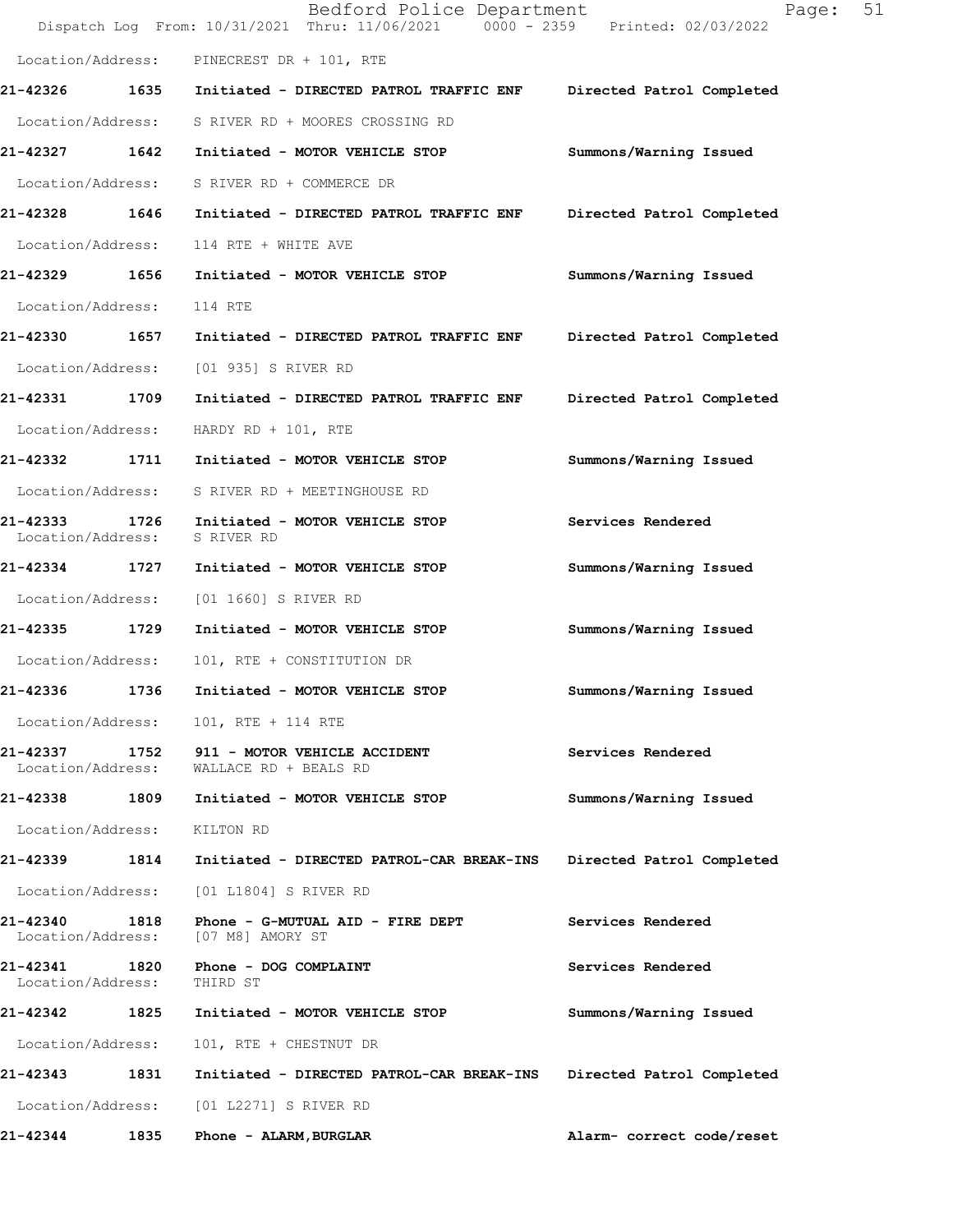|                                    |      | Dispatch Log From: 10/31/2021 Thru: 11/06/2021 0000 - 2359 Printed: 02/03/2022         |                                |
|------------------------------------|------|----------------------------------------------------------------------------------------|--------------------------------|
|                                    |      | Location/Address: [01 2101] TIRRELL RD                                                 |                                |
| 21-42345 1847                      |      | Initiated - DIRECTED PATROL-CAR BREAK-INS Directed Patrol Completed                    |                                |
|                                    |      | Location/Address: [01 324] HAWTHORNE DR                                                |                                |
| 21-42346 1853                      |      | Initiated - DIRECTED PATROL TRAFFIC ENF                                                | Directed Patrol Completed      |
| Location/Address:                  |      | WALLACE RD + GREENFIELD PKWY                                                           |                                |
| 21-42347 1854<br>Location/Address: |      | Phone - COMMUNITY POLICING<br>101, RTE + PLUMMER ROAD OVERPASS                         | Services Rendered              |
|                                    |      | 21-42348 1857 Phone - S-ALARM-MEDICAL AID/LIFT ASST<br>Location/Address: [07] AMORY ST | <b>NO TRANSPORT</b>            |
| 21-42349 1900                      |      | Initiated - MOTOR VEHICLE STOP                                                         | Summons/Warning Issued         |
| Location/Address:                  |      | WALLACE RD                                                                             |                                |
|                                    |      | 21-42350 1906 Phone - POLICE INFORMATION                                               | No Action Required             |
|                                    |      | Location/Address: [01 1313] BEDFORD CENTER RD                                          |                                |
| 21-42351 1920                      |      | Phone - FIREWORKS                                                                      | No Action Required             |
|                                    |      | Location/Address: PASTURE LN                                                           |                                |
| 21-42352 1932                      |      | Initiated - DIRECTED PATROL BURGLARY                                                   | Directed Patrol Completed      |
| Location/Address:                  |      | HARVEY RD                                                                              |                                |
| 21-42353 1938                      |      | Initiated - BUILDING CHECK                                                             | Building Checked/Secured       |
|                                    |      | Location/Address: [01 L0000738] COLBY CT                                               |                                |
| 21-42354 1944<br>Location/Address: |      | Phone - SUSP ACTIVITIES<br>SCOTT RD                                                    | Services Rendered              |
|                                    |      | 21-42355                1946               911 - S-EMERGENCY MEDICAL CALL-DELTA        | No Action Required             |
|                                    |      | Location/Address: HAWTHORNE DR                                                         |                                |
| 21-42356                           | 1947 | 911 - S-EMERGENCY MEDICAL CALL-BRAVO                                                   | Transported to Elliot Hospital |
|                                    |      | Location/Address: HAWTHORNE DR                                                         |                                |
| 21-42357                           | 1955 | Initiated - DIRECTED PATROL-CAR BREAK-INS                                              | Directed Patrol Completed      |
|                                    |      | Location/Address: [01 1235] S RIVER RD                                                 |                                |
|                                    |      | 21-42358 2007 911 - S-EMERGENCY MEDICAL CALL-ALPHA                                     | TRANSPORTED TO CMC HOSPITAL    |
|                                    |      | Location/Address: [01 395] TECHNOLOGY DR                                               |                                |
| 21-42359 2041                      |      | Initiated - DIRECTED PATROL DWI                                                        | Directed Patrol Completed      |
|                                    |      | Vicinity of: 101, RTE + 114 RTE                                                        |                                |
| 21-42360                           | 2110 | Initiated - MOTOR VEHICLE STOP                                                         | Summons/Warning Issued         |
| Location/Address:                  |      | 114 RTE + 101, RTE                                                                     |                                |
| 21-42361                           | 2111 | Initiated - MOTOR VEHICLE STOP                                                         | Summons/Warning Issued         |
| Location/Address:                  |      | 101, RTE + CHESTNUT DR                                                                 |                                |
| 21-42362 2122                      |      | Initiated - DIRECTED PATROL BURGLARY                                                   | Directed Patrol Completed      |
|                                    |      | Location/Address: HAWTHORNE DR + STATION RD                                            |                                |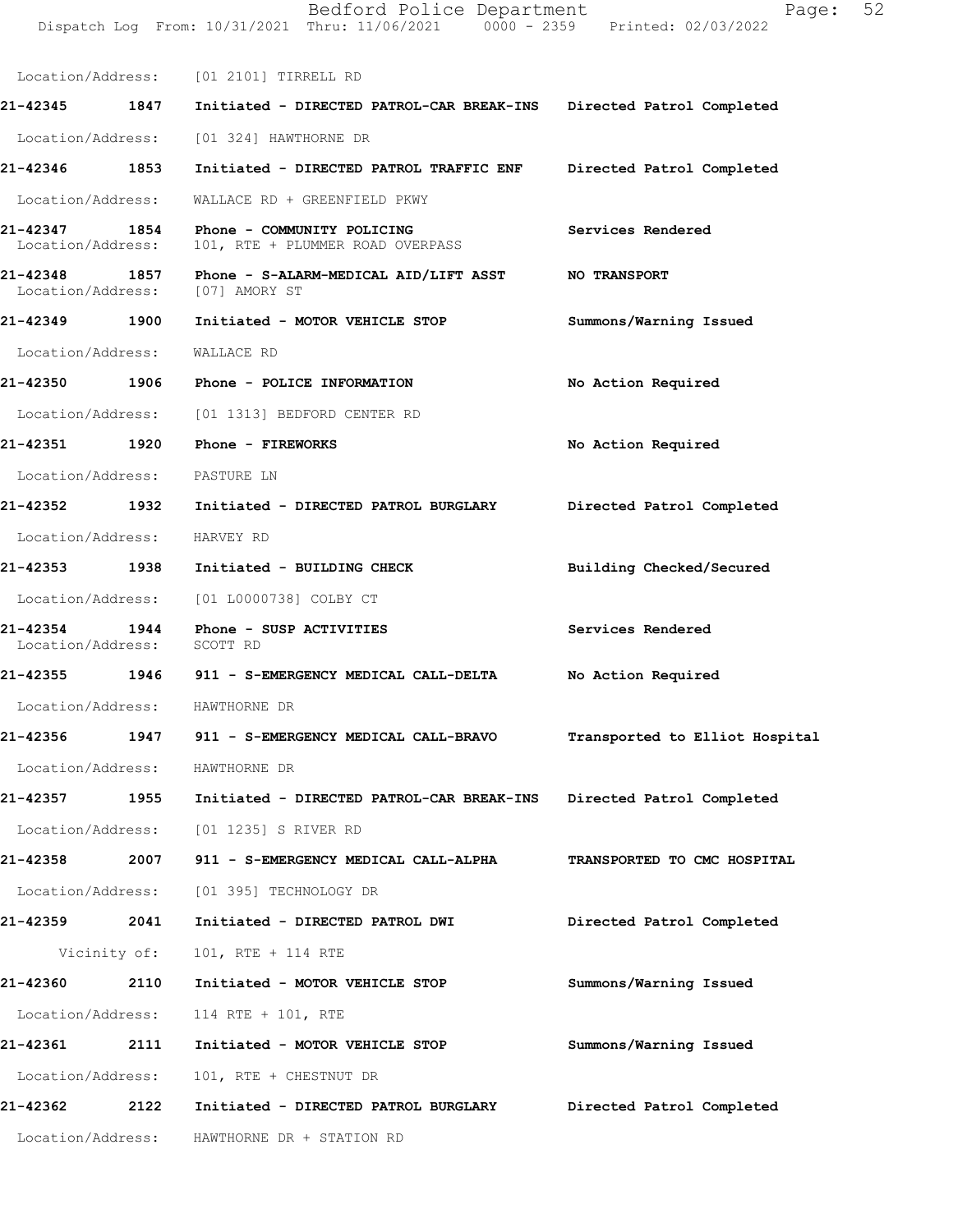| 21-42363 2134                 |              | Initiated - MOTOR VEHICLE STOP                                      | Summons/Warning Issued      |
|-------------------------------|--------------|---------------------------------------------------------------------|-----------------------------|
| Location/Address:             |              | 101, RTE + BELL HILL RD                                             |                             |
| 21-42364 2136                 |              | Initiated - DIRECTED PATROL DWI                                     | Directed Patrol Completed   |
| Location/Address:             |              | S RIVER RD + PALOMINO LN                                            |                             |
| 21-42365 2142                 |              | Initiated - DIRECTED PATROL-CAR BREAK-INS Directed Patrol Completed |                             |
| Location/Address:             |              | [01 L1094] S RIVER RD                                               |                             |
| 21-42366 2153                 |              | Initiated - DIRECTED PATROL DWI                                     | Directed Patrol Completed   |
|                               |              | Location/Address: BEALS RD + WALLACE RD                             |                             |
| 21-42367 2155                 |              | Initiated - DIRECTED PATROL DWI                                     | Directed Patrol Completed   |
|                               |              | Location/Address: S RIVER RD + BACK RIVER RD                        |                             |
| 21-42368 2205                 |              | Initiated - DIRECTED PATROL DWI                                     | Directed Patrol Completed   |
|                               |              | Location/Address: WALLACE RD + NEW BOSTON RD                        |                             |
| 21-42369 2210                 |              | Initiated - MOTOR VEHICLE STOP                                      | Summons/Warning Issued      |
| Location/Address:             |              | 101, RTE + NASHUA RD                                                |                             |
| 21-42370 2213                 |              | Initiated - MOTOR VEHICLE STOP                                      | Summons/Warning Issued      |
| Location/Address: S RIVER RD  |              |                                                                     |                             |
| Location/Address: COBBLER LN  |              | 21-42371 2227 911 - CRIMINAL THREATENING                            | Services Rendered           |
| 21-42372 2306                 |              | 911 - S-EMERGENCY MEDICAL CALL-CHARL                                | TRANSPORTED TO CMC HOSPITAL |
|                               |              | Location/Address: [01 L1466] RIDGEWOOD RD                           |                             |
| 21-42375 2316                 |              | 911 - POLICE INFORMATION                                            | No Action Required          |
| Location/Address: S RIVER RD  |              |                                                                     |                             |
| 21-42373 2317                 |              | Initiated - DIRECTED PATROL DWI                                     | Directed Patrol Completed   |
|                               | Vicinity of: | S RIVER RD + BACK RIVER RD                                          |                             |
| 21-42374                      | 2320         | Initiated - DIRECTED PATROL DWI                                     | Directed Patrol Completed   |
| Location/Address:             |              | 101, RTE + 114 RTE                                                  |                             |
| 21-42376                      | 2320         | Initiated - DIRECTED PATROL DWI                                     | Directed Patrol Completed   |
| Location/Address:             |              | 101, RTE + MEETINGHOUSE RD                                          |                             |
| 21-42377 2322                 |              | Initiated - MOTOR VEHICLE STOP                                      | Summons/Warning Issued      |
| Location/Address:             |              | S RIVER RD                                                          |                             |
| 21-42378<br>Location/Address: |              | 2333 911 - SUSP ACTIVITIES-IN PROGRESS<br>SEBBINS POND DR           | Services Rendered           |
| 21-42379 2335                 |              | Initiated - MOTOR VEHICLE STOP                                      | Summons/Warning Issued      |
| Location/Address:             |              | 101, RTE + CHESTNUT DR                                              |                             |
|                               |              | 21-42380 2348 Initiated - DIRECTED PATROL DWI                       | Directed Patrol Completed   |
|                               |              | Vicinity of: S RIVER RD + KILTON RD                                 |                             |